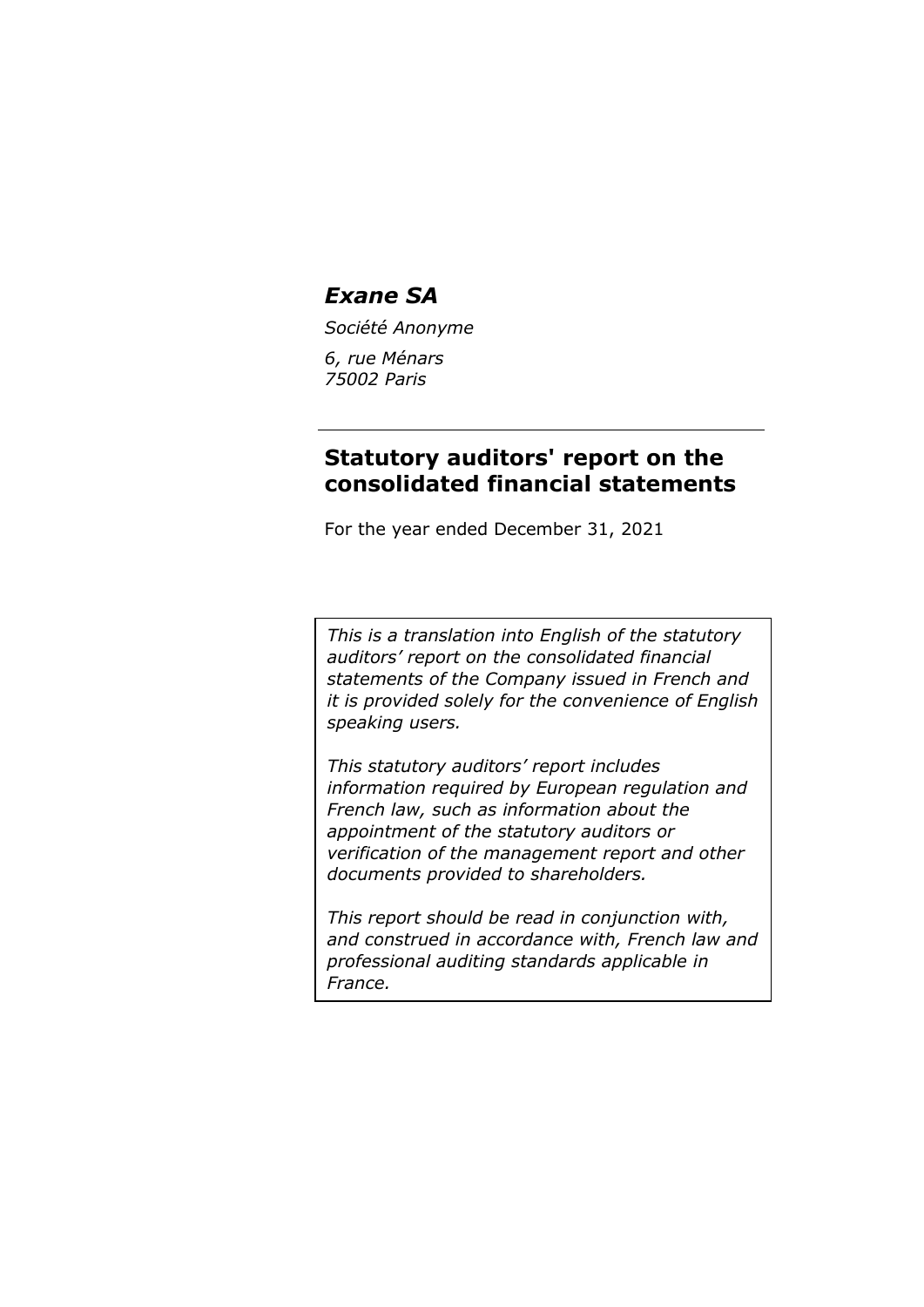### **MAZARS**

Commissaire aux Comptes

Membre de la Compagnie régionale de Versailles 61, rue Henri Regnault 92400 Courbevoie

### **DELOITTE & ASSOCIES**

Commissaire aux Comptes

Membre de la Compagnie régionale de Versailles 6 Place de la Pyramide 92908 Paris La Défense Cedex

# *Exane SA*

*Société Anonyme 6, rue Ménars*

*75002 Paris*

# \_\_\_\_\_\_\_\_ **Statutory auditors' report on the consolidated financial statements**

For the year ended December 31, 2021

\_\_\_\_\_\_\_\_

To the annual general meeting of Exane SA,

### **Opinion**

In compliance with the engagement entrusted to us by your annual general meeting, we have audited the accompanying consolidated financial statements of Exane SA for the year ended December 31, 2021.

In our opinion, the consolidated financial statements give a true and fair view of the assets and liabilities and of the financial position of the Group as at December 31, 2021 and of the results of its operations for the year then ended in accordance with International Financial Reporting Standards as adopted by the European Union.

### **Basis for Opinion**

### *Audit Framework*

We conducted our audit in accordance with professional standards applicable in France. We believe that the audit evidence we have obtained is sufficient and appropriate to provide a basis for our opinion.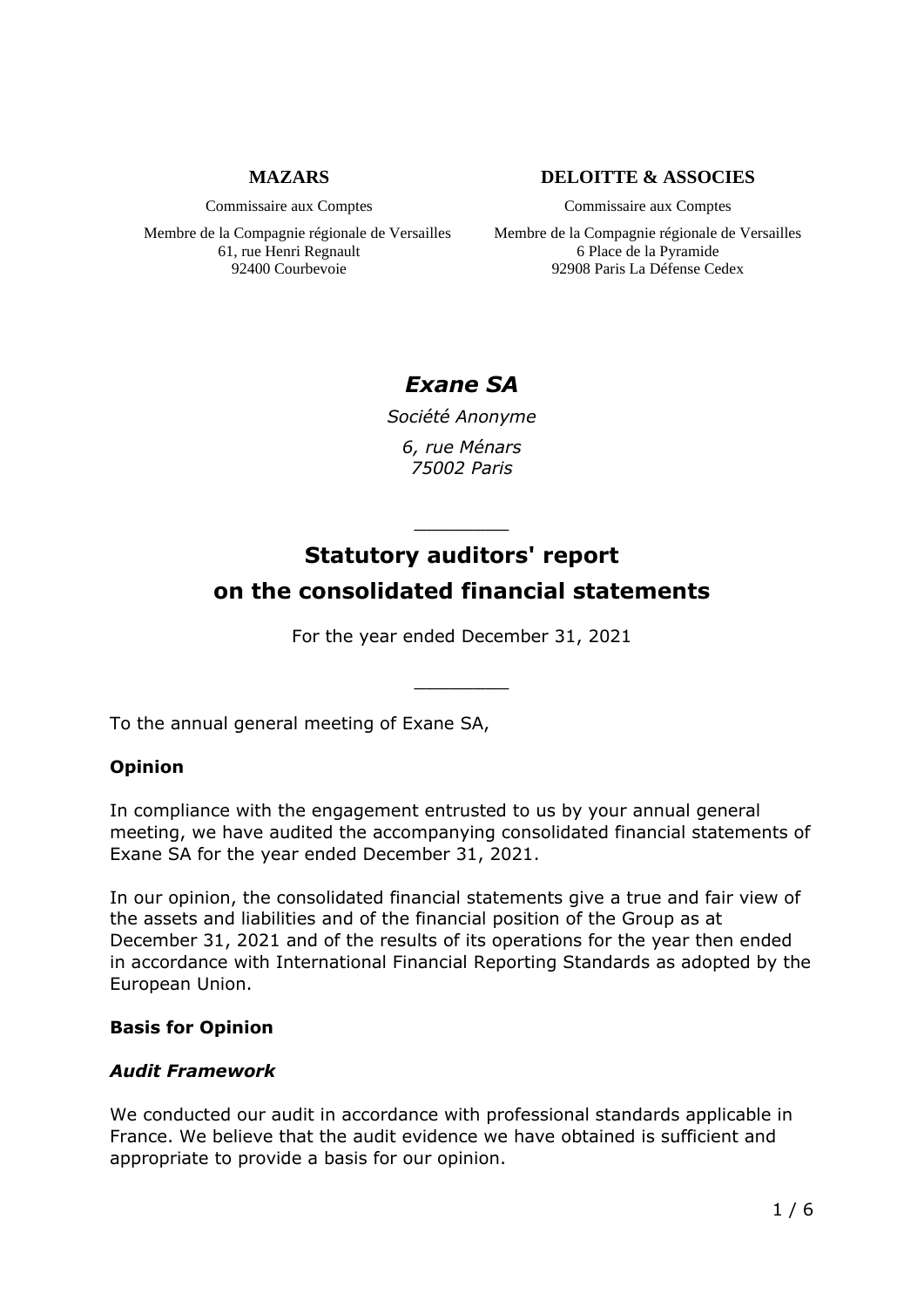Our responsibilities under those standards are further described in the "*Statutory Auditors' Responsibilities for the Audit of the Consolidated Financial Statements*" section of our report.

### *Independence*

We conducted our audit engagement in compliance with independence requirements rules required by the French Commercial Code (code de commerce) and the French Code of Ethics (code de déontologie) for statutory auditors, for the period from January  $1<sup>st</sup>$ , 2021 to the date of our report.

### **Justification of Assessments**

Due to the global crisis related to the Covid-19 pandemic, the financial statements of this period have been prepared and audited under specific conditions. Indeed, this crisis and the exceptional measures taken in the context of the state of sanitary emergency have had numerous consequences for companies, particularly on their operations and their financing, and have led to greater uncertainties on their future prospects. Those measures, such as travel restrictions and remote working, have also had an impact on the companies' internal organization and the performance of the audits.

It is in this complex and evolving context that, in accordance with the requirements of Articles L. 823-9 and R. 823-7 of the French Commercial Code (code de commerce) relating to the justification of our assessments, we inform you that the assessments which, in our professional judgment, were of most significance in our audit of the consolidated financial statements addressed the appropriateness of the accounting principles applied, the reasonableness of the significant estimates used and the overall presentation of the financial statements, in particular in respect of:

### *Valuation of financial instruments*

As described in Note 2.3.2 « Derivatives » to the consolidated financial statements, your company uses internal models to value its financial instruments which are not traded on active markets. Our procedures consisted in reviewing the control framework of the models used, assessing the data and the assumptions used, and ensuring that the risks and results related to these financial instruments have been taken into account.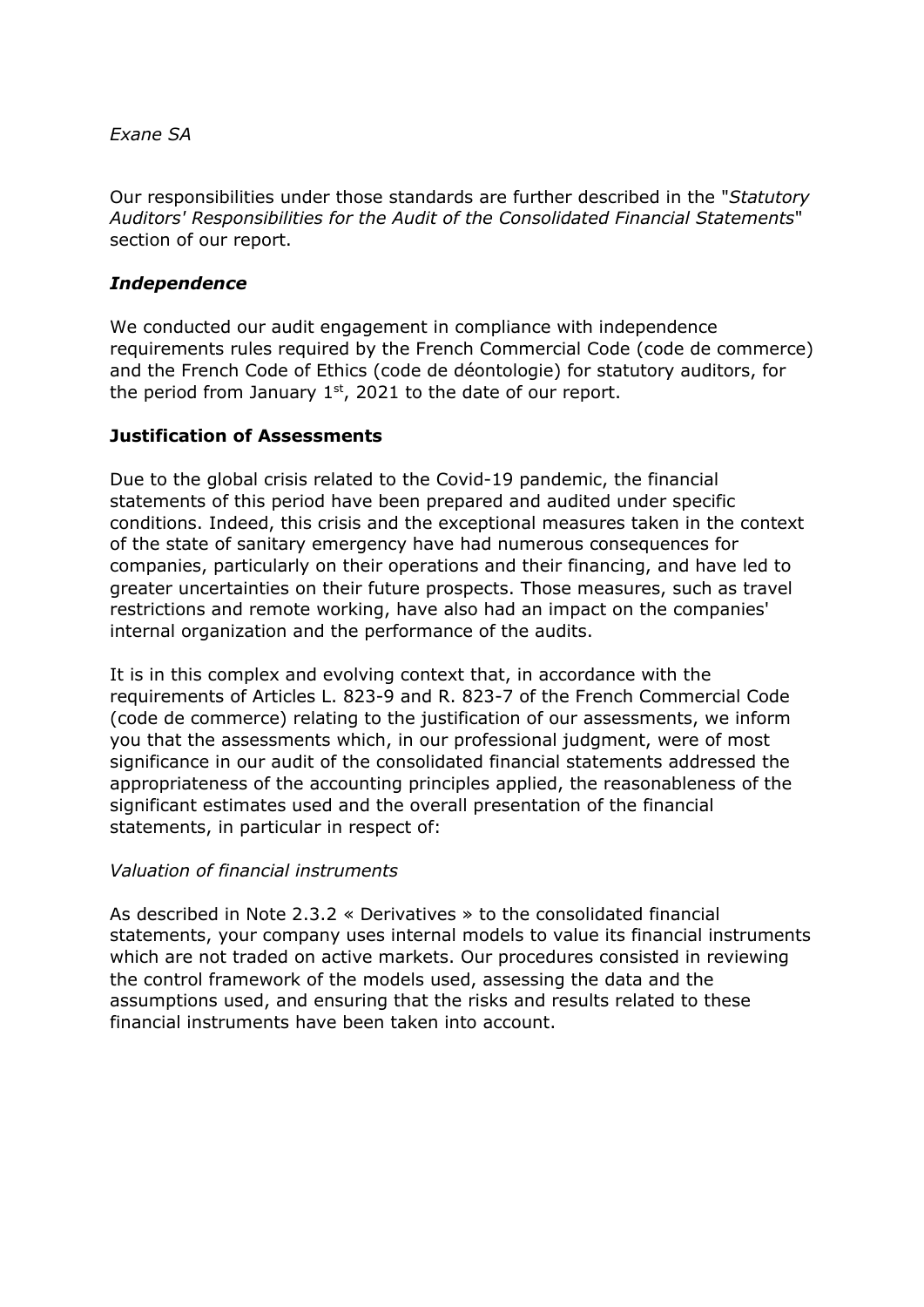These matters were addressed in the context of our audit of the consolidated financial statements as a whole and in forming our opinion thereon, and we do not provide a separate opinion on specific items of the consolidated financial statements.

### **Specific verifications**

We have also performed, in accordance with professional standards applicable in France, the specific verifications required by laws and regulations of the Group's information given in the management report of the Board of Directors.

We have no matters to report as to its fair presentation and its consistency with the consolidated financial statements.

### **Responsibilities of Management and Those Charged with Governance for the Consolidated Financial Statements**

Management is responsible for the preparation and fair presentation of the consolidated financial statements in accordance with International Financial Reporting Standards as adopted by the European Union, and for implementing the internal control procedures it deems necessary for the preparation of consolidated financial statements that are free from material misstatement, whether due to fraud or error.

In preparing the consolidated financial statements, management is responsible for assessing the Company's ability to continue as a going concern, disclosing, as applicable, matters related to going concern and using the going concern basis of accounting unless it is expected to liquidate the Company or to cease operations.

The consolidated financial statements were approved by the Board of Directors.

### **Statutory Auditors' Responsibilities for the Audit of the Consolidated Financial Statements**

Our role is to issue a report on the consolidated financial statements. Our objective is to obtain reasonable assurance about whether the consolidated financial statements as a whole are free from material misstatement. Reasonable assurance is a high level of assurance, but is not a guarantee that an audit conducted in accordance with professional standards will always detect a material misstatement when it exists. Misstatements can arise from fraud or error and are considered material if, individually or in the aggregate, they could reasonably be expected to influence the economic decisions of users taken on the basis of these financial statements.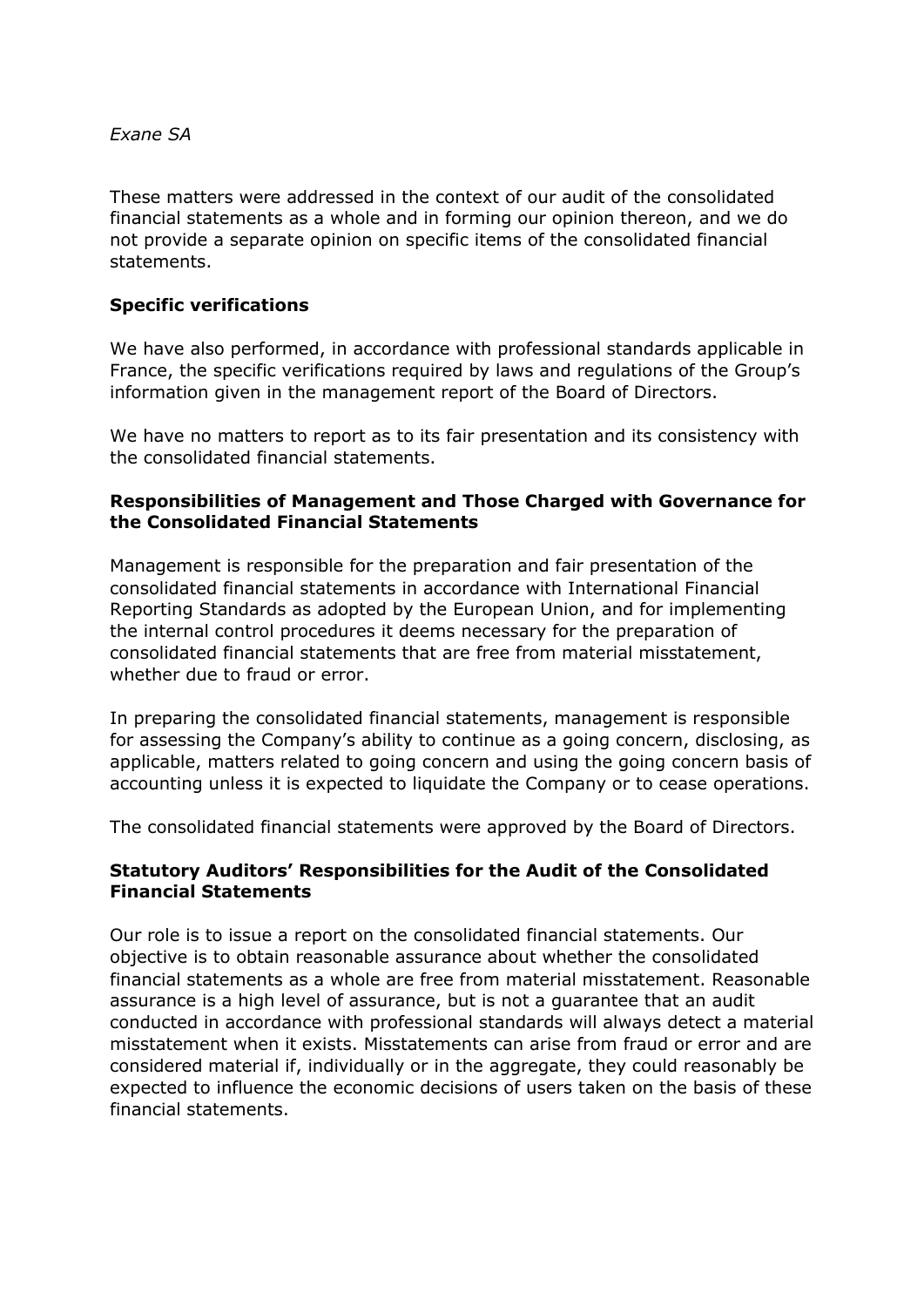As specified in Article L. 823-10-1 of the French Commercial Code, our statutory audit does not include assurance on the viability of the Company or the quality of management of the affairs of the Company.

As part of an audit conducted in accordance with professional standards applicable in France, the statutory auditor exercises professional judgment throughout the audit and furthermore:

- Identifies and assesses the risks of material misstatement of the consolidated financial statements, whether due to fraud or error, designs and performs audit procedures responsive to those risks, and obtains audit evidence considered to be sufficient and appropriate to provide a basis for his opinion. The risk of not detecting a material misstatement resulting from fraud is higher than for one resulting from error, as fraud may involve collusion, forgery, intentional omissions, misrepresentations, or the override of internal control.
- Obtains an understanding of internal control relevant to the audit in order to design audit procedures that are appropriate in the circumstances, but not for the purpose of expressing an opinion on the effectiveness of the internal control.
- Evaluates the appropriateness of accounting policies used and the reasonableness of accounting estimates and related disclosures made by management in the consolidated financial statements.
- Assesses the appropriateness of management's use of the going concern basis of accounting and, based on the audit evidence obtained, whether a material uncertainty exists related to events or conditions that may cast significant doubt on the Company's ability to continue as a going concern. This assessment is based on the audit evidence obtained up to the date of his audit report. However, future events or conditions may cause the Company to cease to continue as a going concern. If the statutory auditor concludes that a material uncertainty exists, there is a requirement to draw attention in the audit report to the related disclosures in the consolidated financial statements or, if such disclosures are not provided or inadequate, to modify the opinion expressed therein.
- Evaluates the overall presentation of the consolidated financial statements and assesses whether these statements represent the underlying transactions and events in a manner that achieves fair presentation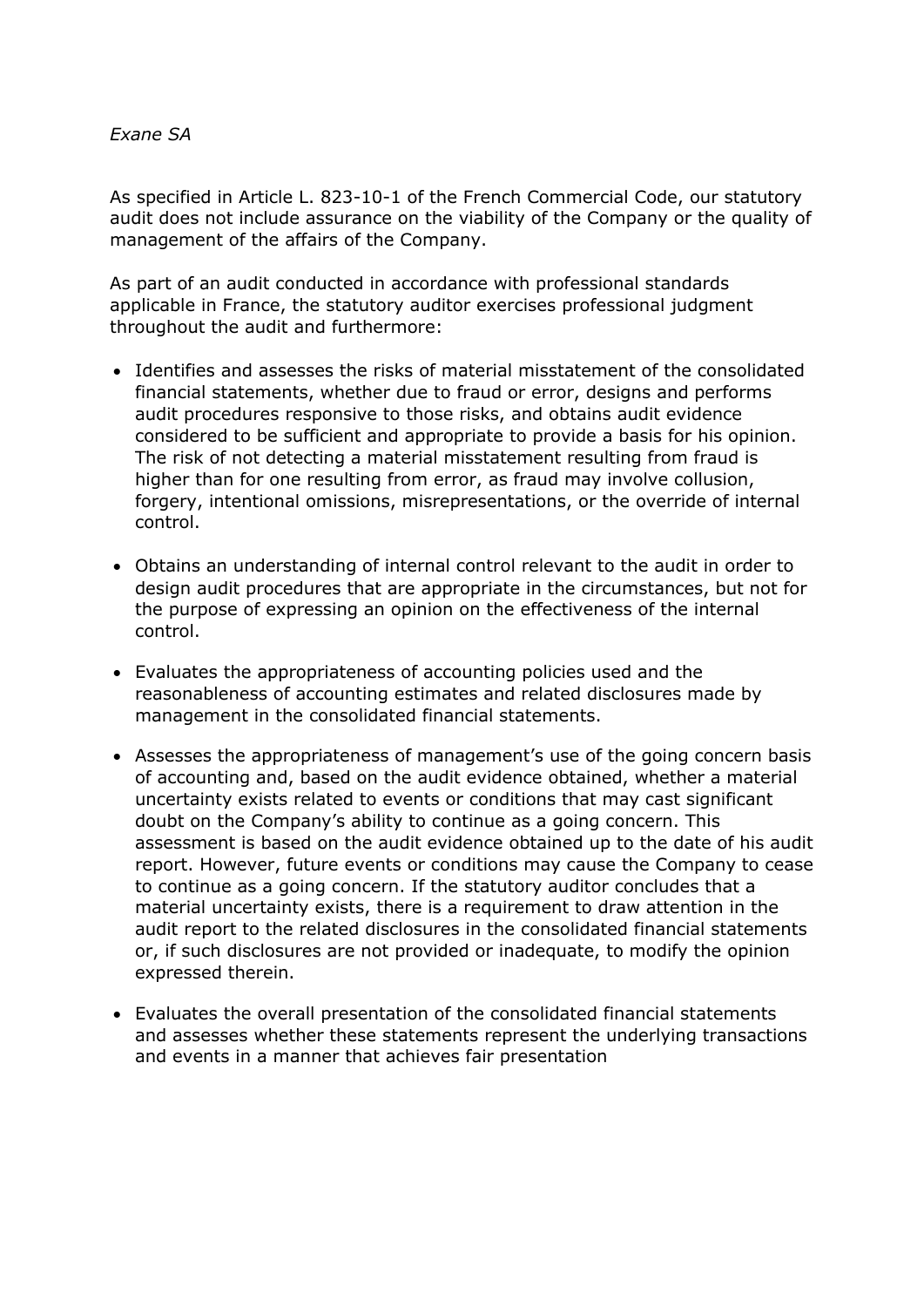• Obtains sufficient appropriate audit evidence regarding the financial information of the entities or business activities within the Group to express an opinion on the consolidated financial statements. The statutory auditor is responsible for the direction, supervision and performance of the audit of the consolidated financial statements and for the opinion expressed on these consolidated financial statements.

# Courbevoie and Paris-La Défense, April 4, 2022 The Statutory Auditors

### *French original signed by*

| Mazars                    | Deloitte & Associés  |
|---------------------------|----------------------|
| <b>Gilles DUNAND-ROUX</b> | Charlotte VANDEPUTTE |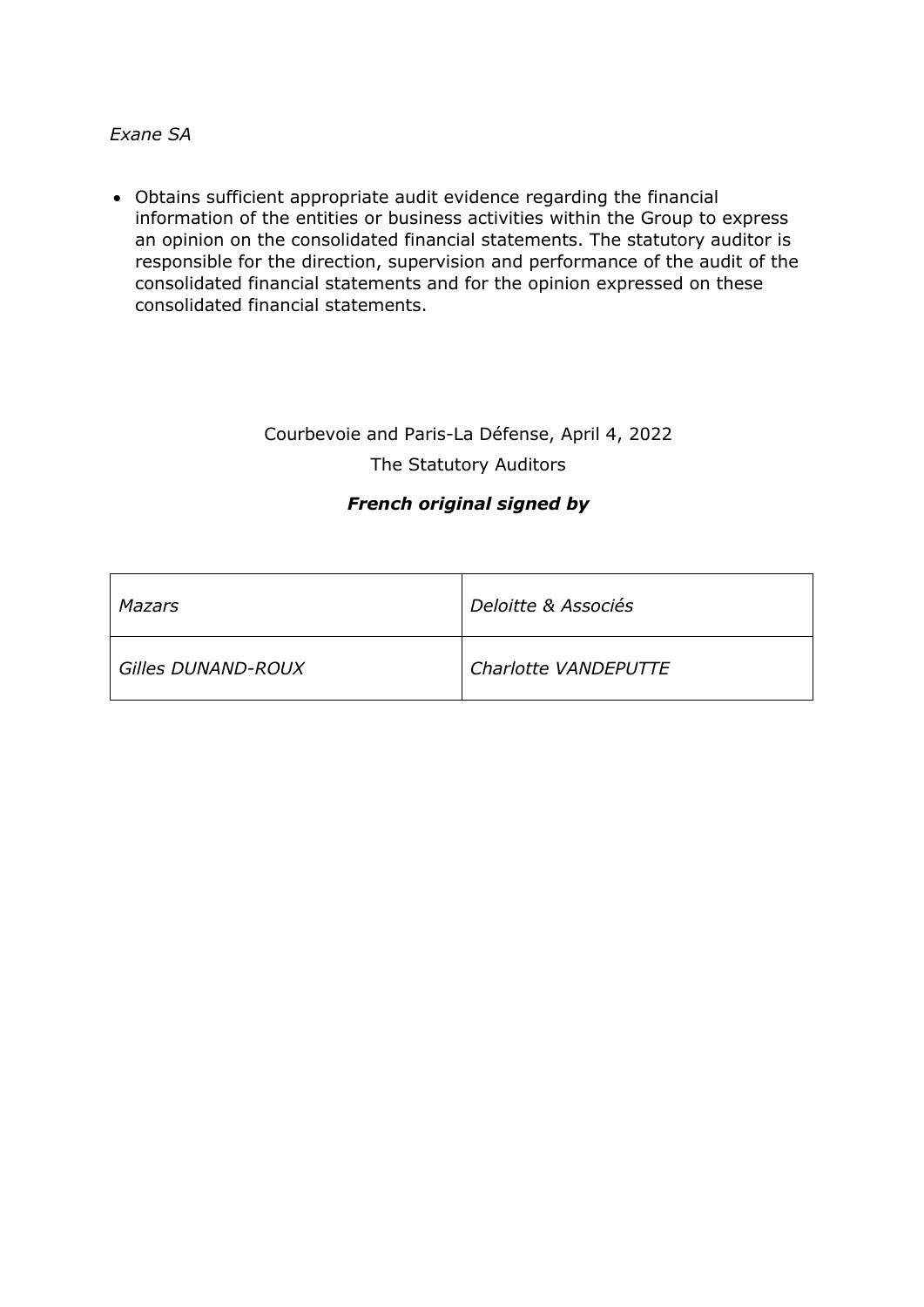# **Consolidated financial statements**

| <b>Financial year ended 31 December 2021</b> |  |  |  |
|----------------------------------------------|--|--|--|
|----------------------------------------------|--|--|--|

| Assets (in thousands of euros)                                         | <b>Note</b> | 31/12/21  | 31/12/20  |
|------------------------------------------------------------------------|-------------|-----------|-----------|
|                                                                        |             |           |           |
| Cash and amounts due from central banks and post office banks          |             | 84 506    | 84 530    |
| Financial assets at fair value through profit or loss                  | 5.1         | 2 853 528 | 2 887 562 |
| Loans and receivables due from credit institutions (at amortised cost) |             | 343 631   | 531 719   |
| Current and deferred tax assets                                        |             | 26 670    | 73 539    |
| Accrued income and other assets                                        | 5.4         | 794 308   | 1 103 451 |
| Non-current assets held for sale                                       | 5.5         | 8 1 1 2   |           |
| Equity-method investments                                              | 5.6         | 79 717    |           |
| Property, plant and equipment                                          | 5.7         | 79 997    | 45 188    |
| Intangible assets                                                      |             | 2 7 3 8   | 5 8 0 1   |
| <b>Total assets</b>                                                    |             | 4 273 208 | 4731790   |

| Liabilities and equity (in thousands of euros)                 | <b>Note</b> | 31/12/21  | 31/12/20  |
|----------------------------------------------------------------|-------------|-----------|-----------|
|                                                                |             |           |           |
| Financial liabilities at fair value through profit or loss     | 5.1         | 2 451 394 | 2 910 281 |
| Due to credit institutions (at amortised cost)                 | 5.2         | 461 787   | 500 456   |
| Current and deferred tax liabilities                           | 5.3         | 26 039    | 24 187    |
| Accrued expenses and other liabilities                         | 5.4         | 789 473   | 865 730   |
| Non-current liabilities held for sale                          | 5.5         | 5 3 1 6   |           |
| Provisions for contingencies and charges                       | 5.8         | 41 696    | 44 013    |
| <b>Total liabilities</b>                                       |             | 3775707   | 4 344 667 |
|                                                                |             |           |           |
| Share capital and additional paid-in capital                   |             | 40 690    | 40 690    |
| Retained earnings                                              |             | 331 142   | 312 970   |
| Change in assets and liabilities recognised directly in equity |             | (6312)    | (3643)    |
| Net income for the period                                      |             | 131 981   | 19 548    |
| <b>Shareholders' equity</b>                                    | 5.9         | 497 501   | 369 565   |
| <b>Minority interests</b>                                      |             | 0         | 17 558    |
| <b>Total equity</b>                                            |             | 497 501   | 387 123   |
| <b>Total liabilities and equity</b>                            |             | 4 273 208 | 4731790   |

1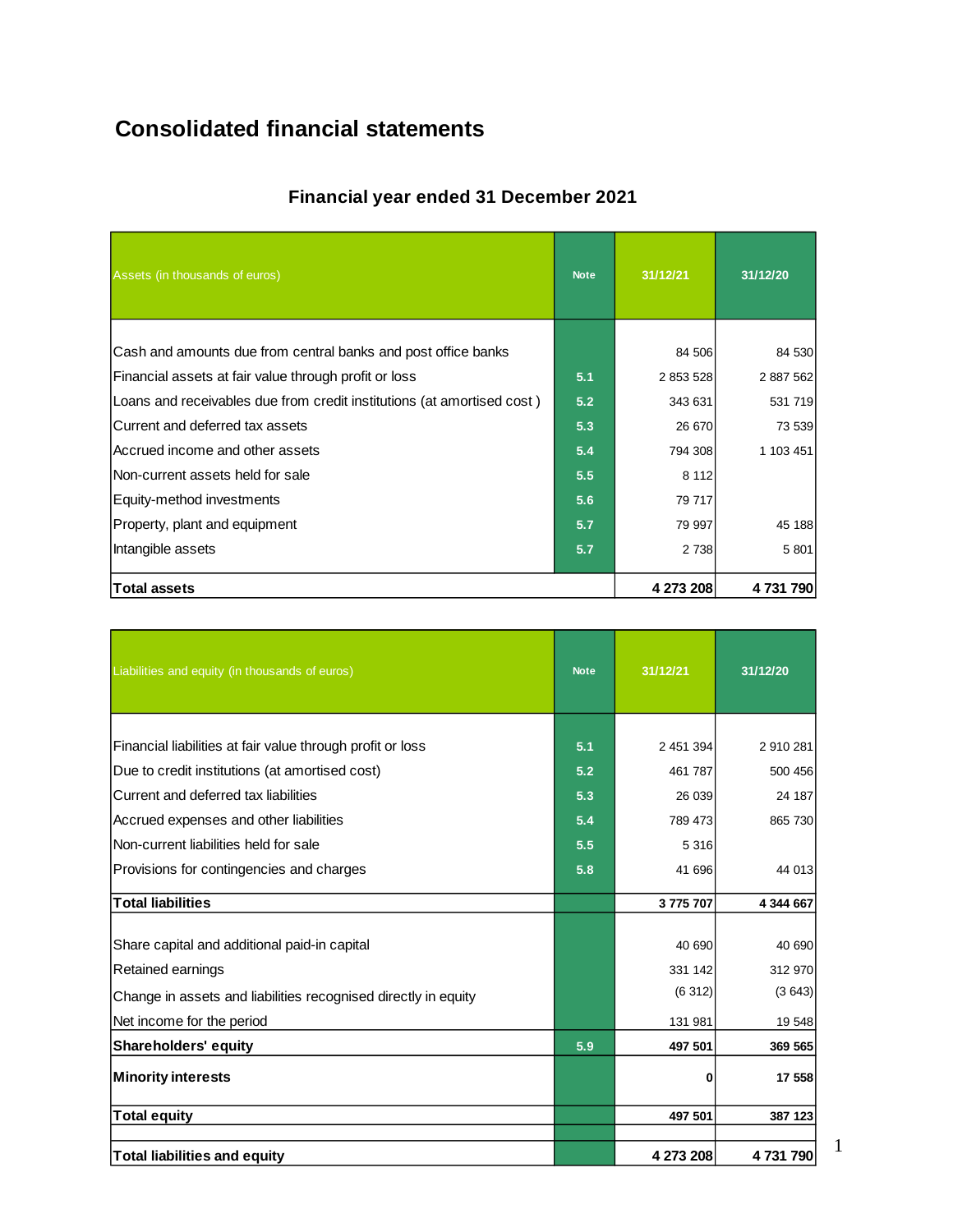#### **Consolidated profit and loss account Financial year ended 31 December 2021**

| (in thousands of euros)                                                                             | <b>Note</b> | 31/12/2021<br>restated IFRS5 | 31/12/20 | 31/12/2020<br>restated IFRS5 |
|-----------------------------------------------------------------------------------------------------|-------------|------------------------------|----------|------------------------------|
| Interest income                                                                                     | 6.1         | 14 632                       | 14 25 2  | 14 25 2                      |
| Interest expenses                                                                                   | 6.1         | (6658)                       | (14382)  | (14382)                      |
| Commission income                                                                                   | 6.2         | 293 643                      | 328 734  | 312 967                      |
| Commission expenses                                                                                 | 6.2         | (81021)                      | (80488)  | (77212)                      |
| Net gain/loss on financial instruments at fair value through profit or loss                         | 6.3         | 124 476                      | 53 569   | 53747                        |
| Income from other activities                                                                        | 6.4         | 52 803                       | 49 327   | 49 327                       |
| Expenses on other activities                                                                        | 6.4         | (702)                        | (1092)   | (1092)                       |
| <b>Net banking income</b>                                                                           |             | 397 174                      | 349 920  | 337 608                      |
| Operating expenses                                                                                  | 6.5         | (286 124)                    | (298757) | (286 568)                    |
| Depreciation, amortisation and impairment of property, plant and equipment and<br>intangible assets | 6.6         | (17869)                      | (15860)  | (15860)                      |
| <b>Gross operating income</b>                                                                       |             | 93 181                       | 35 303   | 35 180                       |
| Share of earnings of equity-method entities                                                         | 6.7         | 4744                         |          |                              |
| Net gain on non-current assets                                                                      | 6.8         | 54 942                       |          |                              |
| Pre-tax income                                                                                      |             | 152 866                      | 35 303   | 35 180                       |
| Corporate income tax                                                                                | 6.9         | (23 325)                     | (10631)  | (10128)                      |
| Net income of countinued activities                                                                 |             | 129 541                      |          | 25 053                       |
| Net income from activities held for sale                                                            |             | 2 4 3 9                      |          | (381)                        |
| <b>Net income</b>                                                                                   |             | 131 981                      | 24 672   | 24 672                       |
| Minority interests                                                                                  |             |                              | (5124)   | (5124)                       |
| Net income, Group share                                                                             |             | 131 981                      | 19 548   | 19548                        |
| Basic earnings per share (euros)                                                                    |             | 731,06                       | 108,28   | 108,28                       |

#### **Statement of net income and changes in assets and liabilities recognised directly in equity**

| (in thousands of euros)<br>restated IFRS5                                        |         | 31/12/20          | 31/12/2020<br>restated IFRS5 |
|----------------------------------------------------------------------------------|---------|-------------------|------------------------------|
| Net income attributable to equity shareholders (1)                               | 131 981 | 19 548            | 19 548                       |
| Changes in value of employee benefits obligations                                | (2669)  | (1151)            | (1151)                       |
| Profit and loss generated by sale of consolidated shares without loss of control | (123)   | (117)             | (117)                        |
| Other changes in shareholders' equity                                            | $-1252$ | 20                | 20                           |
| Total gain/loss directly in equity and attributable to equity shareholders (2)   |         | $-4044$<br>(1248) | $-1248$                      |
| Net income and gain/loss directly in equity, attributable to equity shareholders | 131 981 | 23 4 24           | 23 4 24                      |
| Net income and gain/loss directly in equity, minority interests                  |         | (5 1 24)          | (5124)                       |
| Total net income and gain/loss recognised directly in equity (1+2)               | 127 937 | 18 300            | 18 300                       |

*Amounts are displayed net of tax.*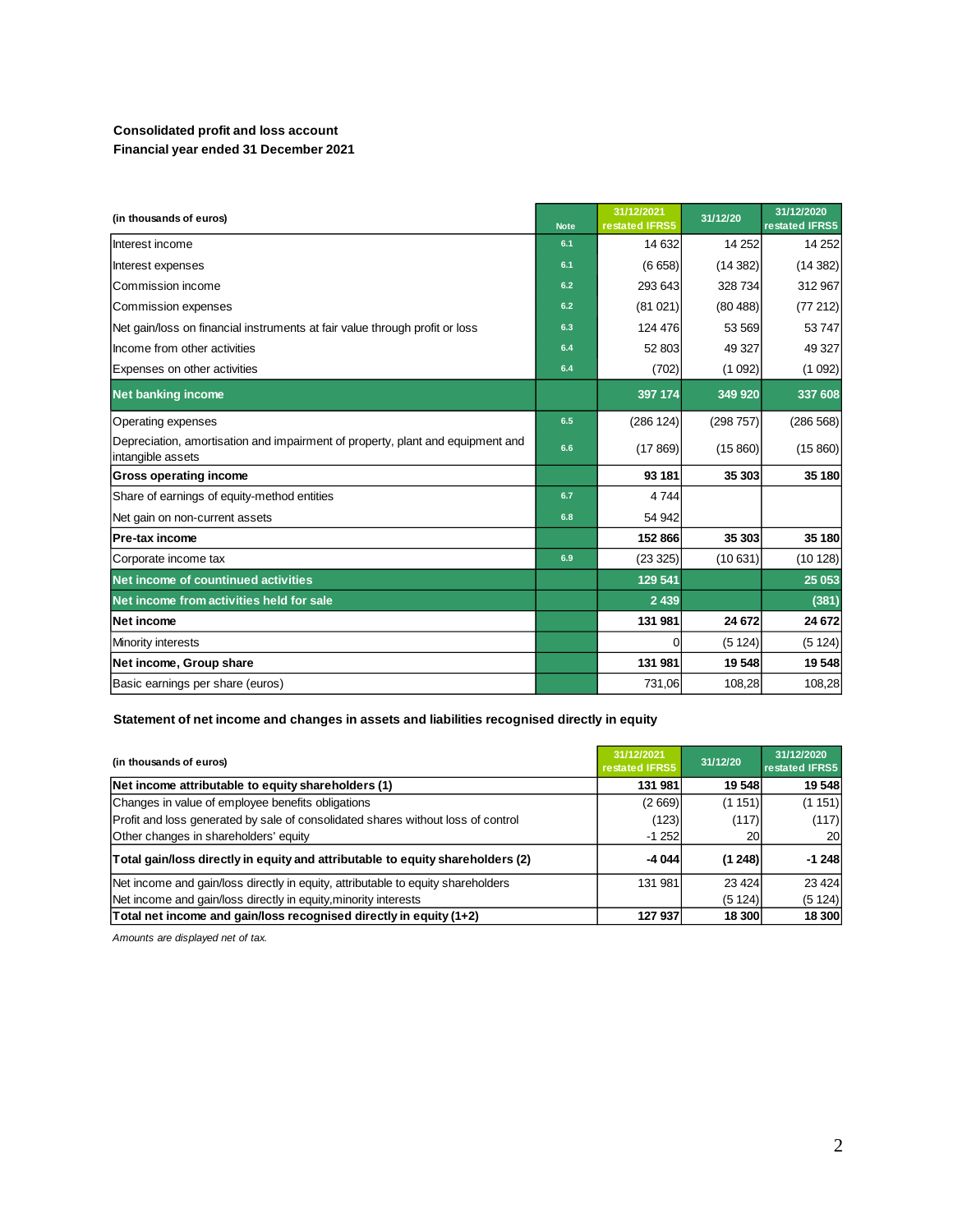### **Cash-flow statement**

Financial year ended 31 December 2021

| (in thousands of euros)                                                                                |               | 31/12/2021<br>restated<br>IFRS5 | 31/12/2020<br>restated<br>IFRS5 | 31/12/20         |
|--------------------------------------------------------------------------------------------------------|---------------|---------------------------------|---------------------------------|------------------|
| <b>Operating activities</b>                                                                            |               |                                 |                                 |                  |
| Pre-tax net income                                                                                     |               | 152 866                         | 35 180                          | 35 303           |
| Non-monetary items included in pre-tax net income and other adjustments                                |               | 15 214                          | 13 645                          | 13 645           |
| Net depreciation/amortisation expenses on property, plant and equipment and intangible assets          |               | 17869                           | 15 860                          | 15 860           |
| Net addition to provisions                                                                             |               | 2 3 1 7                         | 2 5 6 3                         | 2 5 6 3          |
| Net income or loss from financing activities                                                           |               | 338                             | 348                             | 348              |
| Net increase/decrease in cash related to assets and liabilities generated by operating activities      |               | 187 935                         | 734 357                         | 730 046          |
| Net increase/decrease in cash related to transactions with credit institutions                         |               | 159 713                         | 37 250                          | 37 250           |
| Net increase/decrease in cash related to transactions with customers                                   |               | 36 051                          | 149 061                         | 149 061          |
| Net increase/decrease in cash related to transactions involving other financial assets and liabilities |               | 424 853                         | 926 342                         | 926 342          |
| Net increase/decrease in cash related to transactions involving non-financial assets and liabilities   |               | 136 579                         | 70 046                          | 73 854           |
| Taxes paid                                                                                             |               | 23 3 25                         | 10 128<br>$\sim$                | 10 631<br>$\sim$ |
| Net increase/decrease in cash and equivalents generated by operating activities                        | $(a) -$       | 19856                           | 783 182                         | 778 994          |
| <b>Investing activities</b>                                                                            |               |                                 |                                 |                  |
| Net increase/decrease related to property, plant and equipment and intangible assets                   |               | 49 615                          | 12 965                          | 12 965           |
| Net increase/decrease related to non consolidated companies                                            |               | 79 717                          |                                 |                  |
| Net increase/decrease related to discountinued activities                                              |               | 3 4 5 1                         | 4 188<br>$\blacksquare$         |                  |
|                                                                                                        |               |                                 |                                 |                  |
| Net increase/decrease in cash and equivalents generated by investing activities                        | $(b) -$       | 125 881                         | 17 153                          | 12 965           |
| <b>Financing activities</b>                                                                            |               |                                 |                                 |                  |
| Net increase/decrease in cash and equivalents related to transactions with shareholders                |               | 4 0 4 4                         | 6 3 7 2                         | 6 3 7 2          |
| Net increase/decrease in cash and equivalents generated by financing activities                        | (c)           | $-4044$                         | $-6372$                         | $-6372$          |
| Net increase/decrease in cash and equivalents                                                          | $(a + b + c)$ | $-149779$                       | 759 657                         | 759 657          |
| Balance of cash and equivalent accounts at the beginning of the period                                 |               |                                 |                                 |                  |
| Cash and amounts due from central banks and post office banks                                          | (d)           | 84 528                          | 84 495                          | 84 495           |
| Demand deposits/loans with/from credit institutions                                                    | (e)           | 31 977                          | $-727647$                       | $-727647$        |
| Balance of cash and equivalent accounts at the end of the period                                       |               |                                 |                                 |                  |
| Cash and amounts due from central banks and post office banks                                          | (f)           | 84 506                          | 84 528                          | 84 528           |
| Demand deposits/loans with/from credit institutions                                                    | (q)           | $-117780$                       | 31 977                          | 31 977           |
| Net increase/decrease in cash and equivalents                                                          | $(f+q)-(d+e)$ | $-149779$                       | 759 657                         | 759 657          |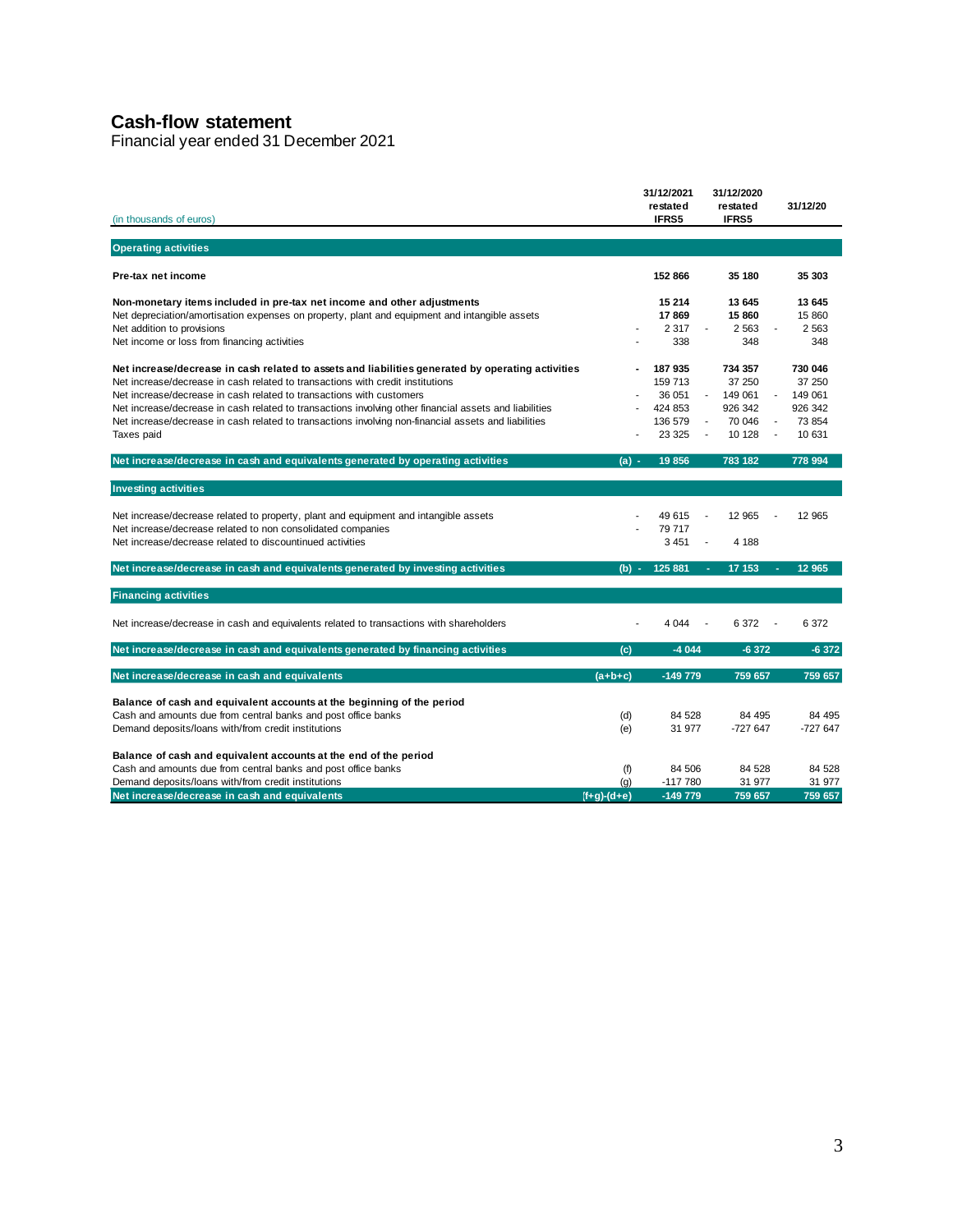### **Changes in shareholders' equity**

From 1 January 2020 to 31 December 2021

|                                                                                                                                    |                | <b>Capital and retained earnings</b>              |                                                |                                                            |                                    |                                      |                                                       |                                           |
|------------------------------------------------------------------------------------------------------------------------------------|----------------|---------------------------------------------------|------------------------------------------------|------------------------------------------------------------|------------------------------------|--------------------------------------|-------------------------------------------------------|-------------------------------------------|
| (in thousands of euros)                                                                                                            | <b>Capital</b> | <b>Share premiums</b><br>and retained<br>earnings | <b>Retained earnings</b><br><b>Group share</b> | <b>Total gain/loss</b><br>recognised<br>directly in equity | Net income -<br><b>Group share</b> | Total equity -<br><b>Group share</b> | Total equity -<br><b>Minority</b><br><b>interests</b> | <b>Total shareholders'</b><br>equity      |
| Capital and retained earnings at 1 January 2020                                                                                    | 30 693         | 9997                                              | 290 978                                        | $-2375$                                                    | 21 972                             | 351 265                              | 15 160                                                | 366 425                                   |
| Appropriation of net income for 2019<br>Dividends paid                                                                             |                |                                                   | 21 972                                         |                                                            | $-21972$                           |                                      | $-1911$                                               | $-1911$                                   |
| Movements related to shareholders' items                                                                                           |                |                                                   | 21 972                                         |                                                            | $-21972$                           |                                      | $-1911$                                               | $-1911$                                   |
| 2020 Net income<br>Changes in minority interests<br>Actuarial gains and losses related to defined pension plans<br>Other movements |                |                                                   | 20                                             | $-117$<br>$-1151$                                          | 19548                              | 19548<br>$-117$<br>$-1151$<br>20     | 5 1 2 4<br>$-811$                                     | 24 672<br>$-928$<br>$-1151$<br><b>16</b>  |
| Capital and retained earnings at 31 December 2020                                                                                  | 30 693         | 9997                                              | 312 970                                        | $-3643$                                                    | 19548                              | 369 565                              | 17 558                                                | 387 123                                   |
| Appropriation of net income for 2020<br>Dividends paid                                                                             |                |                                                   | 19548                                          |                                                            | $-19548$                           |                                      |                                                       |                                           |
| Movements related to shareholders' items                                                                                           |                |                                                   | 19548                                          |                                                            | $-19548$                           |                                      |                                                       |                                           |
| 2021 Net income<br>Changes in minority interests<br>Actuarial gains and losses related to defined pension plans<br>Other movements |                |                                                   | $-1375$                                        | $-2668$                                                    | 131 981                            | 131 981<br>$-1375$<br>$-2668$        | $-17558$                                              | 131 981<br>$-1375$<br>$-2668$<br>$-17558$ |
| Capital and retained earnings at 31 December 2021                                                                                  | 30 693         | 9997                                              | 331 142                                        | $-6312$                                                    | 131 981                            | 497 501                              |                                                       | 497 501                                   |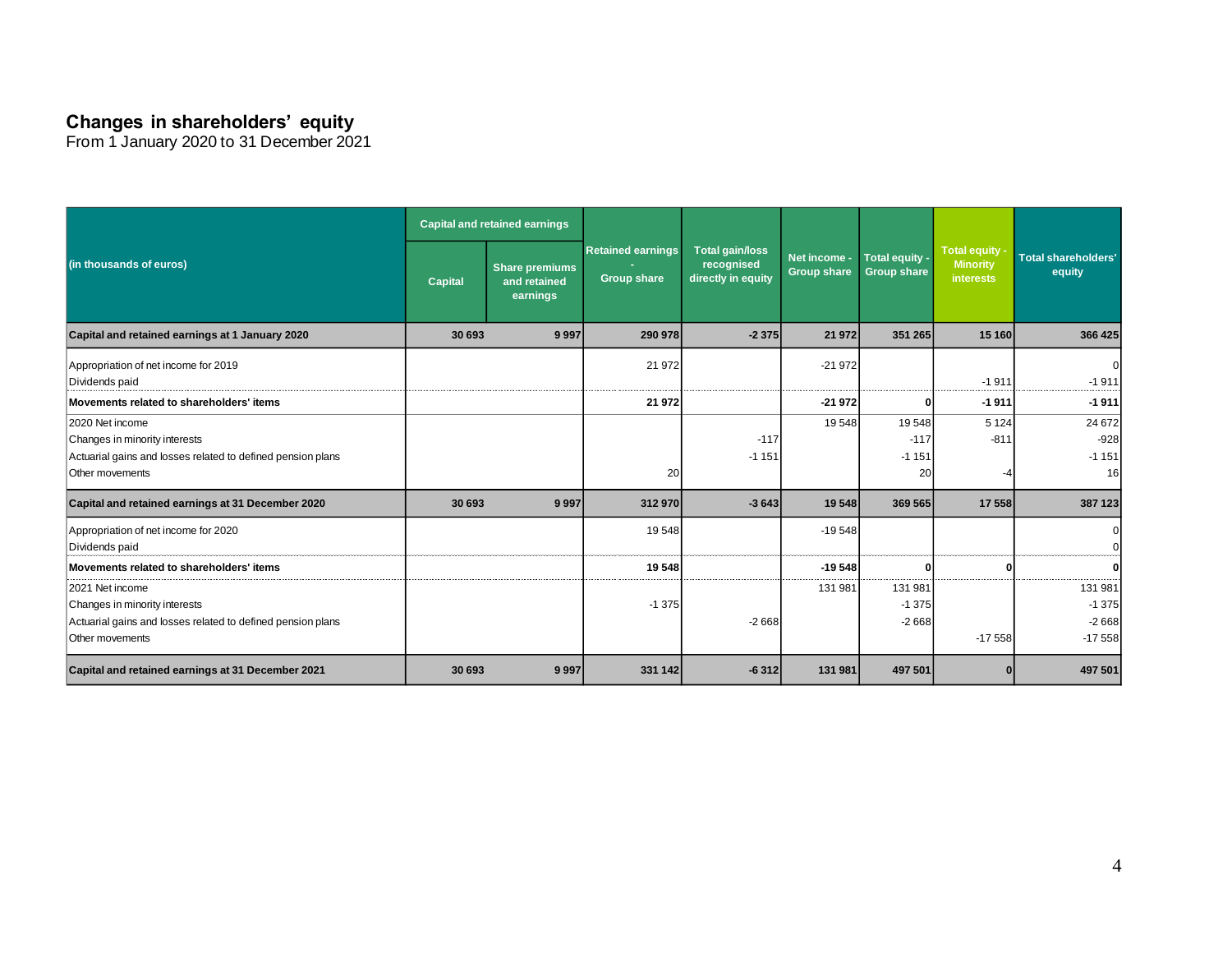## **Notes to the Consolidated Financial Statements**

### **Financial year ended 31 December 2021**

The consolidated financial statements are those of the entities described in note 2.4.4, and hereafter referred to as "the Exane Group".

### **1. Profile**

Founded in 1990, the Exane Group specialises in three businesses:

#### • **Cash Equities**

Under the brand name Exane BNP Paribas, the Cash Equities Department offers all services of research, sales, execution and Equity Capital Market on European equities for institutional and corporate clients.

#### • **Derivatives**

Exane Derivatives, a subsidiary of Exane, specialises in:

- the sale and market making of listed derivatives, convertible bonds and credit products,
- the issuance, trading and management of structured products,
- the brokerage of listed derivative products.

#### • **Asset Management**

Exane Asset Management (Exane AM), a subsidiary of Exane and authorised in France by the AMF, offers the Group's third-party fund management on underlying equities.

Ellipsis Asset Management (Ellipsis AM), a subsidiary of Exane SA and approved by the AMF, sold to Kepler Chevreux on January 31, 2022, offers convertible, credit and diversified fund management.

Ixios, a subsidiary of Exane Derivatives and approved by the AMF, sold to its management on November 24, 2021, offers thematic fund management.

Exane is a "société anonyme"(stock corporation) with a capital of 30,691,800 euros. Its Trade and Company Registry is Paris 342 040 268. It was represented by Nicolas Chanut until July 13, 2021. Since July 13, 2021, it has been represented by Mr.Alain Papiasse, Chairman of the Board of Directors. The Company's registered office is located at 6, rue Ménars, 75002 Paris.

The consolidated financial statements of the firms that constitute the Group (hereafter referred to as the Consolidated Financial Statements) , were approved by the Board of Directors on 16 March 2022.

#### **Evolution of the Group in 2021**

A Memorandum of Understanding granting exclusivity regarding the negotiation of the sale of Verner Investissements shares to BNP Paribas (Exane's controlling holding company) was signed s in March 2021. The deed of sale was signed on April 24, 2021 and the transaction was completed after satisfaction of the conditions precedent set out in the Share Purchase Agreement on July 13, 2021. Since July 13, 2021, the BNP Paribas Group owns 100% of Verner Investissements, the controlling holding company of the Exane Group.

The management company Ixios was sold on November 24, 2021.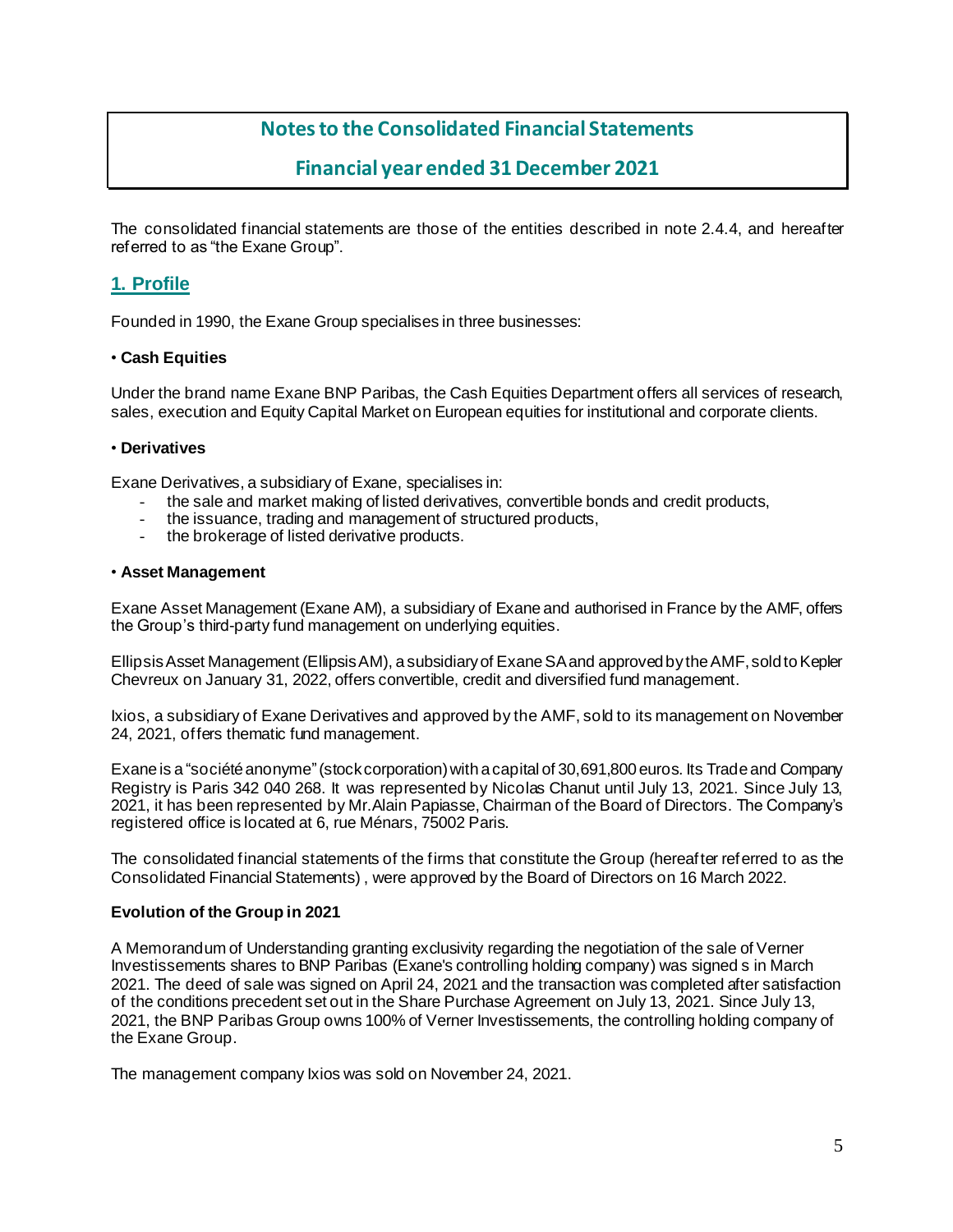The closing of the Ellipsis Transaction occurred on the 31st of January 2022, after satisfaction of the condition precedents set out in the Ellipsis share purchase agreement entered into on the 12th of October 2021.

In accordance with IFRS 5, the income, assets and liabilities of these entities are presented separately on the face of the statement of financial position.

In the second half of 2021, the Group ceased to control Exane Asset Management, in particular with regard to the rights it holds within its corporate bodies, and partially withdrew from its capital. The participating interest is now 50%.

The investment in this company, previously fully consolidated, is therefore accounted for by the equity method in the consolidated financial statements at December 31, 2021.

The impacts are presented in sections 5.6, 6.7 and 6.8.

#### **Post -closing events**

The crisis in Ukraine occurred in 2022. It has no effect on the accounts as of 31 December 2021. The Group will follow its evolution with attention.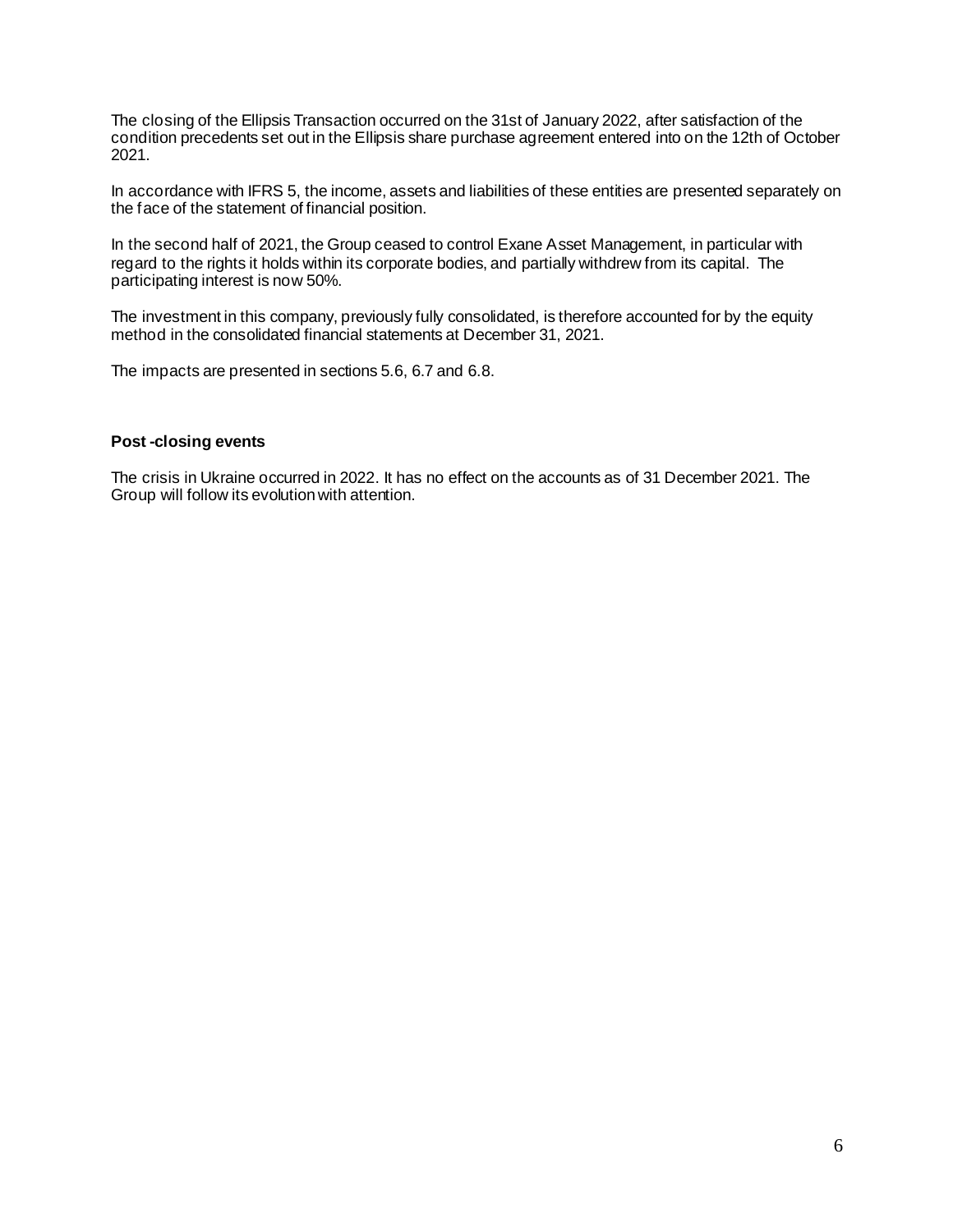### **2. Accounting principles and methods**

The main accounting methods applied when preparing the consolidated financial statements are described hereafter. Unless otherwise indicated, they have been applied in a consistent manner, in respect of all the financial statements presented in this document.

#### **2.1. Application of International Financial Reporting Standards (IFRS)**

The consolidated financial statements have been prepared in accordance with IAS/IFRS rules and interpretations issued by IFRIC, as adopted for the use in the European Union and applicable at 31 December 2021.

The Group has not anticipated the application of new standards, amendments adopted by the European Union (EU) when the application in 2021 is optional.

Applicable accounting standards :

- IFRS 5 Non-current assets held for sale
- IFRS 9 Financial instruments
- IFRS 15 Revenue from contracts with customers
- IFRS 16 Leases

The implementation of these accounting standards has no significant impact on the Group's financial statements.

#### **▲ IFRS 5 Non-current assets held for sale**

A non-current asset (or group of assets) is held for sale when the Group is committed to a sale plan involving loss of control of a subsidiary and the sale is highly probable within 12 months.

A sale is highly probable if :

- a plan to sale the asset (or group of assets) involving active commercialization is underway at management level ;

- a non-binding offer has been received from at least one potential buyer ;

- significant changes to the plan are unlikely to be made or the plan is unlikely to be withdrawn.

The assets concerned are shown on the line "non-current assets held for sale". Once classified in this category, assets and liabilities are measured at fair value less costs to sell. Liabilities associated with these assets are also shown separately in the balance sheet on a dedicated line.

### **▲ IFRS 9 Financial Instruments**

The impact of IFRS 9 on the consolidated financial statements as at 31 December 2021 is as follows:

• Classification and measurement

Financial assets at fair value through profit or loss under IAS 39 remain in this category under IFRS9.

Shares in internal funds previously at fair value per option as well as shares in external funds previously classified as AFS are now recorded under IFRS9 at fair value through profit and loss.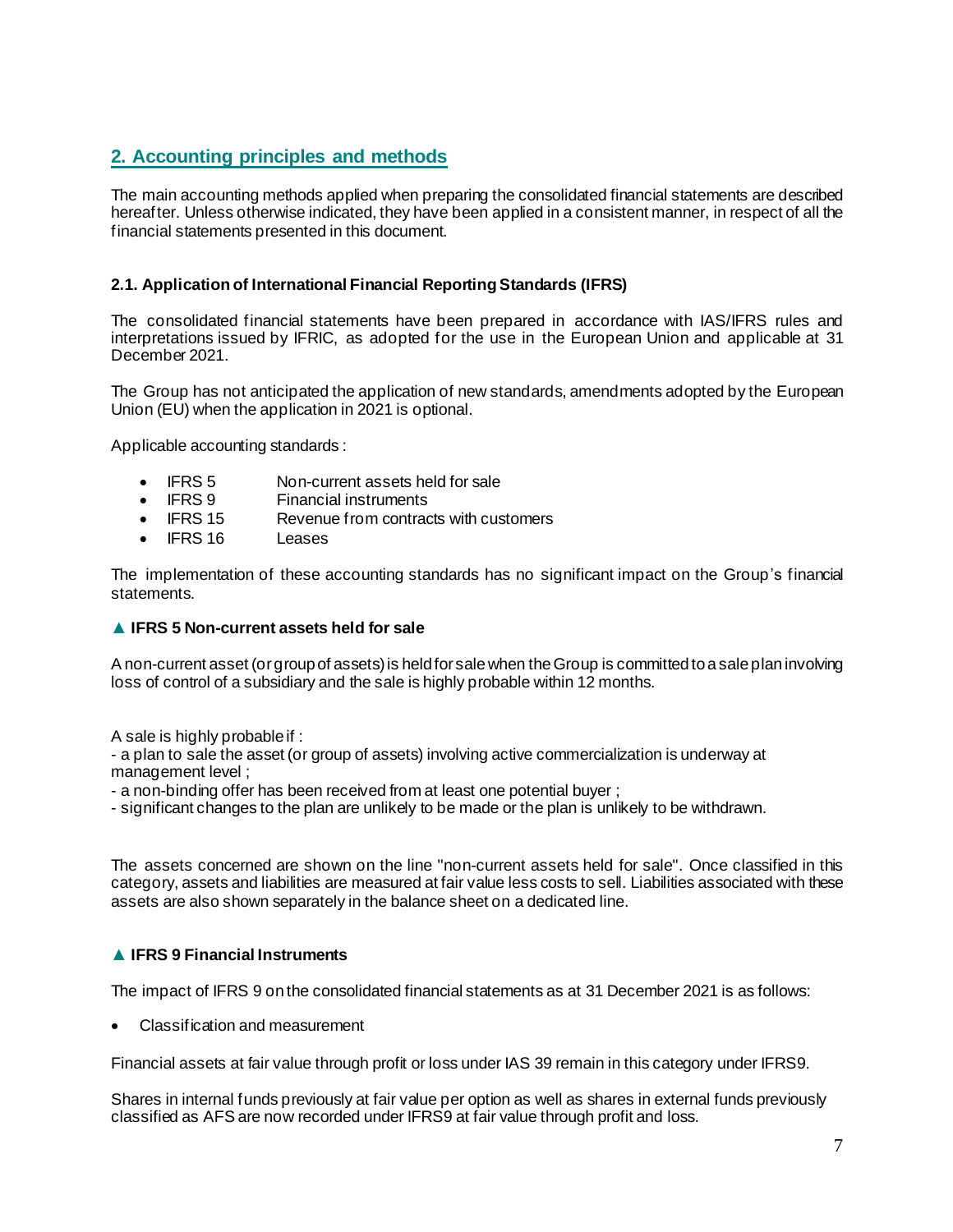Loans and receivables, amounts due to credit institutions and securities lending / borrowing transactions continue to be reported at amortized cost under IFRS 9.

Under IFRS9, there is no change for financial liabilities at fair value through profit or loss by option without any own credit value adjustment.

The fair value of financial assets reported in other comprehensive income under IAS 39 is now recorded in fair value through profit or loss under IFRS 9. This accounting treatment is related to non-compliance with SPPI criteria of the financial assets concerned.

• Impairment

In accordance with IFRS9, the simplified method has been applied to measure expected credit losses on trade receivables without impact for the Group. Moreover, under IFRS9 provision and depreciation on eligible financial assets have no material impact for the Group.

• Hedge accounting

The hedge accounting requirements in IFRS 9 have no impact for the Group as there is no hedging relationship within the Group.

#### **▲ IFRS 15 Revenue from contracts with customers**

IFRS 15 defines a single model for recognizing revenue based on five-step principles. These five steps make it possible to identify distinct performance obligations included in the contracts and to allocate them a transaction price. The related revenue is recognized when the performance obligations are satisfied, which means when the control of the good or service has been transferred.

The price of a service may contain a variable component.

Variable amounts can only be recognized in profit and loss if it is likely that the amounts recorded will not give rise to a significant downward adjustment.

The implementation of this accounting standard has no significant impact on the Group's financial statements.

#### **▲ IFRS 16 Leases**

IFRS 16 "Leases", issued in January 2016, supersedes IAS 17 "Leases" and the interpretations related to the accounting of leases starting on 1 January 2019.

The Group has decided to use the retrospective simplified method that allows it not to review the financial information, and to register the right -of- use not from the inception of the leases but at the date of the first implementation of the regulation.

The Group has used the main simplification measures allowed by IFRS16, in particular the nonrecognition of a right-of-use asset for small value and short-term leases from first implementation. It has also applied the rules applicable to contracts identified as leases under IAS17 and IFRIC 4.

The Exane Group has opted for a right of use asset equal to the amount of the rental debt.

The new definition of leases relies on both the identification of an asset and the right of use of the underlying asset by the lessee.

For the lessee, IFRS16 requires the recognition in the balance sheet of all leases, based on a right of use over the underlying asset recorded under fixed assets, along with the recognition of a financial liability for the rent and the other payments made over the lease period. The right of use asset is amortised on a straight-line basis and the financial liabilities are amortised on an actuarial basis over the lease period.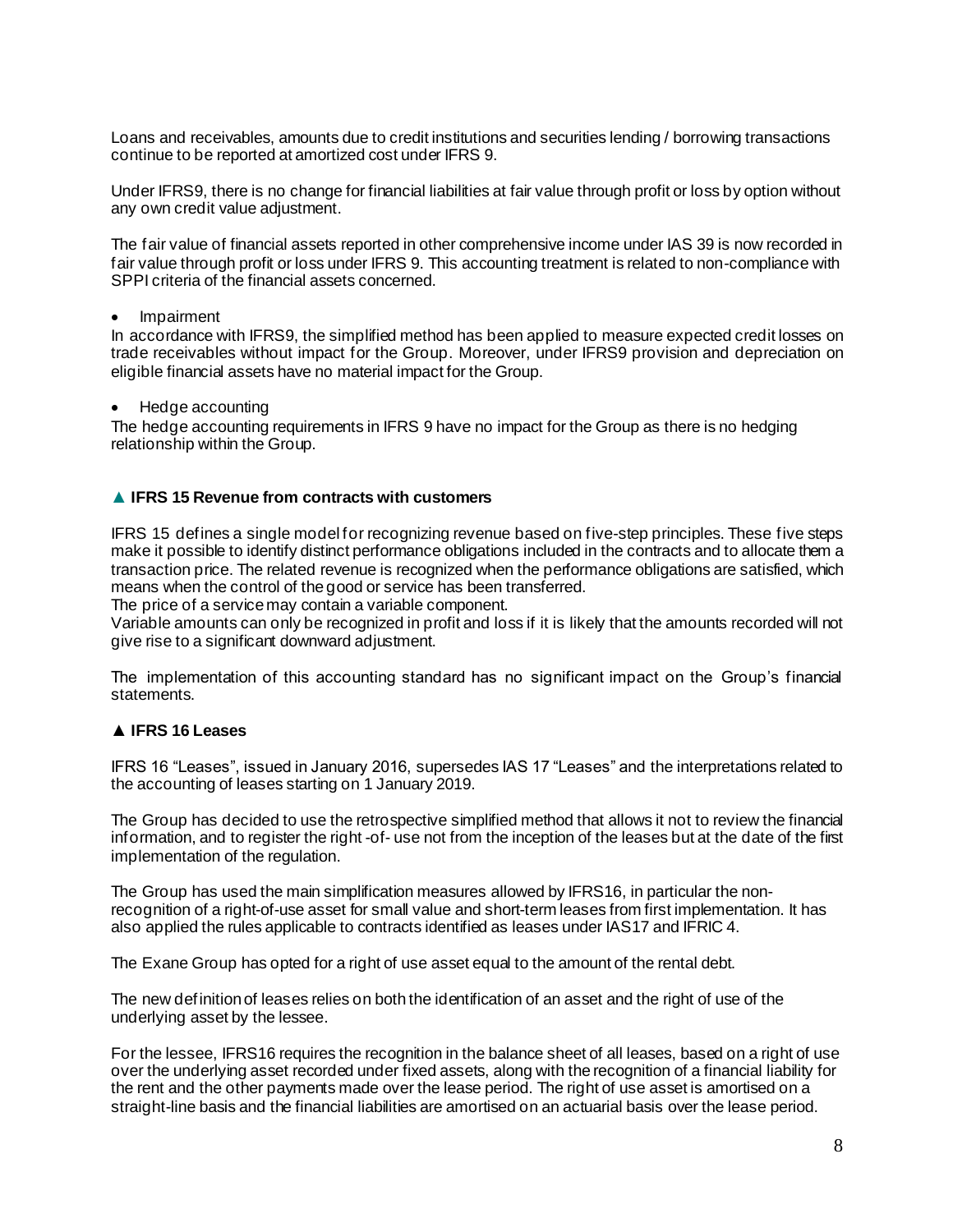The implementation of IFRS16 results in an increase in the assets and liabilities related to the leases previously recorded as operating leases. For the Group, this impact will mainly come from property leases (offices, headquarters) in France and abroad.

The profit and loss account is impacted by the replacement of rents previously recorded on a straight-line basis in general operating expenses an increase in the amortisation charges associated with the right of use asset and, to a lesser extent, an increase in interests charges relating to lease debts.

Actuarial rates applied to leases obligations are the marginal interest rates of loans on the residual duration of leases.

The impacts of IFRS16 on the financial statements are presented under paragraph 5.6.

#### **2.2. Presentation of financial statements**

The Group uses the templates for financial statements recommended by the ANC (n°2017-24-2 June 2017, balance sheet, income statement, statement of changes in shareholders' equity, cash-flow statement).

The consolidated financial statements have been prepared on a historical cost basis, except in the case of "Financial instruments at fair value through profit or loss".

The financial statements are presented in euros and the amounts disclosed are rounded to the nearest thousand, unless otherwise indicated.

#### **2.3. Accounting principles and methods**

Financial assets and liabilities comply with IFRS 9 as adopted by the European Commission (EC) on 22 November 2016.

The Group classifies its financial assets into the following categories: "assets at fair value through profit or loss", "assets measured at amortised cost (loans and receivables)" and "assets at fair value through other comprehensive income (OCI)". As at 31 December 2021, no financial assets were measured through OCI.

Classification and measurement of financial assets will depend on two criteria:

The business model used to manage financial instruments

The business model refers to how financial instruments are managed as a portfolio to generate cash flows. Business models are assessed on how a group of financial instruments is managed together to achieve a particular business objective. Under IFRS 9, three different business models shall be distinguished:

- $\circ$  "collecting contractual cash flows model" whose objective is to collect contractual cash flows
- $\circ$  "collecting contractual cash flows and sales model" whose objective is achieved after both collecting contractual cash flows and selling financial assets
- $\circ$  "other business models" for other financial assets which cannot be classified under the other models. They include trading activities in which the cash flows of financial assets will be realized by selling them. The perception of contractual flows of assets has only an accessory role in achieving the objective of the economic model.
- The contractual characteristics of the financial instruments

Cash flow characteristic is consistent with amortized cost classification if contractual cash flows of financial asset are solely payment of principal and interest on the principal amount outstanding of basic debt or noncomplex debt financial assets.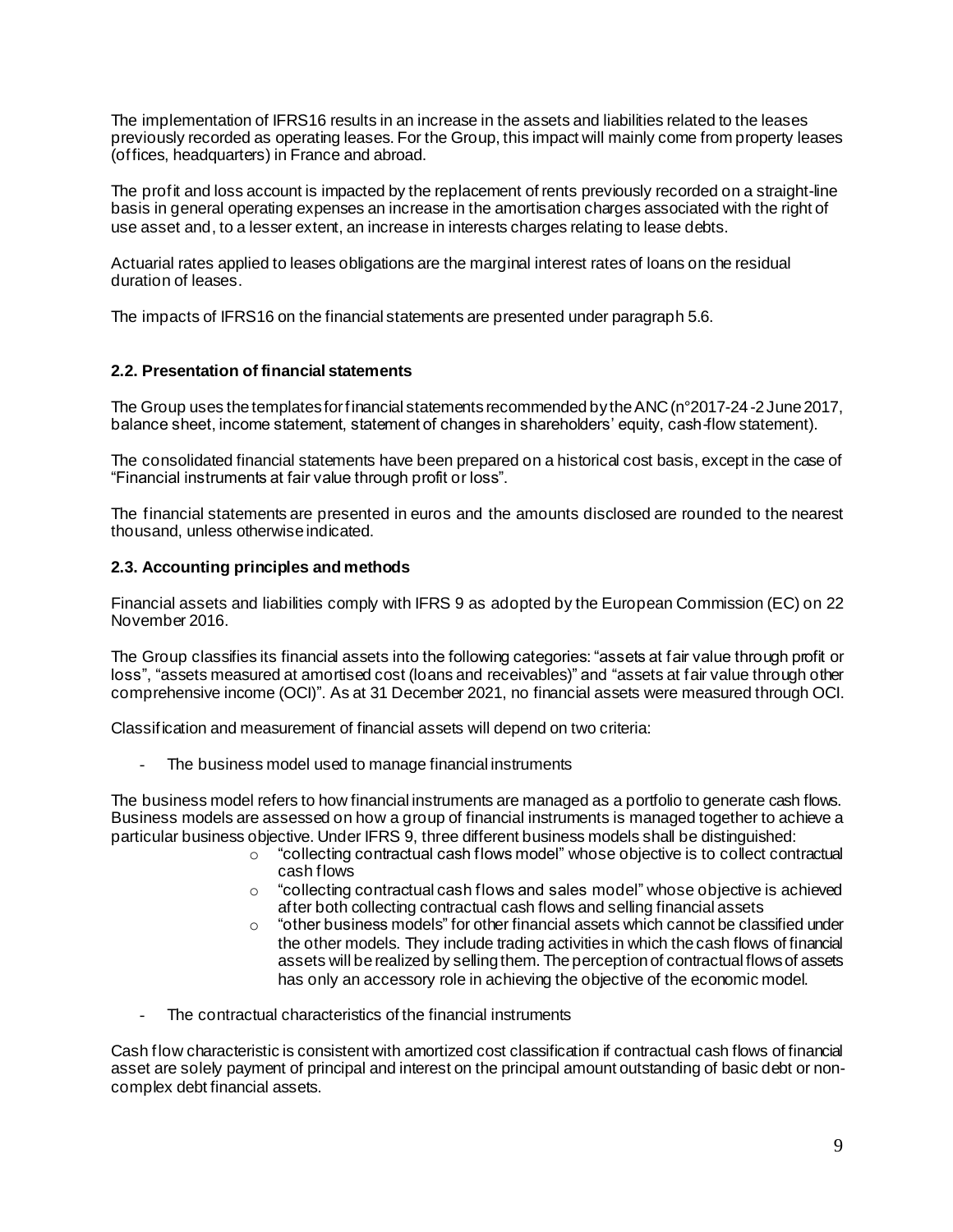The Group classifies its financial liabilities into the following categories: "Liabilitiesat fair value through profit or loss" and "liabilities measured at amortized cost (other liabilities)".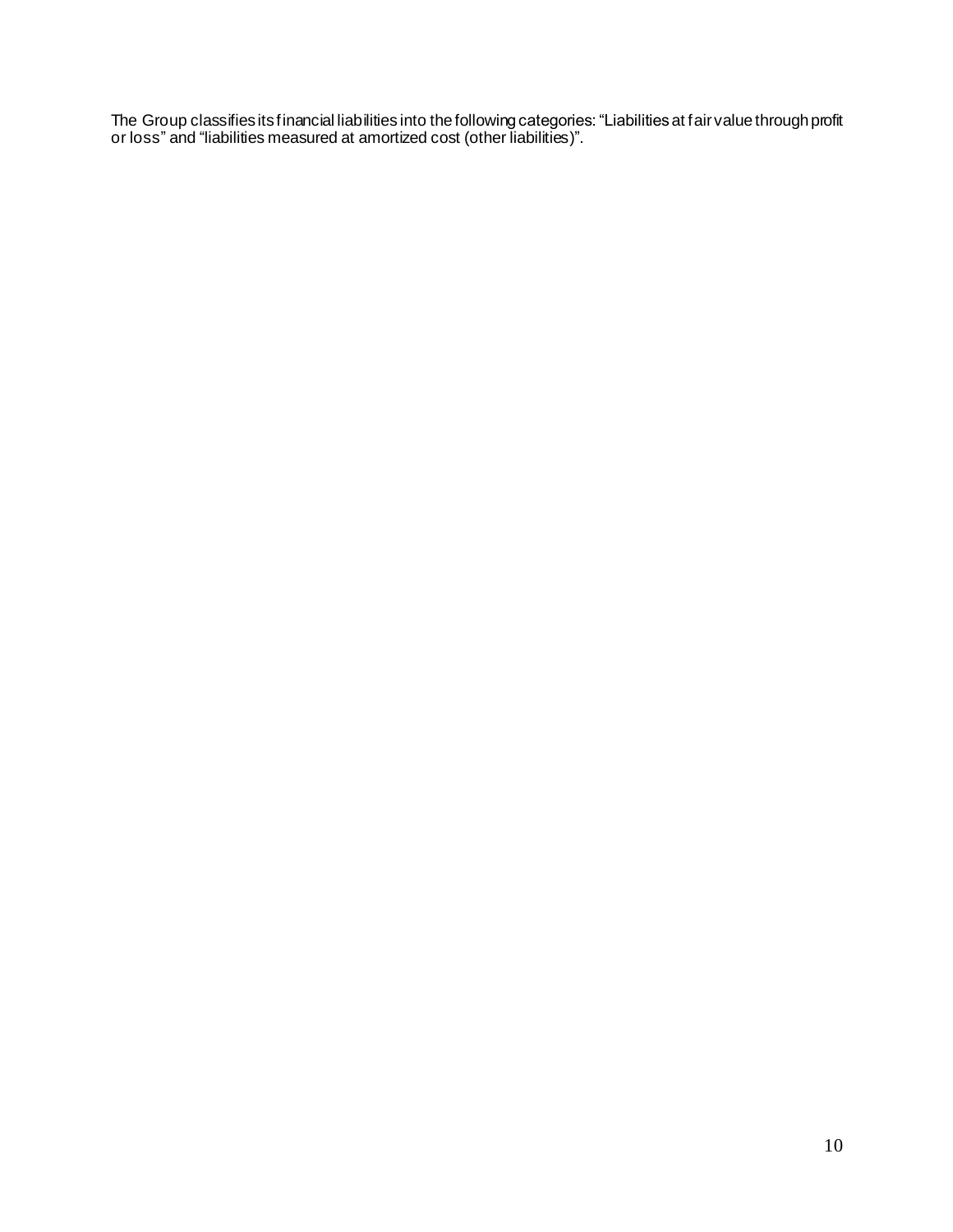#### **▲ Financial assets at fair value through profit or loss**

According to IFRS9, financial assets at fair value through profit or loss are those held for trading and those held for investment in internal or external UCITS.

Financial assets under this classification must comply with these characteristics:

- Contractual cash flows that cannot be considered as a basic debt financial assets (non-compliance with solely payment of principal and interest (SPPI criterion))
- Contractual cash flows that comply with SPPI criterion, but financial assets are held within an "other business model", including trading activities in which cash flows will result from selling financial assets.

Derivativefinancial instruments are also deemed to be held for trading unless they are to be used for hedging purposes.

Financial assets at fair value through profit or loss are recognised at fair value at inception, except for transaction costs which are directly taken to the profit and loss account. At the financial year end, they are measured at fair value and changes in fair value are recognised in profit and loss.

#### **▲ Financial liabilities at fair value through profit or loss**

Financial liabilities at fair value through profit or loss may be:

- financial liabilities issued for trading purposes, or
- financial liabilities measured at the fair value option.

Financial liabilities are recognised at their fair value when they are recorded in the balance sheet for the first time. Transaction costs are recorded directly in the profit and loss account. At the financial year end, they are recognised at their fair value and changes are recognised in the profit and loss account.

#### **▲ Financial assets and liabilities at amortized cost**

Financial assets and liabilities under this classification must comply with two characteristics:

- Compliance with SPPI criterion
- Compliance with the collecting contractual cash flows business model

This classification mainly includes deposit paid on security borrowing and deposit received on security lending recorded under loans and receivables due from credit institutions and debt due to credit institutions.

#### **2.3.1 Securities and loans and receivables**

#### **▲ Securities lending / borrowing transactions**

Borrowed securities when collateralised by other securities are recorded specifically on the balance sheet as "Financial assets at fair value through profit or loss". The related debt is recorded as a liability under "Financial liabilities at fair value through profit or loss". These two sub-accounts of the trading portfolio are revalued at fair value at the end of the period.

There is no derecognition of the lent securities secured by cash collateral and no recognition of the borrowed securities secured by cash.

Securities borrowed and secured by cash collateral are booked as "Deposits paid or received on debt securities/securities borrowings" allocated to "Loans and receivables". They are not valued at fair value at period end.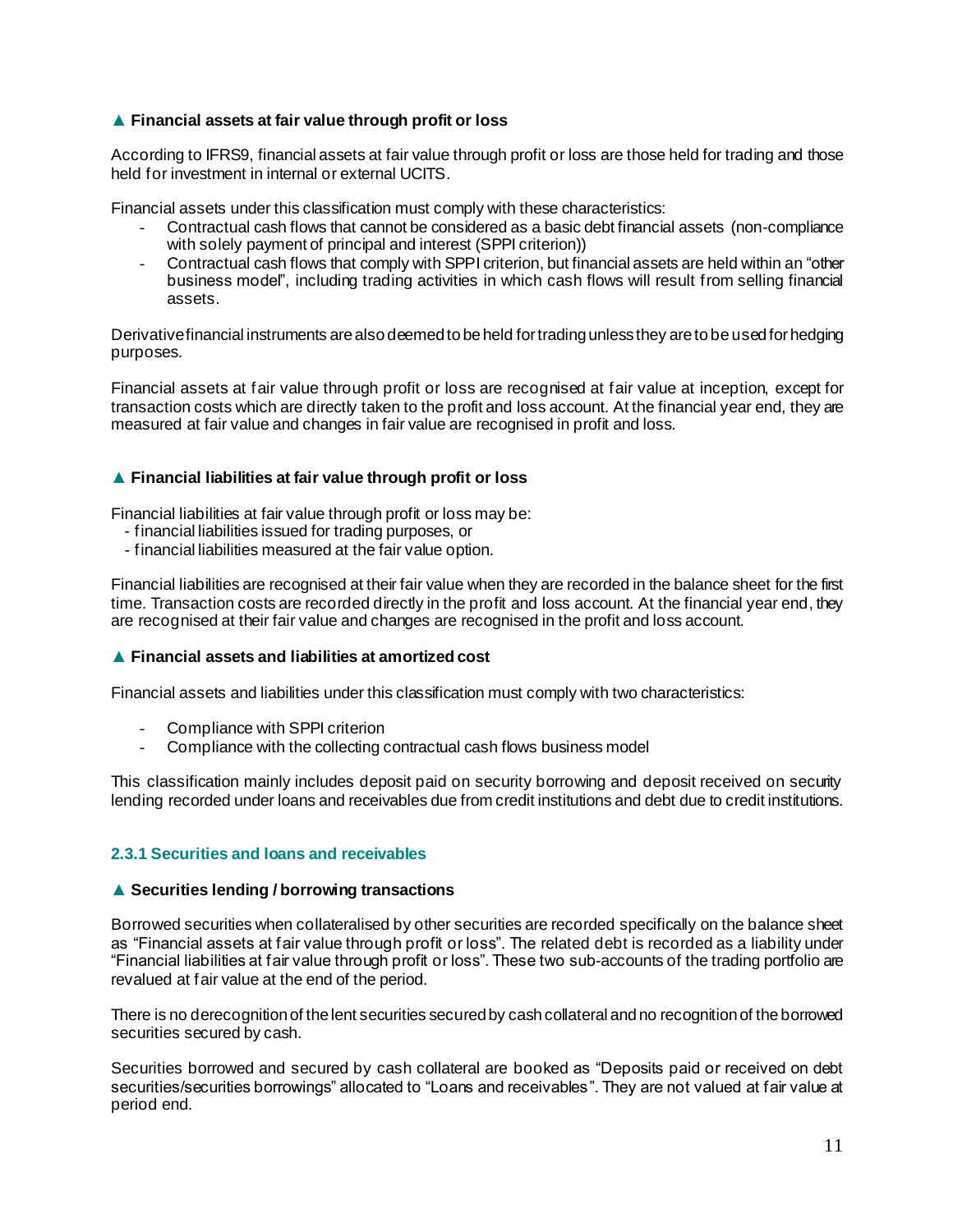#### **▲ Loans and receivables**

Loans and receivables are non-derivative financial assets with determined or determinable payments not quoted on an active market, except those acquired with the intention of selling them in the short term which have to be classified in assets held for trading.

"Loans and receivables due from credit institutions" and "Loans and receivables due from customers" are recorded at acquisition cost equal to their fair value, including transaction fees, and thereafter recorded at amortised cost adjusted for any impairment.

#### **▲ Valuation**

Variable-income and fixed-income securities (equities, UCITS shares and other variable-income and fixedincome securities) in the trading and seed money portfolio are valued:

- at the last known quoted price for securities traded on an active and liquid market at the balance sheet date,

- or, when no quotation is available, at a price determined with the use of a valuation model (based on observable or non-observable parameters).

#### **▲ Recording date**

| <b>Accounting category</b>                            | <b>Recording date</b>    |
|-------------------------------------------------------|--------------------------|
| Financial assets at fair value through profit or loss | Trade date               |
| Repurchase agreements                                 | Settlement/delivery date |
| Lent securities sales                                 | Settlement/delivery date |

#### **▲ Due to credit institutions and due to customers**

Amounts due to credit institutions and to customers are recorded at their original fair value, including transaction fees. They are subsequently carried at amortised cost with global interest rate method.

#### **▲ Distinction between liabilities and shareholders' equity**

A debt instrument, or a financial liability, is a contractual obligation to:

- deliver cash or another financial asset,
- trade instruments under potentially unfavourable conditions.

An equity instrument is a contract evidencing a residual interest in a company after deduction of all its liabilities (net assets).

Financial instruments issued by the Group are considered as equity instruments when the Group has no obligation to pay cash or to exchange a fixed number of its own shares for a fixed amount of cash.

The Group has not issued any hybrid financial instruments including both shareholders' equity and liability components.

#### **2.3.2 Derivatives**

Derivatives instruments are financial instruments or other contracts with the following three characteristics: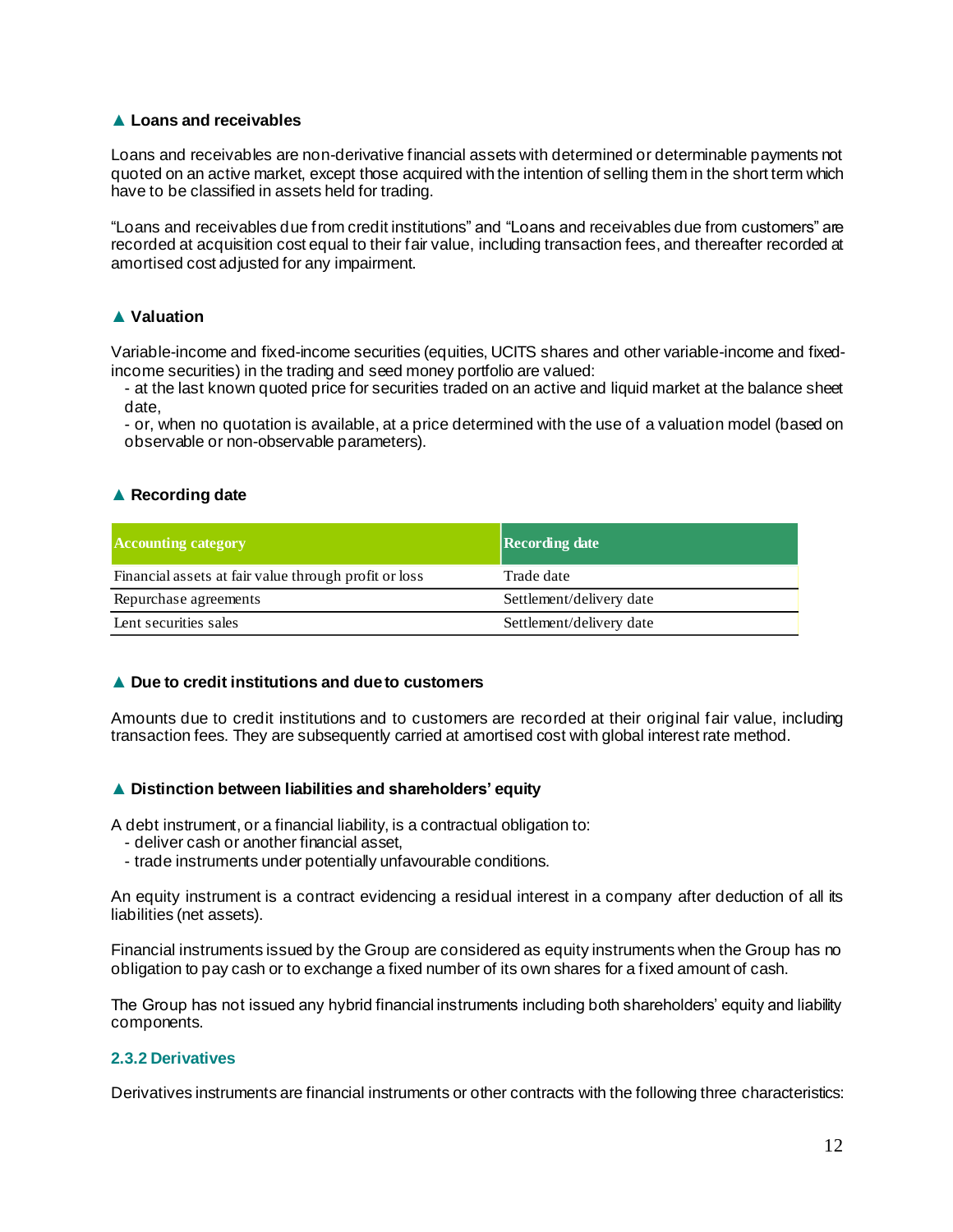- Their value changes according to the variation of an interest rate, the price of a financial instrument, the price of a commodity, an exchange rate, a price or rate index, a credit rating or index, or other specified variable called the "underlying";
- They do not require any initial net investment or an initial net investment that is lower than would be required for other types of contracts that would be expected to behave similarly to changing market factors;
- Their settlement is at a future date.

Derivatives are recorded in the balance sheet at fair value at inception of the transaction. They are either held for trading purposes or used for hedging purposes.

At the financial year end, derivatives are measured at fair value and changes are recorded in the profit and loss account.

#### **▲ Valuation of financial instruments**

#### **Options**

*•* Organised markets

Call or put premiums on options bought or sold on organised markets are booked separately in assets and liabilities on the balance sheet. At each balance sheet date, these instruments are measured at the last quoted price published by compensation firms or brokers. Valuation changes are recorded under income or expenses in the profit and loss account.

In order to cancel out the profit and loss impact of unexplained price discrepancies that may occur at market close, the difference between the last quoted price and the theoretical price of the instrument, which is calculated with the use of an internal model and uniform market parameters for all transactions, is recorded as an unrealised gain or loss. The price is submitted to the Group's Risk Management Department for formal approval.

*•* Over-the-counter markets

Premiums on OTC options are recognised separately in assets and liabilities on the balance sheet. Changes in the value of the options are recorded directly in the profit and loss account.

Financial instruments are priced based on internal models in the absence of organised markets. The price is submitted to the Group's Risk Management Department for formal approval.

#### **Futures and forwards**

*•* Organised markets

Positive and negative margins arising from settled or unsettled transactions carried out on futures markets are recognised in the profit and loss account.

In order to cancel out the profit and loss impact of unexplained price discrepancies that may occur at market close, the difference between the last quoted price and the theoretical price of the instrument, which is calculated with the use of an internal model and uniform market parameters for all transactions, is recorded as an unrealised gain or loss. The price is submitted to the Group's Risk Management Department for formal approval.

*•* Over-the-counter markets

Financial instruments are priced based on internal models in the absence of organised markets. The price is submitted to the Group's Risk Management Department for formal approval.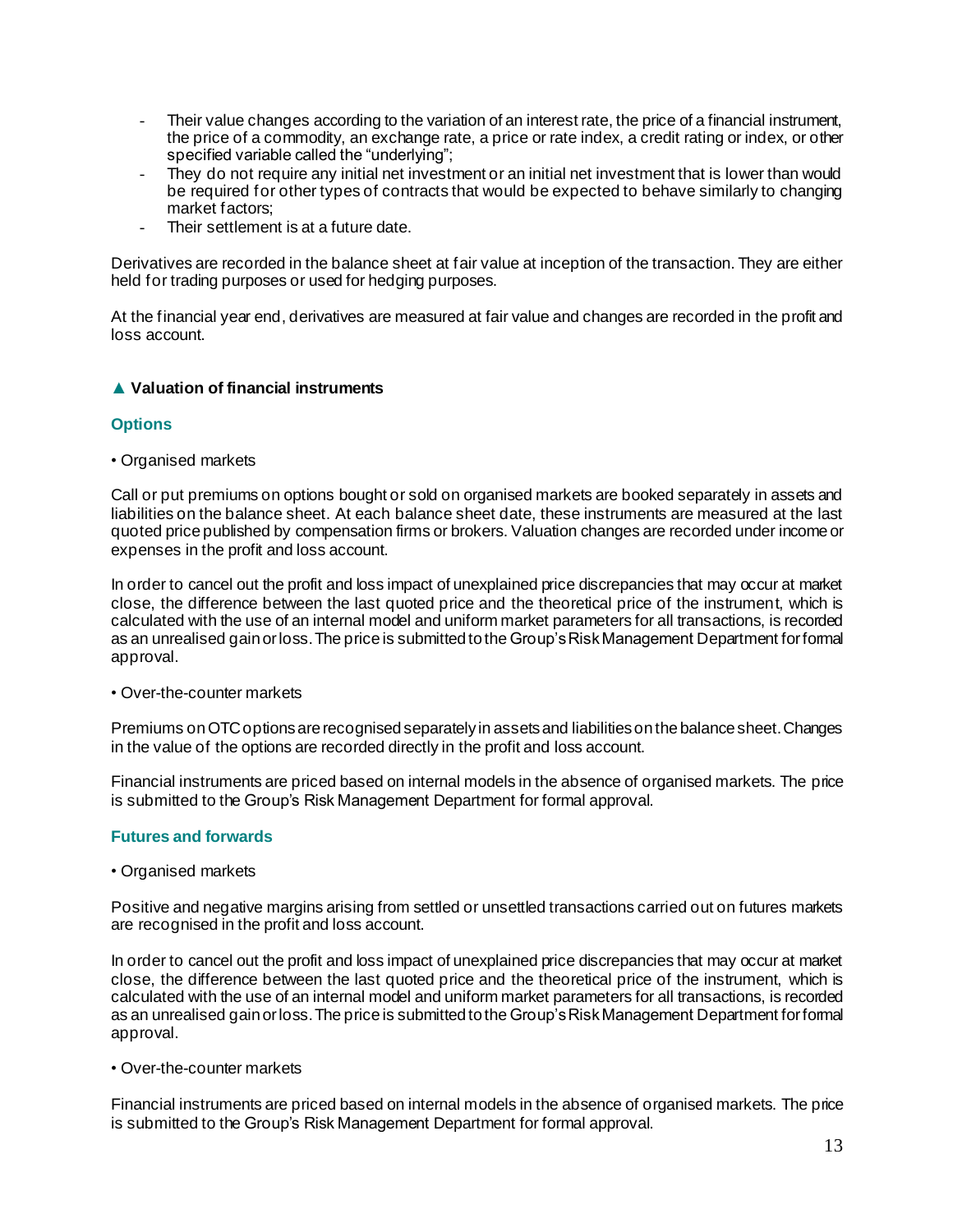#### **▲ Recognition of margins on structured financial instruments at inception**

Under IFRS9, margins on structured products and complex financial instruments may be recognised at inception only if these financial instruments can be reliably valued. This condition is met if these instruments are valued using prices in an active market or based on "standard" internal valuation models which refer to observable market data.

Some long-maturity or illiquid complex financial instruments, generally bespoke products, are valued with the use of internal models whose parameters are partly non-observable on reference markets.

When the valuation is based on non-observable data and/or non-standard models, the initial margin generated by the placement of these complex financial instruments is not considered fixed; it is then deferred and amortised to the profit and loss account generally over the period during which the market data is deemed to be non-observable.

#### **2.3.3 Accrued income / expenses and other assets / liabilities**

Settlement accounts related to market transactions are primarily composed of trading and settlement accounts that record, in euros and at the acquisition price, securities traded for financial counterparties, i.e. brokers, financial institutions and credit institutions, and whose settlement operations are still outstanding.

Purchase and sale accounts used to record euro-denominated transactions with the same counterparty, as well as current accounts, are offset. Purchase and sale accounts used to record foreign currencydenominated transactions with the same counterparty are offset separately.

These accounts are also used to record outstanding coupon/dividend payments with those counterparties.

#### **2.3.4 Provisions**

A provision is recorded:

- if the Group has an implicit or legal obligation stemming from a past event;
- when the Group may be forced to use economic resources to settle this obligation;
- and when the amount of the provision can reliably be estimated.

The provisions recorded in liabilities on the balance sheet, except for those related to market activities, cover employee benefit obligations and litigations.

The amount set aside represents the best estimate of the expense needed to settle the obligation. In the absence of such an expense, the estimates are revalued when the effect is material.

#### **2.3.5 Recognition of income and expenses**

#### **▲ Net interest margin**

The Group includes in "Interest income" and "Interest expenses" all income and expenses from demand account, financial loans and borrowings, OTC collaterals, as well as deposits related to securities lending/borrowing.

#### **▲ Net gain / loss on financial instruments at fair value through profit or loss**

"Net gain/loss on financial instruments at fair value through profit or loss" includes profit and loss items related to financial instruments held for trading and financial instruments considered by the Group to be valuable at fair value through profit or loss.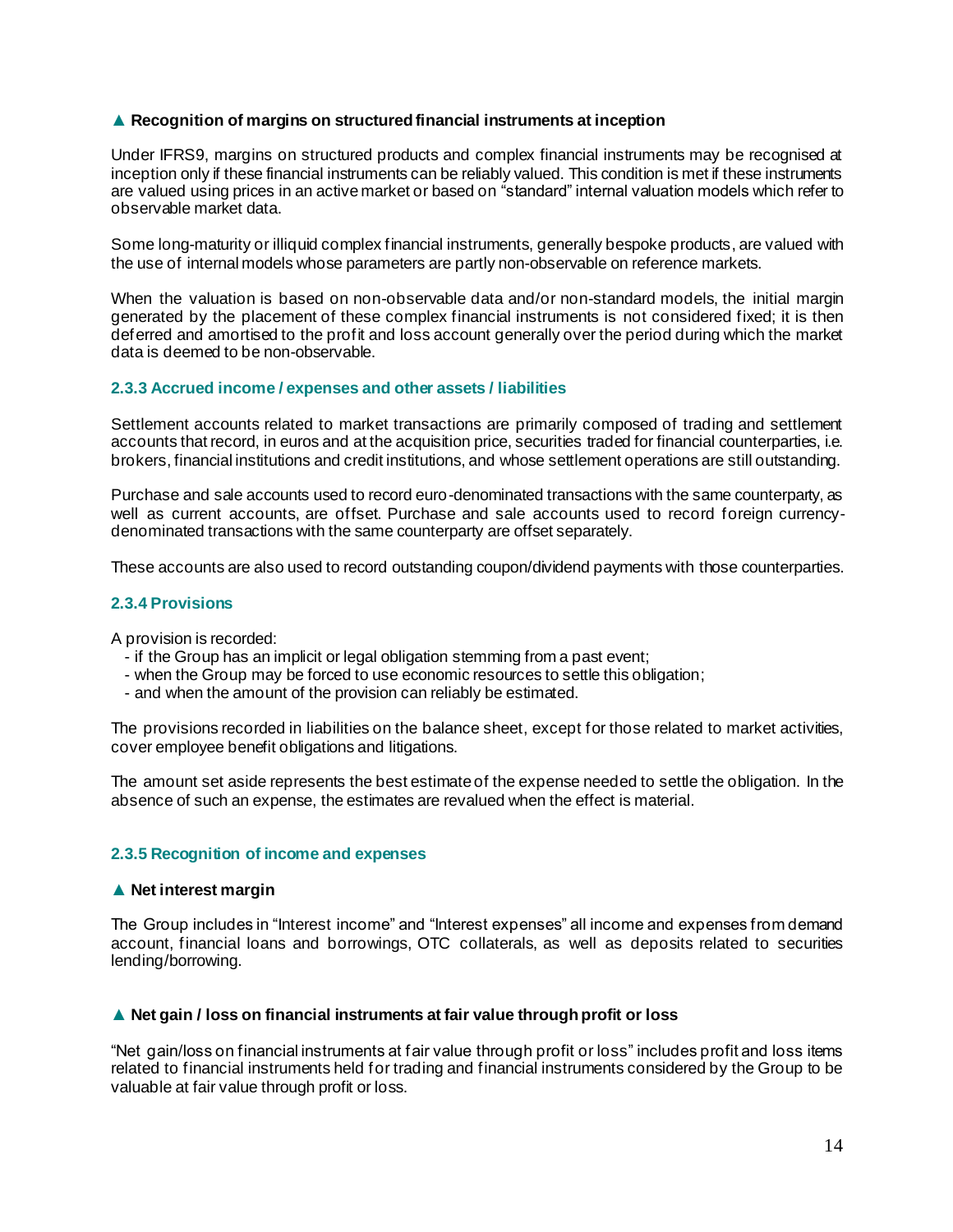At each balance sheet date, they are valued at fair value and the changes in fair value are displayed in the profit and loss account as well as fixed-income securities dividends and unrealised disposal gains and losses under "Net gain/loss on financial instruments at fair value through profit or loss" in the profit and loss account.

#### **2.3.6 Use of property, plant and equipment and intangible assets**

#### **▲ Tangible assets**

Property, plant and equipment are initially recognised at purchase price plus directly attributable costs, together with borrowing costs where a long period of construction or adaptation is required before the asset can be brought into service. After the initial recognition, property, plant and equipment are carried at acquisition cost minus depreciation expenses and contingent impairments.

Maintenance fees are recorded in the profit and loss account of the period in which they are incurred. Expenses increasing the future economic benefits related to tangible assets are capitalised and amortised.

Operating property, plant and equipment are used with a view to producing services or for administrative purposes.

The table below shows the different amortisation methods applied by the Group as well as the useful life of the assets at 31 December 2021.

| <b>Type of assets</b>                        | Provisions for impairment - Type and period                                                                                                                                                                                                                                                                                                                                                                                                             |
|----------------------------------------------|---------------------------------------------------------------------------------------------------------------------------------------------------------------------------------------------------------------------------------------------------------------------------------------------------------------------------------------------------------------------------------------------------------------------------------------------------------|
| Software                                     | Straight line 3 to 8 years                                                                                                                                                                                                                                                                                                                                                                                                                              |
| IT & electronics                             | Straight line 3 years                                                                                                                                                                                                                                                                                                                                                                                                                                   |
| Telephony systems                            | Straight line 5 years                                                                                                                                                                                                                                                                                                                                                                                                                                   |
| Office furniture                             | Straight line 5 years / lease term                                                                                                                                                                                                                                                                                                                                                                                                                      |
| <b>Fixtures</b>                              | Straight line 5 years / lease term                                                                                                                                                                                                                                                                                                                                                                                                                      |
| <b>▲ Software</b>                            |                                                                                                                                                                                                                                                                                                                                                                                                                                                         |
| life of the software.                        | Costs arising from the acquisition of software licences are recognised as an asset on the basis of costs<br>incurred to acquire and bring into service. These costs are amortised on the basis of the estimated useful                                                                                                                                                                                                                                  |
| attributable to the project.                 | Software developed internally by the Exane Group that fulfils the criteria for capitalisation is capitalised at<br>direct development cost, which includes external costs and the labour costs of employees directly                                                                                                                                                                                                                                    |
|                                              | Software maintenance costs are expensed as incurred. Ho wever, expenditure that is regarded as upgrading<br>the software or extending its useful life is included in the initial acquisition or production cost.                                                                                                                                                                                                                                        |
| 2.3.7 Leases                                 |                                                                                                                                                                                                                                                                                                                                                                                                                                                         |
| The Group companies have entered into leases |                                                                                                                                                                                                                                                                                                                                                                                                                                                         |
| term of the lease.                           | Except for contracts with a duration of 12 months or less and for small value contracts, leases entered by<br>the Group are recorded in the balance sheet under assets as rights of use and under liabilities as financia<br>debt relating to rent and other related payments for the duration of the lease. The right of use asset is<br>amortised on a straight-line basis and the financial liabilities are amortised on an actuarial basis over the |

#### **▲ Software**

#### **2.3.7 Leases**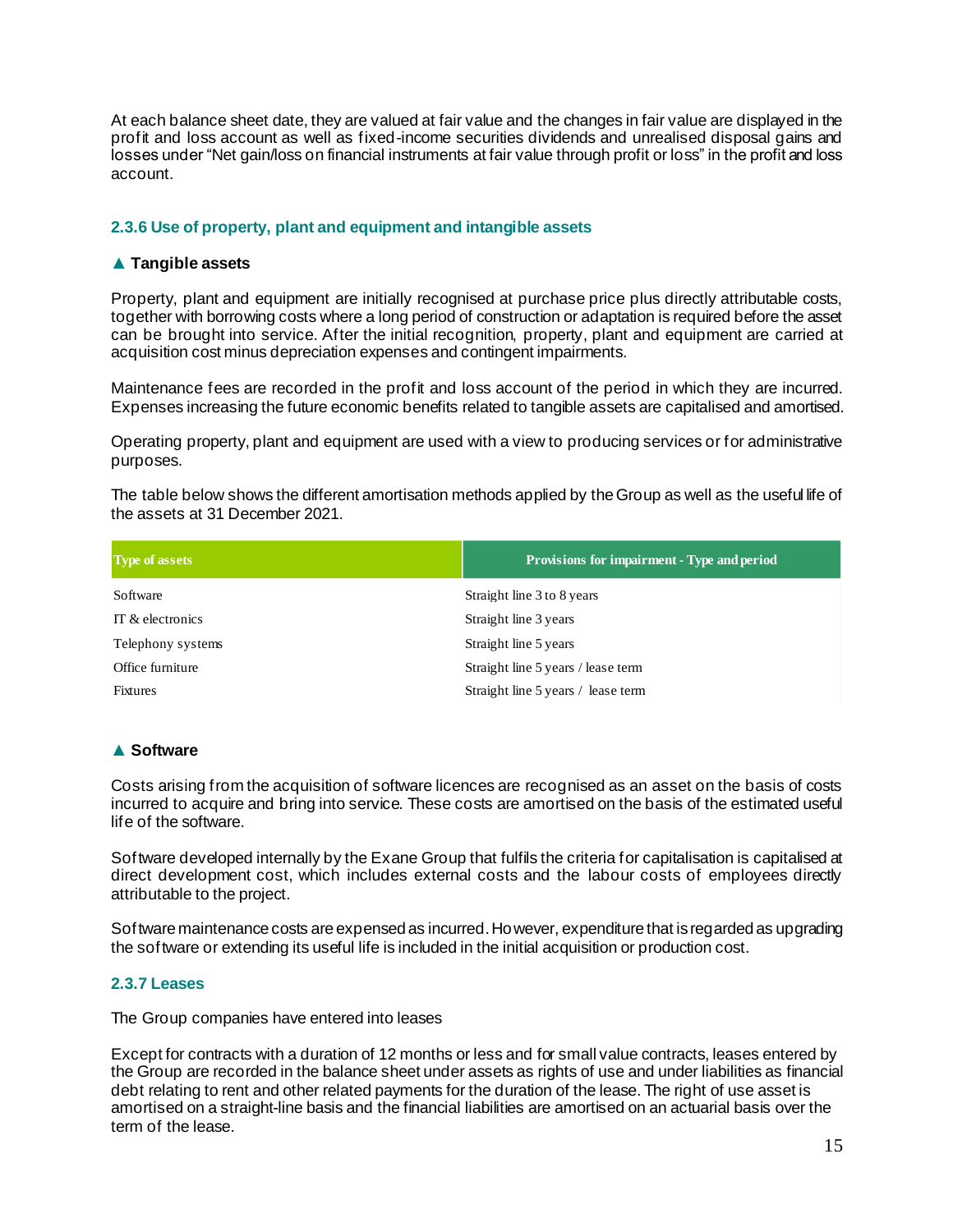The main assumptions used for the valuation of the rights of use and of financial liabilities are as follows:

- lease terms correspond to the non-cancellable period of the lease contracts and, if applicable, renewal periods if it is reasonably certain that the options to renew the lease will be exercised.

- actuarial rates used to calculate the right of use and the financial liabilities are determined for each asset depending on the marginal debt ratio of the lessee at the effective date of the lease.

#### **2.3.8 Current and deferred taxes**

In accordance with IAS 12, income tax includes all taxes based on income, whether current or deferred.

IAS 12 defines current tax as "the amount of income taxes payable/recoverable in respect of the taxable profit/loss tax for a period".

The current income tax charge is determined on the basis of the tax laws and tax rates in force in each country in which the Group operates.

Deferred taxes are recognised when temporary differences arise between the carrying amount of an asset or a liability in the consolidated balance sheet and its tax base.

Deferred tax assets and liabilities are measured using the liability method, using the tax rate which is expected to apply to the period when the asset is realised or the liability is settled, based on tax rates and tax laws that have been or will have been enacted by the balance sheet date of that period. They are not discounted.

Deferred tax assets are recognised for all deductible temporary differences only to the extent that it is probable that the entity in question will generate future taxable profits against which these temporary differences can be offset.

Deferred taxes are recognised as tax income or expenses in the profit and loss account except for deferred taxes relating to unrealised gains or losses on available-for-sale assets, which are taken to shareholders' equity.

#### **2.3.9 Employee benefits**

The Group recognises the amount of its retirement benefits and other employee benefits in compliance with the rules defined by the IAS 19 revised standard.

#### ▲ **Defined-contribution plans**

Defined-contribution plans do not give rise to an obligation for the Group and do not require a provision. The amount of the employer's contributions payable during the period is recognised as an expense.

#### ▲ **Defined-benefit schemes: retirement benefits, pre-retirement benefits and retirement indemnities**

Defined-benefit schemes give rise to an obligation for the Group. This obligation must be measured and recognised as a liability by means of a provision.

For each period, the commitments related to these schemes are measured on the basis of actuarial, financial and demographic assumptions and by using the projected unit credit method. This method consists in allocating, for each year of work, an expense by employee corresponding to the vested rights.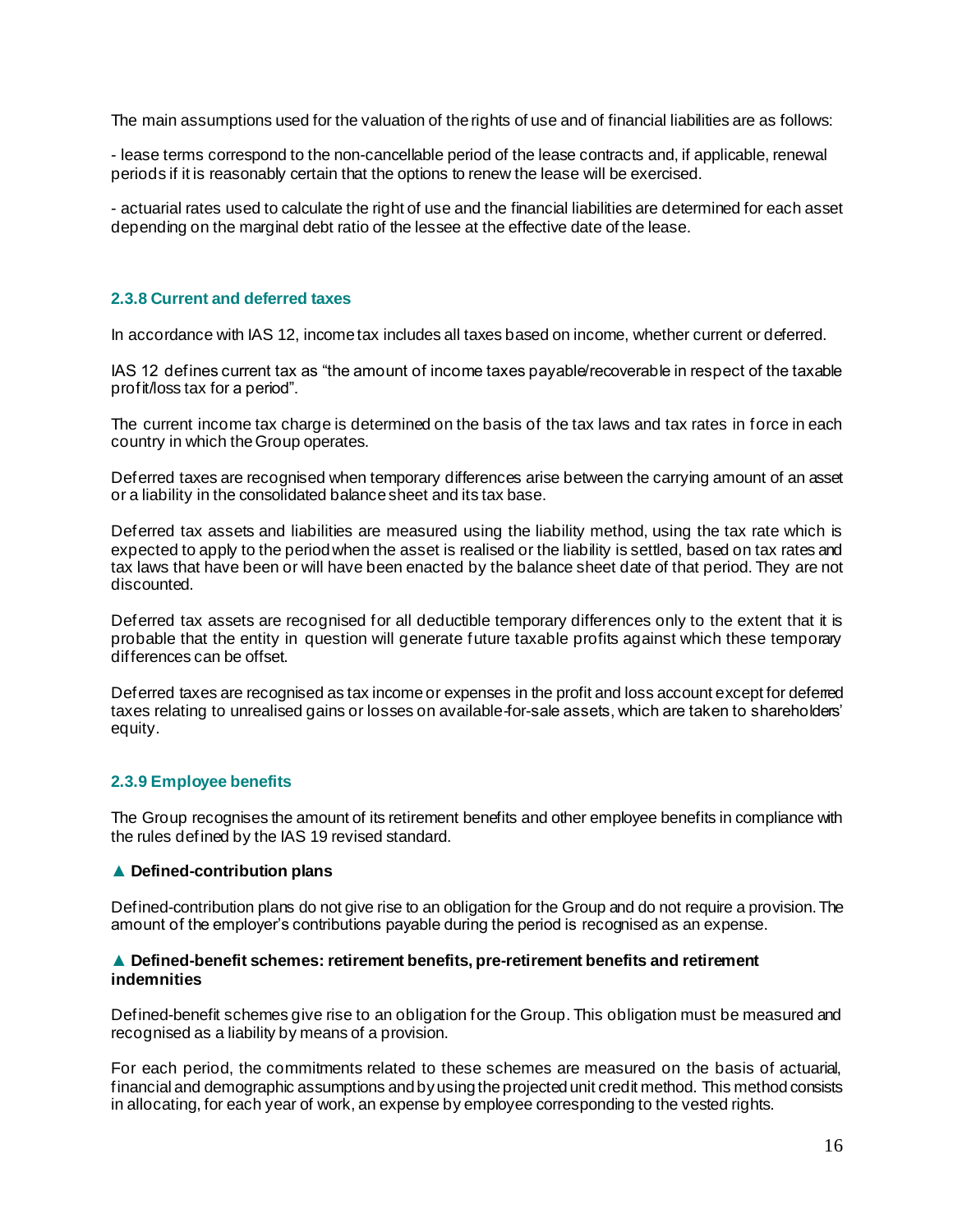The actuarial gains and losses resulting from change in assumptions and adjustments linked to the experience regarding post-employment benefits are recognised in other comprehensive income for the net of tax amount. They are never reclassified to profit and loss account.

The actuarial gains or losses related to other long-term employee benefits (long-service awards) are recognised in profit and loss account.

#### ▲ **Deferred compensation**

Deferred compensation is recorded as an expense in the financial year of attribution.

#### **2.4. Consolidation principles and methods**

#### **2.4.1 Consolidation scope and methods**

The consolidated financial statements include the accounts of Exane and of its French and foreign subsidiaries over which Exane is in a position to govern the financial and operating policies, such control is presumed to exist when the Exane Group owns more than half of the voting rights of an entity.

The consolidation methods are defined by IFRS 10, IAS 28 and IAS31, based on the type of control Exane has over the entities that can be consolidated. They are as follows:

#### ▲ **Full consolidation**

Entities under the exclusive control of the Group are fully consolidated. The Group has exclusive control over a subsidiary where it is in a position to govern the financial and operating policies of the subsidiary so as to obtain benefits from it.

Exclusive control is presumed to exist when the Exane Group owns directly or indirectly, more than half of the voting rights of a company. Minority interests in the net income and in retained earnings are presented separately in the balance sheet.

Subsidiaries are consolidated from the date on which the Group obtains effective control. They are deconsolidated from the date on which the Group no longer has control over them.

Full consolidation consists of replacing the book value of the shares held in the Group's consolidated financial statements with all assets and liabilities carried by the consolidated companies. The amount of minority interests held in the assets and earnings is presented separately in the consolidated financial statements.

#### ▲ **Significant influence**

Companies over which the Group exercices significant influence or associates are accounted for by the equity method. Significant influence is the power to participate in the financial and operating policy decisions of a company without exercising control. Significant influence is presumed to exist when the Group holds, directly or indirectly, 20% or more of the voting rights of a company.

Changes in the net assets of associates (companies accounted for under the equity method) are recognised on the assets side of the balance sheet under "Investments in equity-method entities" and in the relevant component of shareholders' equity. Goodwill recorded on associates is also included under "Equity-method investments"

Whenever there is an indication of impairment, the carrying amount of the investment consolidated under the equity method (including goodwill) is subjected to an impairment test, by comparing its recoverable value (the higher of value-in-use and market value less costs to sell) to its carrying amount.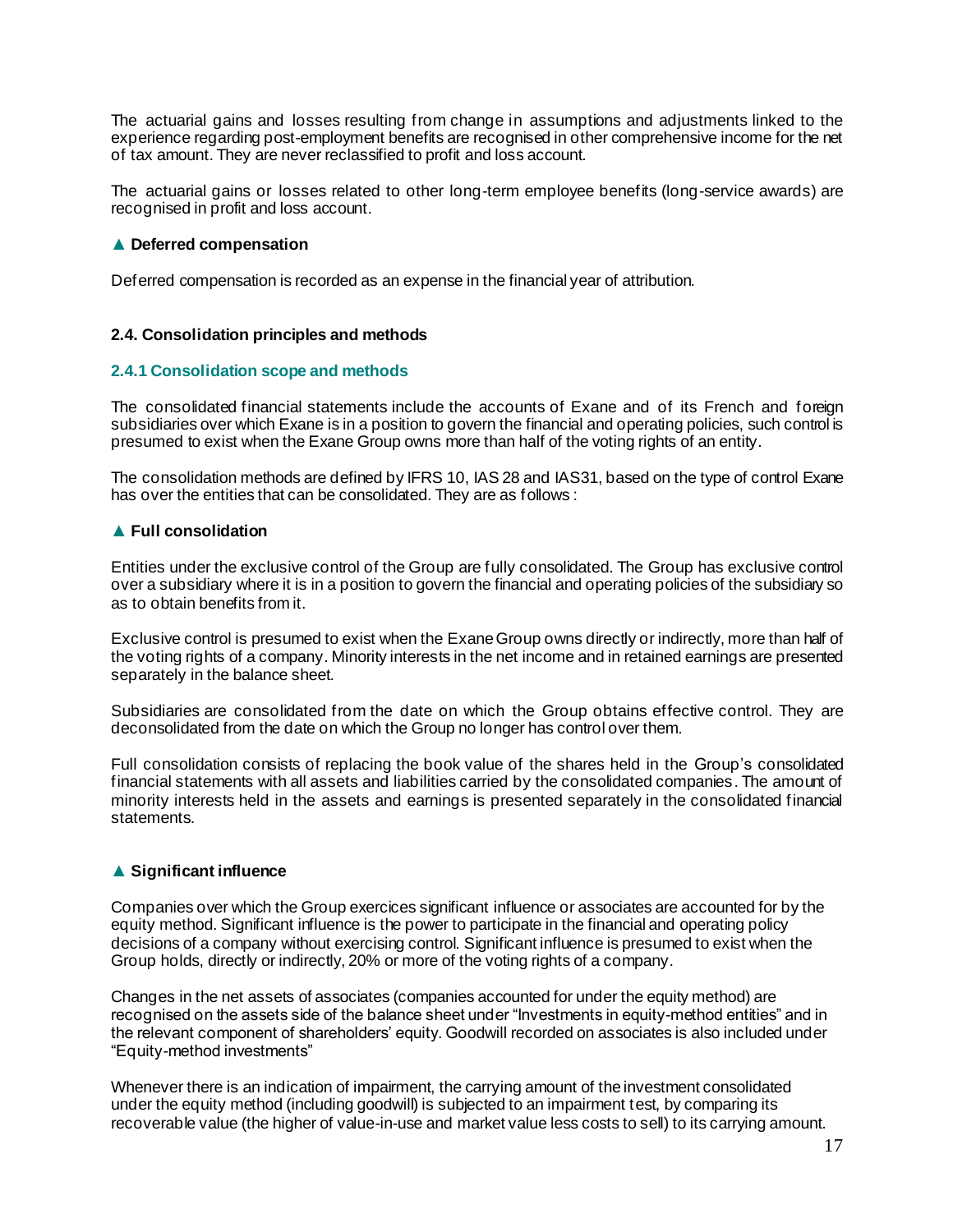Where appropriate, impairment is recognised under "Share of earnings of equity-method entities" in the consolidated income statement and can be reversed at a later date.

Realised gains and losses on investments in consolidated undertakings are recognised in the profit and loss account under "Net gain on non-current assets".

The consolidated financial statements are prepared using uniform accounting policies for similar transactions and other events occurring in similar circumstances.

#### ▲ **UCITS**

UCITS are consolidated when they are controlled by the Group.

The Group considers ownership equal to 50% or above as the control threshold. Participating interests of less than 50% in the Group's UCITS are recorded at fair value through profit or loss. For participating interests between 20% and 50%, an analysis of the application of IFRS 10 is done.

#### **2.4.2 Closing date**

The companies included in the consolidation scope were consolidated based on the financial statements closed off at December 31, 2021.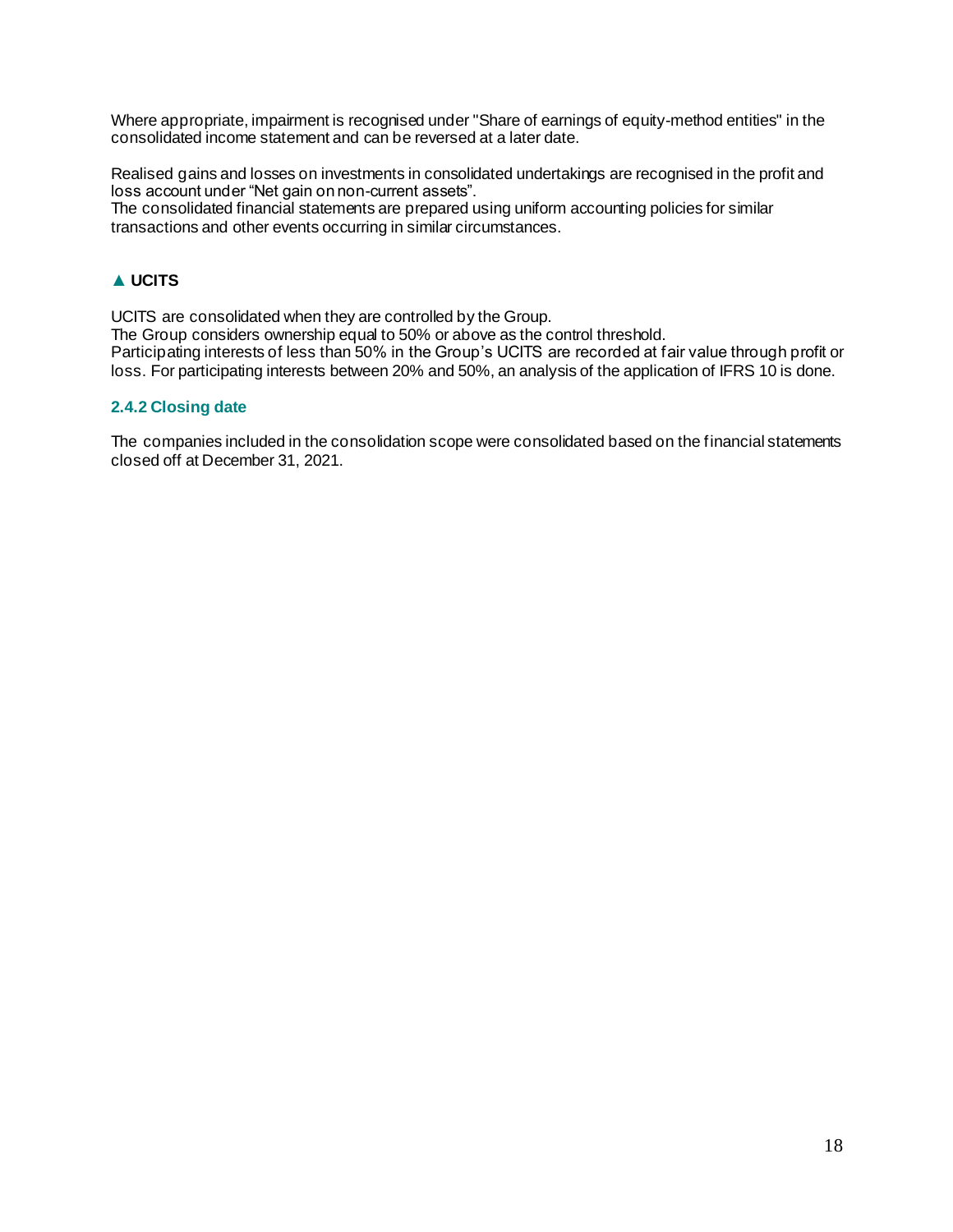#### **2.4.3 Consolidation adjustments and eliminations**

#### ▲ **Elimination of intragroup balances and transactions**

Intragroup balances arising from transactions between consolidated enterprises, and the transactions themselves (including income, expenses and dividends) are eliminated. The accounting methods of subsidiaries are in line with those of the Group.

#### ▲ **Translation of financial statements expressed in foreign currencies**

The consolidated financial statements of the Group are prepared in euros, Exane's functional currency. However, each company within the Group chooses its own functional currency and records its transactions in that currency.

The consolidated financial statements of foreign subsidiaries expressed in foreign currencies (i.e. Exane Incorporated) are translated in euros using the Paris closing exchange rate for assets and liabilities, and the average exchange rate for the profit and loss account.

Differences arising from the translation of balance sheet items and profit and loss items are recorded in shareholders' equity. They include unrealised exchange gain or loss resulting from the opening balance sheet and the difference between the conversion of the profit and loss account at the average rate and balance sheet conversion at the closing exchange rate.

The shareholders' equity of Exane Incorporated is fully hedged against foreign exchange risk (efficient hedging). Net forex gains or losses on the hedge are also recorded in shareholders' equity and offset all or part of any translation differences resulting from the consolidation of Exane Incorporated.

Deferred tax is recognised in respect of this hedge since it generates a discrepancy between net income and fiscal year earnings.

#### **2.4.4 Changes in the scope of consolidation**

The scope of consolidation of the Exane Group at December 31, 2021 is as follows:

|                                                              |                  |                                 | 31/12/21                   |     | 31/12/20                                                   |              |  |
|--------------------------------------------------------------|------------------|---------------------------------|----------------------------|-----|------------------------------------------------------------|--------------|--|
| <b>Companies</b>                                             | <b>Countries</b> | <b>Method</b>                   |                            |     | % of interest   % of capital  % of interest   % of capital |              |  |
| Exane SA                                                     | France           | GI                              | 100                        | 100 | 100                                                        | 100          |  |
| <b>Exane Derivatives</b>                                     | France           | GI                              | 100                        | 100 | 100                                                        | 100          |  |
| Exane Asset Management                                       | France           | Equity method (since July 2021) | 50                         | 50  | 77                                                         | 77           |  |
| Exane Derivatives Gérance                                    | France           | GI                              | 100                        | 100 | 100                                                        | 100          |  |
| <b>Exane Finance</b>                                         | France           | GI<br>100                       |                            | 100 | 100                                                        | 100          |  |
| <b>Exane Participations</b>                                  | France           | GI                              | 100                        | 100 | 100                                                        | 100          |  |
| Exane Solutions Luxembourg SA (registered on 19 August 2020) | Luxembourg       | GI                              | 100                        | 100 | 100                                                        | 100          |  |
| Exane Incorporated                                           | <b>USA</b>       | GI                              | 100                        | 100 | 100                                                        | 100          |  |
|                                                              | <b>Countries</b> |                                 | 31/12/21                   |     | 31/12/20                                                   |              |  |
| Consolidated companies sold or held for sale                 |                  | <b>Method</b>                   | % of interest % of capital |     | $\%$ of interest                                           | % of capital |  |
| Ellipsis Asset Management                                    | France           | GI                              | 100                        | 100 | 100                                                        | 100          |  |
| Ellipsis Asset Management Suisse                             | <b>Swiss</b>     | GI                              | 100                        | 100 | 100                                                        | 100          |  |
| Ixios Asset Management                                       | France           | GI                              |                            | ٠   | 100                                                        | 100          |  |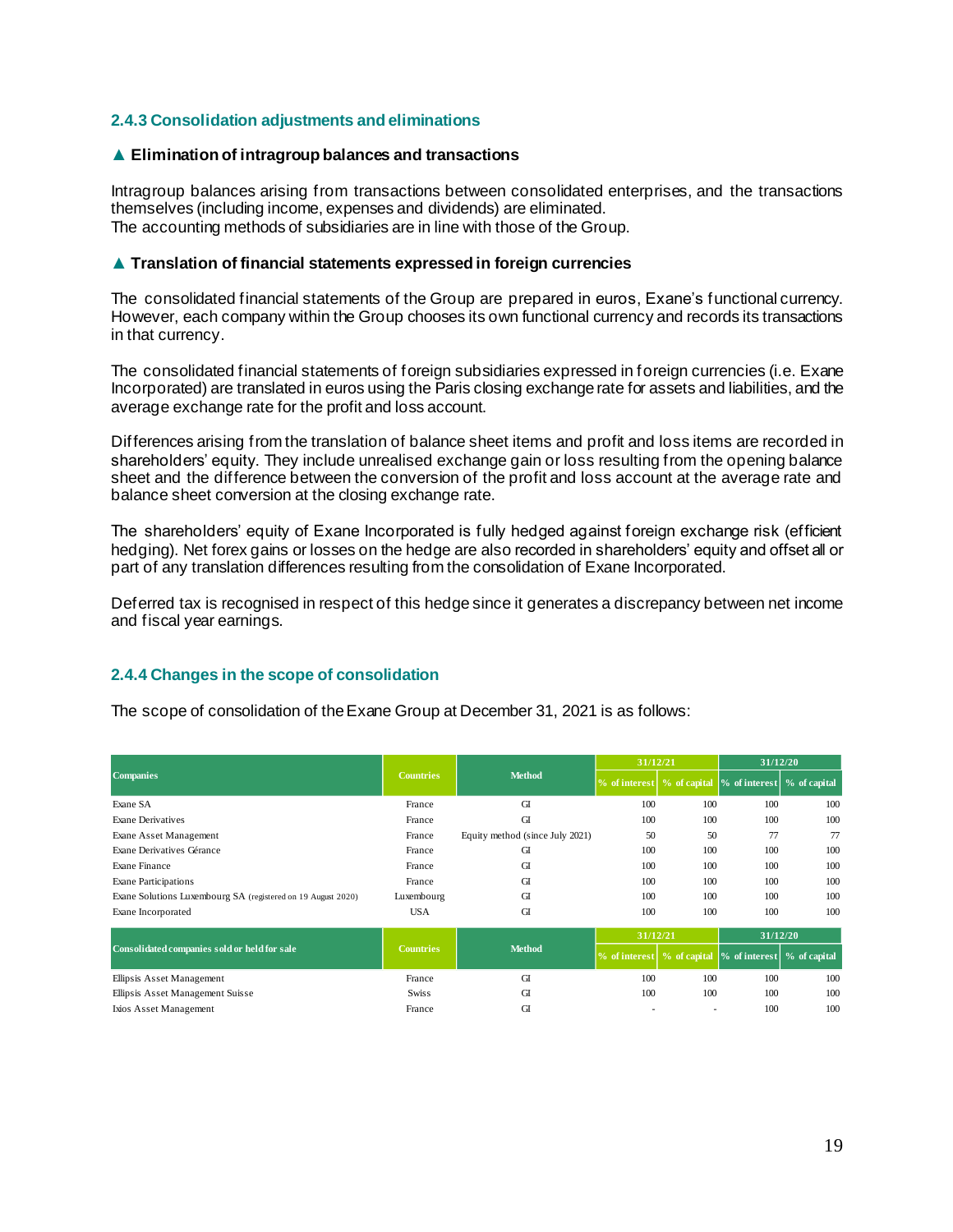### **3. Uses of estimates in the preparation of the financial statements**

Preparation of the financial statements requires managers of core businesses and corporate functions to make assumptions and estimates that are reflected in the measurement of income and expenses in the profit and loss account and of assets and liabilities in the balance sheet, and in the disclosure of information in the notes to the financial statements. This requires the managers in question to exercise their judgement and to make use of information available at the date of the preparation of the financial statements when making their estimates. The actual future results from operations where managers have made use of estimates may in reality differ significantly from those estimates. This may have a material effect on the financial statements.

Estimates and judgments, which are continually updated, are based on historical data and on other factors, in particular expectations of future events that are considered reasonable in the view of the circumstances.

Accounting estimates requiring specific assumptions are mainly applied to:

- calculations of the fair value of financial instruments that are not quoted in organised markets and use of internal valuation models which include observable and non-observable data;

- calculations of the fair value of unlisted financial instruments with the use of valuation techniques which include non-observable data. These are classified in "Financial assets at fair value through profit or loss", or "Financial liabilities at fair value through profit or loss";

- the measurement of amounts recognised to cover employee benefit obligations, impairment of receivables, and provisions for contingencies and charges.

#### **3.1. Classification of parameters into the "observable" and "non-observable" categories**

The classification of parameters as "observable" or "non-observable" must be approved by the Group's Risk Management Department. The parameters are deemed observable if data is provided regularly by sources which do not include the Front Office. The accuracy of the data is submitted to the Group's Risk Management Department for approval.

Some complex products, which can only be valued with parameters of correlation or volatility not directly comparable to market data, may be classified in the "non-observable" category.

The maturity of some of these instruments also results in classifying them as "non-observable".

The instruments under scrutiny are mostly multi-underlying equity derivatives, currency products and commodities.

As stated in the note on accounting principles, the margin at inception is only recognised in profit and loss when the valuation models used are based on market data that are considered "observable".

#### **3.2. Employee benefits**

The measurement of employee benefits takes into account various parameters, such as a discount rate, demographic assumptions, the probability that employees will leave before retirement age, salary inflation, and social security taxes.

#### **3.3. Impairment of receivables**

When there is an objective risk of non-recovery, an impairment loss is recognised in the item "Loans and receivables".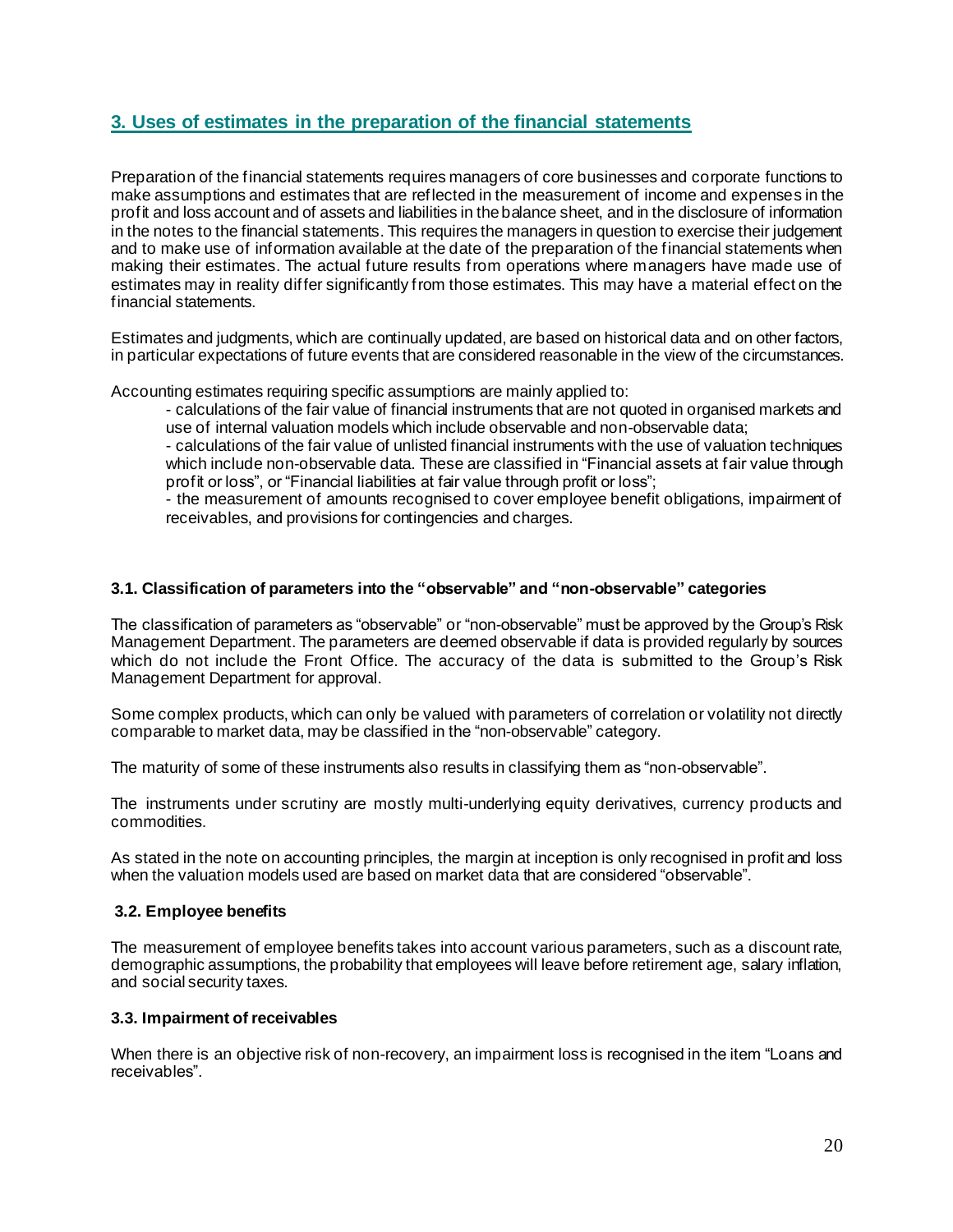#### **3.4. Provisions**

The measurement of provisions may also be based on management estimates.

### **4. Risk exposure**

The Exane Group's activities are divided in four business lines:

- Cash Equities (Research, Sales and Execution),
- Derivatives (Research, Sales, Execution, Trading and Structuring),
- Asset Management with its subsidiary Exane AM,
- and the holding department which invests in internal (Seed Money) and external funds and manages the equity and the liquidity for the Group.

These business lines expose the Group to different types of financial risks, as depicted in the following table:

| <b>Businness lines</b>          | <b>Market</b> | Credit /<br>counterparty | <b>Settlement</b> | Liquidity | <b>Operational</b> |
|---------------------------------|---------------|--------------------------|-------------------|-----------|--------------------|
| <b>Equity Research</b>          |               |                          |                   |           |                    |
| Sales & Execution - Equity      |               |                          |                   |           |                    |
| Derivatives Research            |               |                          |                   |           |                    |
| Sales & Execution - Derivatives |               |                          |                   |           |                    |
| Derivatices Trading             | л             | л                        |                   |           |                    |
| Fund Investment                 | X             |                          |                   | X         |                    |
| <b>Asset Management</b>         | v             |                          |                   |           |                    |

The Equity Sales and Execution business carries market, liquidity and settlement risks linked to its facilitation activity and Equity Capital Market activity.

The Derivatives Trading business carries market risks and a significant credit/counterparty risk and liquidity risk. It mainly corresponds to a market activity and a customer-oriented business.

#### **4.1. Financial risks control framework**

The Risk Management Department reports directly to the Deputy Chief Executive Officer of Exane SA, who is in charge of central functions of the Group. Its main tasks comprise:

Market risk:

- defining and measuring risk indicators,
- setting limits, monitoring overruns, managing overrun approval,
- validating pricing models,
- validating products and their description in the management system,
- validating valuation parameters,
- calculating and monitoring own funds requirements regarding market risk (based on the standard approach).

Counterparty risk:

- validating any entry into business relations with any new third party (principal, introducing broker, distributor, OTC counterparty, etc.),

- assigning an internal rating,
- monitoring commitments and limits on a daily basis,

- calculating and monitoring own funds requirements regarding counterparty risk (based on the standard approach).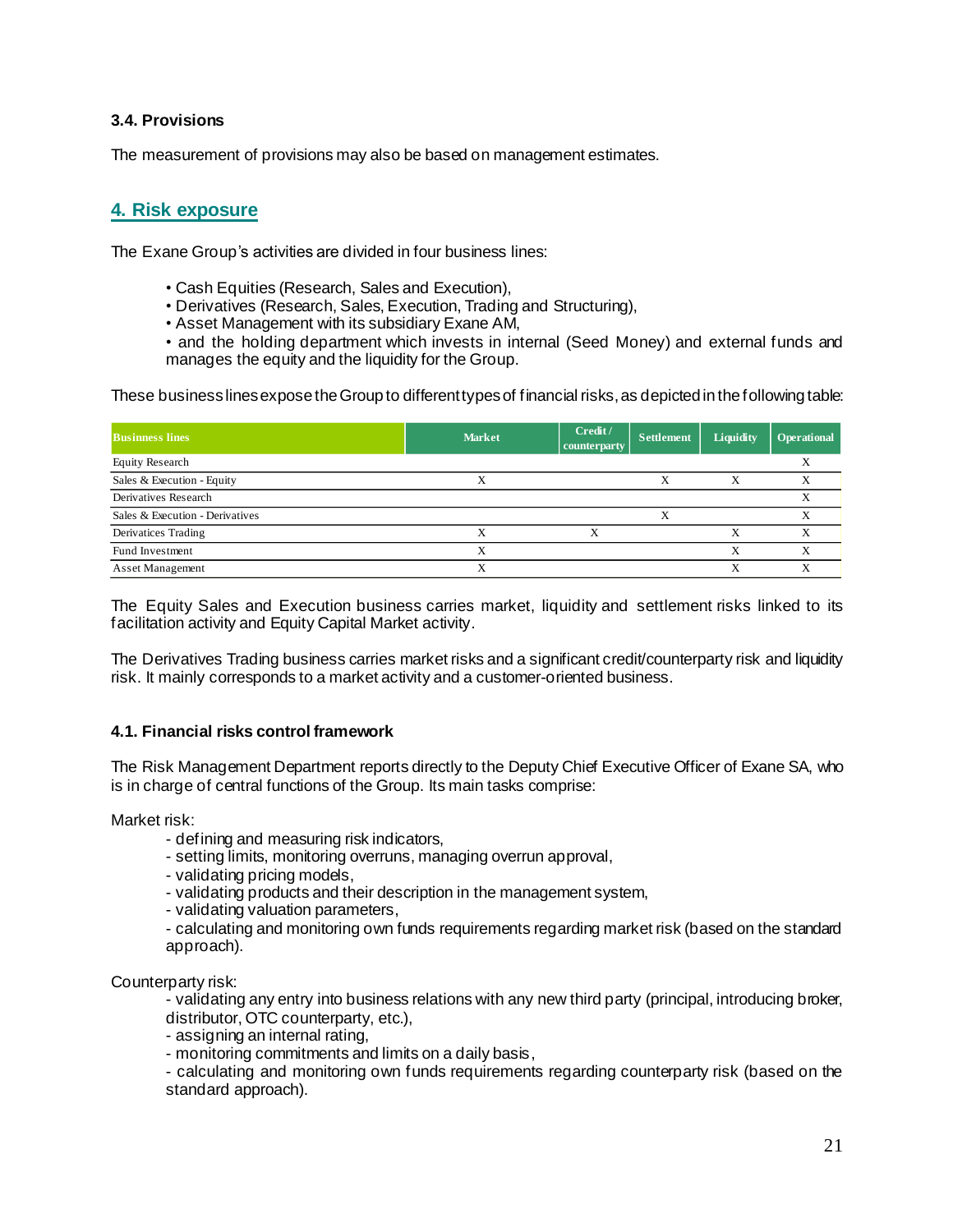Liquidity risk:

- daily monitoring cash consumption by activities,
- defining and monitoring risk indicators,
- controlling internal liquidity buffer and liquidity assets.

For all financial risks, the Risk Management Department reportsonits activities and the results of its controls to the Group Management Risk Committee, the Executive Committee and the Board of Directors.

#### **4.1.1 Market risk**

Five market risk measurement processes are carried out daily:

- a calculation of capital requirements according to the standard method defined in the banking regulations,
- a calculation based on a proprietary stress scenario model called Internal Capital Allowance (ICA),
- a normal Value-at-Risk (VaR) and a stressed Value-at-Risk, each calculated on a panel of 250 scenarios of daily changes in market parameters according to the internal model,
- historic and hypothetical stress scenarios meeting the requirements of an internal model,
- a wide range of (Greek) sensitivity measures evaluated against the various market parameters.

The ICA uses the worst-case scenario for each area studied, based on sudden changes, whether simultaneous or not, in interest/exchange rates, the price of underlying assets, volatility, credit, correlations and dividends. Asset decorrelation risk is also included in these calculations.

#### **Derivatives Trading**

Derivatives activities are undertaken by the Exane Derivatives entity. This is organised by activity according to the risk profile of the products and structured around four internal units:

- Linear Trading brings together all of the Group's linear derivative trading activities :

• Market making on Delta One products including securities lending, total return swaps and total return futures, securities repo, index ( including sector) forward / futures and dividend repo as well as EFPs (Exchange For Physical),

• Structuring of products on different underlyings as part of a market making activities, mainly structured Delta One through certificates issued by Exane Finance or Exane Solutions (Luxembourg) SA, these products can also be carried out as swaps;

- Non-Linear Trading covers all the Group's trading activities in optional derivatives:

• Market making in options products including index and equity options, mini futures, structured products on equities, indices, foreign exchange or commodities.

- The Central Treasury Unit manages the Group's securities and cash inventory by hedging settlement / delivery risk and regulatory obligations on short sales through securities lending / borrowing, and by monitoring and hedging the Group's refinancing needs through financing transactions.

- Structured brokerage consists of the provision of investment services to clients through the brokerage of structured instruments. As part of its activity, this unit provides investment and related services by entering into transactions in financial instruments to meet the hedging, financing or investment needs of its clients.

These activities are intended to generate an investment and trading margin by minimizing the exposure of the positions taken to market parameters by using very dynamic and proactive management of the risks.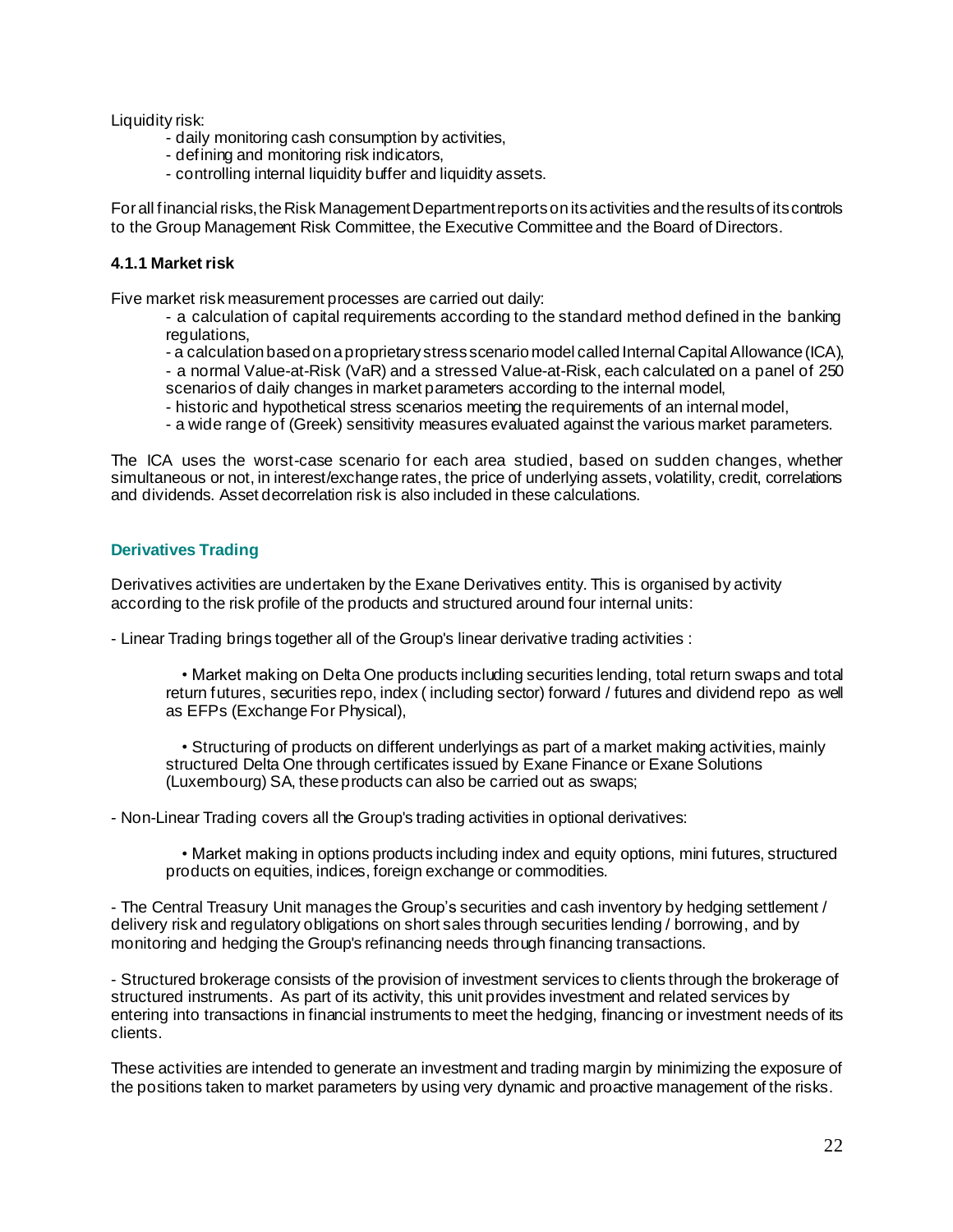### **Sales and Execution Cash Equity**

The Cash Equity activity provides a complete range of execution services on European equities and listed ETFs markets.

The main activities are:

- "High touch" trading collects orders from customers electronically or by voice. Traders execute those orders primarily using internal execution algorithms.
- Electronic trading collects orders from customers electronically. These orders will be automatically executed on the market or via an execution algorithm, based on instructions predefined by the client.
- Program trading collects orders on equity baskets and executes them mainly using internal execution algorithms.

In some cases, execution may be done with risk-taking by Exane under the facilitation activity (equity and ETF). This involves providing internal and external customers with firm prices, matching customer orders and selling them in the market either live (DMA) or by using execution algorithms or trading algorithms (CRB).

The objective of these activities is to generate executions fees while minimizing losses on positions taken in the context of providing liquidity to clients.

The Equity Capital Market activity provides services on primary market transactions originated by the BNP Paribas teams, for which Exane provides research expertise, distribution capacity and, in some case, a partial investment guarantee.

#### **Seed Money**

These investments are done:

- mainly in Seed Money in alternative management funds managed by Exane AM or in funds managed by Ellipsis AM. Seed Money investments are monitored by the Risk Management Department with all risk indicators calculated directly on the assets making up the fund, and,

- in a limited number of external funds (one as at 31 December 2021).

The Group complies with the rules set out in law No.2013-672 of 26 July 2013 of Separation and Regulation of Banking Activities.

#### **4.1.2 Credit / counterparty risk**

Credit risk exists with all of the Group's positions in equity instruments and debt securities through issuer risk. These positions are subject to market risk limits.

Counterparty risk is generated by:

- OTC hedging transactions with banks,
- OTC transactions with clients with special internal agreements

- swaps to hedge structured products which are issued by external institutions; these transactions are entered into with highly rated financial organisations,

- securities lending/borrowing related to trading and brokerage activities
- security transaction with settlement free of payment under the facilitation activity.

Each position has an internal limit on the total exposure to issuer risk and counterparty risk. Counterparty risk comprises current and potential risk estimated using the same scenarios as those used in the ICA .

As part of the application of IFRS 13, a valuation adjustment is made on over-the-counter financial instruments in order to account for the credit risk level of the counterparts when the expected fair value of the instruments is positive (CVA), and the Exane level of credit when the expected fair value of the instruments is negative (DVA).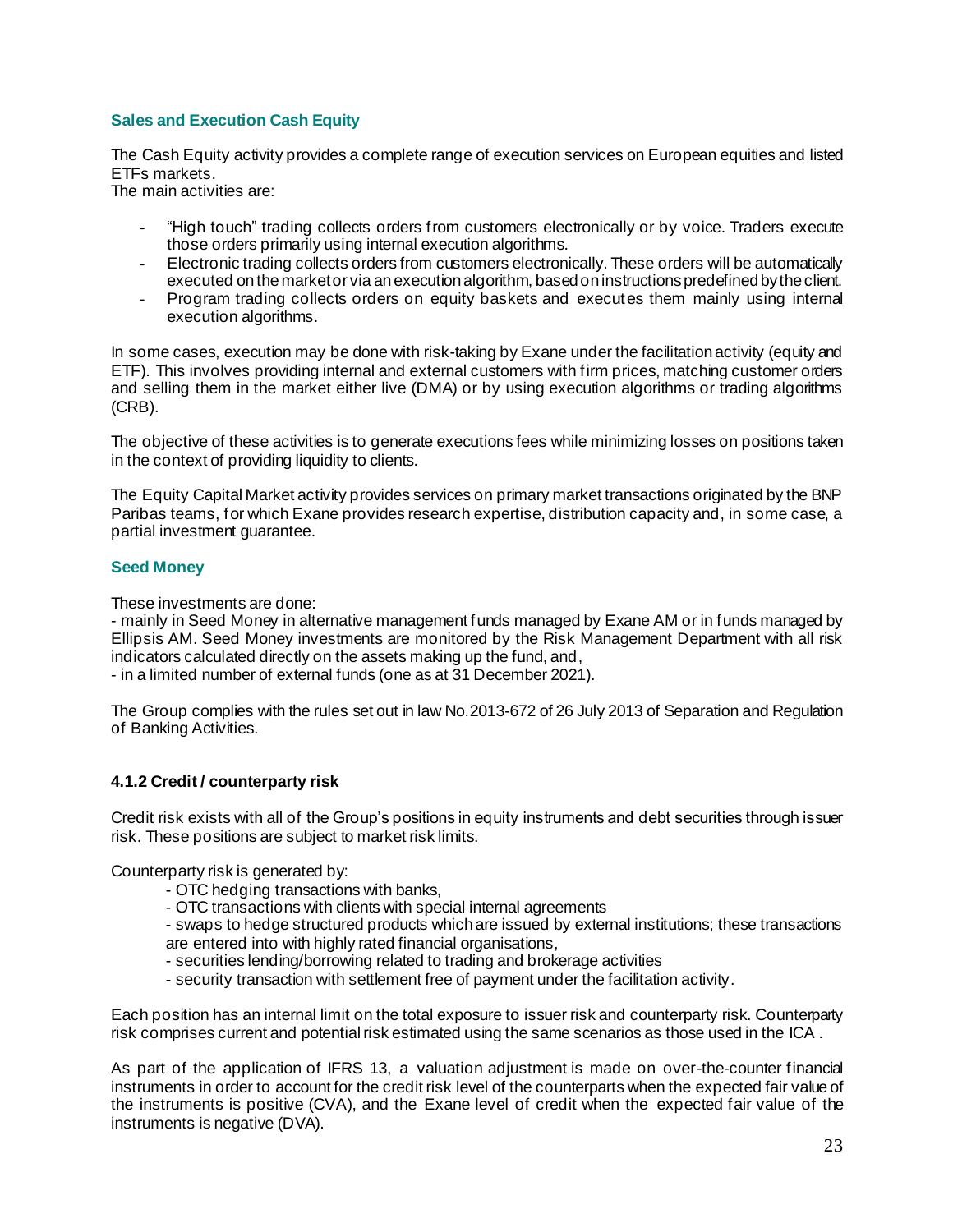#### **Derivatives transactions**

The total amount of notional derivatives transactions was 12,24 million euros as at 31 December 2021.

The notional amount of derivatives only reflects the Group's volume of activity on the financial instruments market, not the market risks related to these instruments.

Positions on forward financial instruments are entered into for the purpose of hedging assets and liabilities and to manage the Group's investment portfolio.

The breakdown by residual maturity is as follows:

| in thousands of euros          | 31/12/21     |               |            |           |              | 31/12/20      |               |           |
|--------------------------------|--------------|---------------|------------|-----------|--------------|---------------|---------------|-----------|
|                                | <b>Total</b> | $0$ to $1$ yr | 1 to 5 yrs | $>$ 5 yrs | <b>Total</b> | $0$ to $1$ yr | 1 to 5 yrs    | $>$ 5 yrs |
| <b>Futures and forwards</b>    | 5 613 876    | 3 466 976     | 2 095 389  | 51 511    | 9 301 141    | 5 566 537     | 3 693 604     | 41 000    |
|                                |              |               |            |           |              |               |               |           |
| Organised markets              | 3 256 645    | 2010758       | 1 245 887  |           | 5 488 222    | 3 1 1 3 9 6 0 | 2 374 262     |           |
| Interest rate instruments      | 2 004 696    | 1 0 3 1 8 6 7 | 972 829    |           | 3723344      | 1531150       | 2 192 194     |           |
| Equity index instruments       | 1 095 084    | 823 216       | 271867     |           | 1 293 712    | 1 1 1 7 3 6 9 | 176 343       |           |
| Single stock based instruments | 148 578      | 147 388       | 1 1 9 0    |           | 457 595      | 451 870       | 5 7 2 5       |           |
| Commodities based instruments  | 8 2 8 7      | 8 2 8 7       |            |           | 13 570       | 13 570        |               |           |
| Over-the-counter markets       | 2 357 231    | 1456218       | 849 502    | 51 511    | 3812920      | 2 452 577     | 1 3 1 9 3 4 2 | 41 000    |
| Equity index swaps             | 245 032      | 61 602        | 173 429    | 10 000    | 579 762      | 313 931       | 252 831       | 13 000    |
| Single stock equity swaps      | 1 355 980    | 1 1 1 7 2 3 8 | 212859     | 25 883    | 2 107 276    | 1718038       | 381 238       | 8 0 0 0   |
| Interest rate swaps            | 721 218      | 277 378       | 431 479    | 12 361    | 1 007 750    | 348 172       | 639 577       | 20 000    |
| Currency swaps                 |              |               |            |           | 86 303       | 68 74 6       | 17 556        |           |
| Commodities swaps              | 7780         |               | 7780       |           | 28 140       |               | 28 140        |           |
| Forward currency instruments   |              |               |            |           | 3690         | 3690          |               |           |
| Options                        | 6 630 160    | 5 338 787     | 1 291 303  | 69        | 18 095 539   | 14 470 434    | 3623968       | 1 1 3 8   |
|                                |              |               |            |           |              |               |               |           |
| <b>Organised</b> markets       | 6 060 955    | 5 062 481     | 998 405    | 69        | 16 623 728   | 13 541 050    | 3 082 295     | 383       |
| Interest rate options          | 18740        | 14 237        | 4 5 0 3    |           | 10839        |               | 10839         |           |
| Index options                  | 1 372 206    | 1 174 281     | 197856     | 69        | 4416398      | 3 540 756     | 875 259       | 383       |
| Single stock options           | 4670009      | 3 873 963     | 796 046    |           | 12 161 147   | 9 9 6 4 9 5 0 | 2 196 198     |           |
| Commodities options            |              |               |            |           | 31 485       | 31 485        |               |           |
| Currency options               |              |               |            |           | 3860         | 3860          |               |           |
| Over-the-counter markets       | 569 204      | 276 306       | 292 898    |           | 1471811      | 929 383       | 541 673       | 755       |
| Credit default swaps           | 71 312       | 8 4 8 2       | 62 830     |           | 61979        | 4 0 7 5       | 57 904        |           |
| Index options                  | 13 650       | 13 103        | 547        |           | 240 228      | 227 379       | 12 094        | 755       |
| Interest rate options          | 10 916       | 5 000         | 5916       |           | 40 596       | 23 500        | 17 096        |           |
| Single stock options           | 473 327      | 249 721       | 223 606    |           | 1 127 379    | 672 800       | 454 579       |           |
| <b>Commodites Options</b>      |              |               |            |           | 1630         | 1630          |               |           |
|                                |              |               |            |           |              |               |               |           |
| Total                          | 12 244 035   | 8 805 763     | 3 386 692  | 51 580    | 27 396 681   | 20 036 971    | 7 317 572     | 42 138    |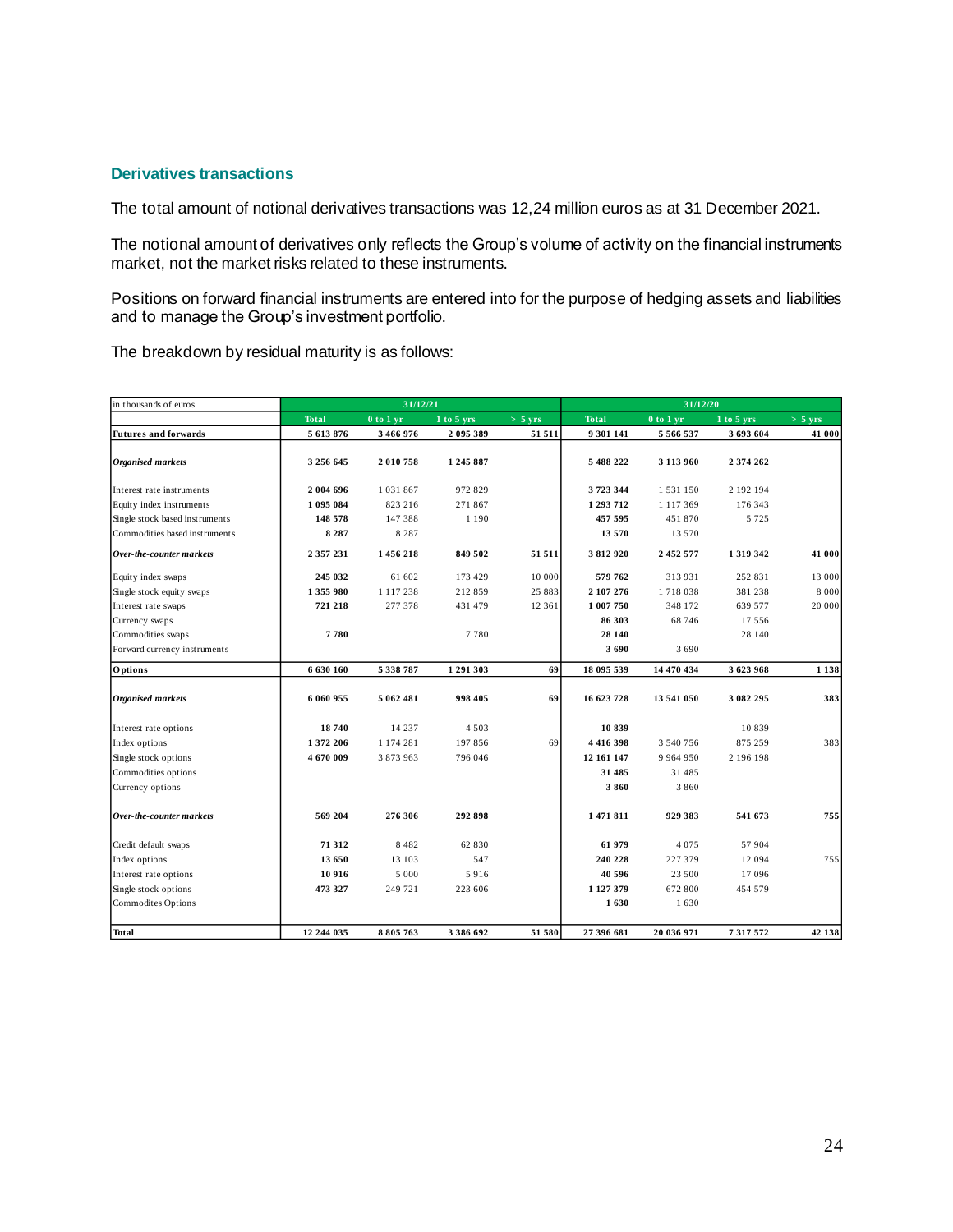#### **4.1.3 Settlement risk**

Settlement risk arises from the Group's Cash Equities and Equity Derivatives businesses. The Risk Management Department carries out a calculation of the following risks every day:

- $\circ$  a specific risk over one, two and three days for a given counterparty and a given security to be settled/delivered;
- $\circ$  a general risk over one, two and three days calculated on all of the transactions to be settled for a given third party.

A limit is assigned with respect to the specific risk and general risk based on the internal credit rating of the third party.

#### **4.1.4 Liquidity risk**

Liquidity and refinancing risk is monitored as part of the liquidity policy approved by the Management. The objective is to maintain sufficient available resources, in particular through the available part of BNPParibas financing line, in order to cover the business activities requirements and to deal with any liquidity crisis.

The Group has a control framework governed by a liquidity risk tolerance policy in accordance with CRD IV:

- Internal liquidity buffer ; liquid asset buffer equal to three months of fixed overheads and the available part of financing lines
- Limits on cash flow indicators and cash consumption by business lines
- Financial management committee overseeing liquidity management.

#### **4.1.5 Valuation control**

The valuation policy, whether derivatives instruments are listed on an organised market or OTC traded, is validated by the Risk Management Department.

Instruments valued on the basis of quoted priced are :

- equity shares and similar (CFD, ADR, CI, etc.),
- trackers, funds,
- and commodities futures.

Instruments valued on the basis of a model are:

- index futures,
- listed options,
- vanilla and exotic OTC options,
- convertible bonds,
- structured issues (warrants, EMTN, etc.),
- interest rate swaps,
- performance swaps.

For these instruments, the Risk Management Department validates in-particular:

- valuation models,
- parameters used by these models.

For some exotic instruments, models and parameters cannot be validated by market observations. In this case, in accordance with IFRS standards, the initial margin is reserved and linearly amortised in the profit and loss account. If market data and parameters subsequently become "observable", the remaining deferred margin is recognised immediately in the profit and loss account.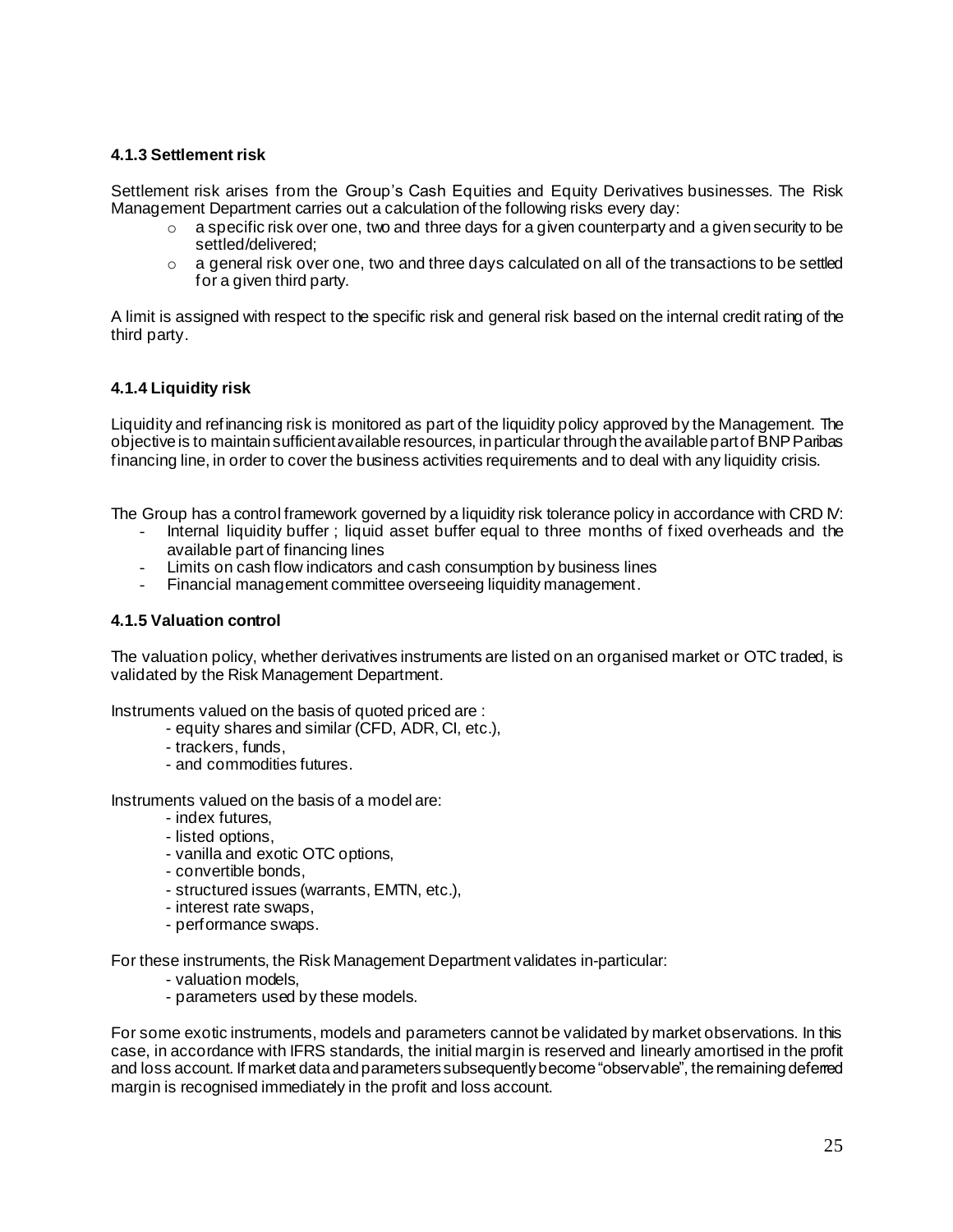#### **4.2. Operational risks control framework**

The Permanent Control and Operational Risk process is managed by the Financial Risks and Permanent Control Director, also coordinator of Group Permanent control, reporting to the Deputy Chief Executive Officer of Exane SA, in charge of central support functions. This process relies on Operational Risk Correspondents within each of the Group's business lines and functions, and has the following missions:

- to ensure the consistency, completeness and effectiveness of the permanent control process relating to non-financial risks, in particular in connection with Compliance and IT Security Departments;
- to monitor operational risk processes at a Group level.

These missions are achieved by:

- maintaining the processes/risks/controls mapping in accordance with the defined methodology;
- checking the adequacy, supporting documentation and correct functioning of control processes, and analysis and monitoring anomalies found;
- analysing the operational incidents report;
- coordinating the follow-up of essential services providers;
- validating, monitoring and closing of the related control action plans;
- reporting its activity and the results of its controls to the Group Management Risk Committee, the Executive Committee and the Board of Directors and its Risks Committee.

The Exane Group applies the standard approach for the calculation of own funds requirements regarding operational risk and is compliant with the qualitative requirements linked to this option through the process described above.

### **5. Notes to the consolidated balance sheet**

#### **5.1. Financial assets and liabilities at fair value through profit or loss**

#### **Details of financial assets at fair value through profit or loss**

| (in thousands of euros)                                         | 31/12/21            |                                           |              | 31/12/20            |                                           |              |
|-----------------------------------------------------------------|---------------------|-------------------------------------------|--------------|---------------------|-------------------------------------------|--------------|
|                                                                 | <b>Trading Book</b> | <b>Assets designated</b><br>at fair value | <b>Total</b> | <b>Trading Book</b> | <b>Assets designated</b><br>at fair value | <b>Total</b> |
| Bonds and other debt instruments(1)                             | 667 408             |                                           | 667408       | 543 086             |                                           | 543 086      |
| Equities and other variable-income securities(2)                | 1942989             | 7967                                      | 1950956      | 1438807             | 89 386                                    | 1 528 193    |
| <b>Trading book derivatives</b>                                 | 235 164             |                                           | 235 164      | 816 283             |                                           | 816 283      |
| - Equities and variable-income securities                       | 229 943             |                                           | 229 943      | 803 284             |                                           | 803 284      |
| - Interest rate derivatives                                     | 4 7 2 7             |                                           | 4 7 2 7      | 11721               |                                           | 11 721       |
| - Currency derivatives                                          | 215                 |                                           | 215          | 513                 |                                           | 513          |
| - Other derivatives                                             | 279                 |                                           | 279          | 765                 |                                           | 765          |
| Total financial assets at fair value through profit or loss (*) | 2845561             | 7967                                      | 2853528      | 2798176             | 89 386                                    | 2887562      |

(\*) i.e note 5.1.2 Offsetting of financial assets & liabilities.

(1) of which collaterised securities at 31 December 2021: 500,588 thousand euros and at 31 December 2020: 369,749 thousand euros.

(2) of which collaterised securities at 31 December 2021: 250,402 thousand euros and at 31 December 2020: 357,096 thousand euros.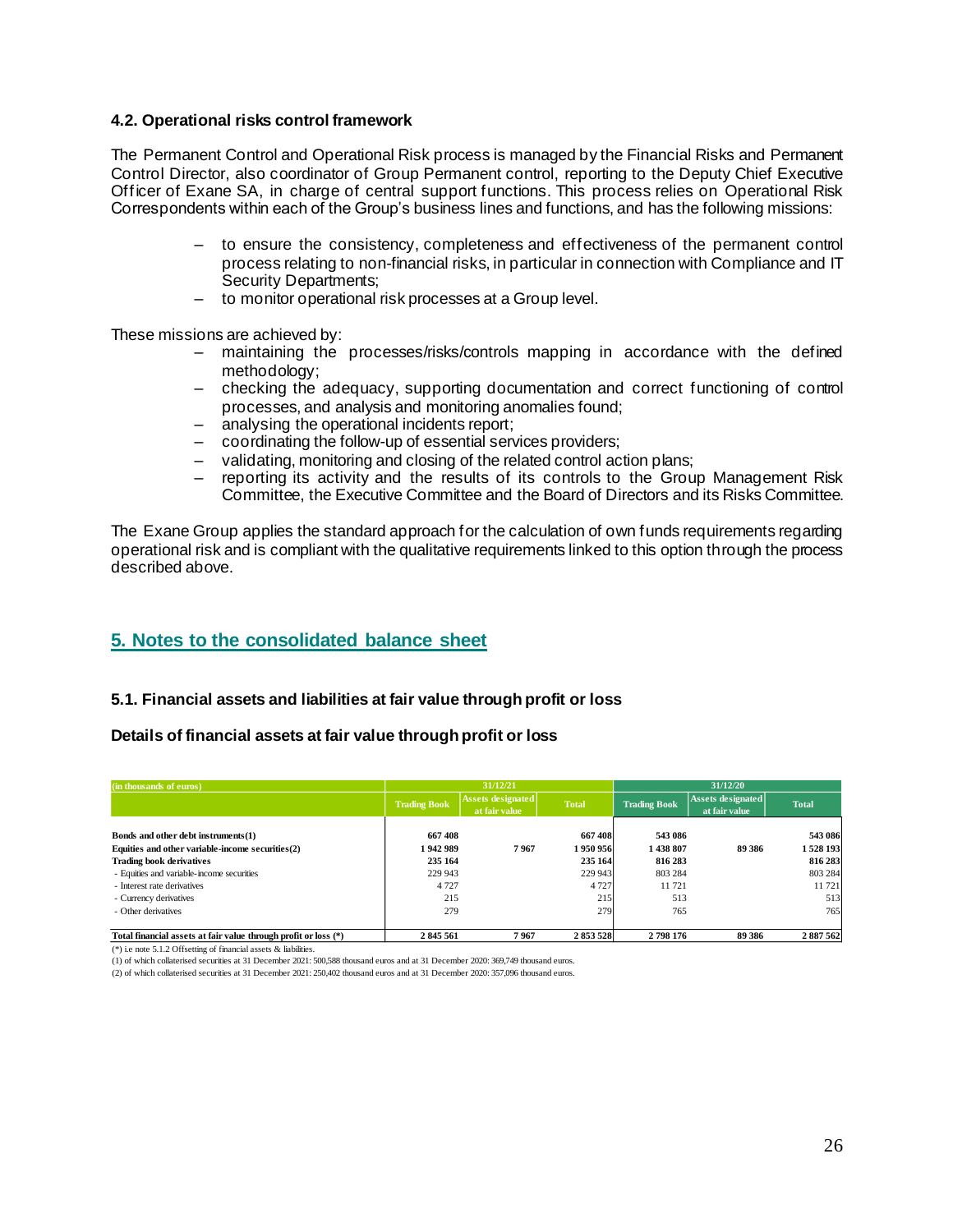#### **Details of financial liabilities at fair value through profit or loss**

| (in thousands of euros)                                              |                     | 31/12/21                                  |                      |                     | 31/12/20                                  |                    |
|----------------------------------------------------------------------|---------------------|-------------------------------------------|----------------------|---------------------|-------------------------------------------|--------------------|
|                                                                      | <b>Trading Book</b> | <b>Assets designated</b><br>at fair value | <b>Total</b>         | <b>Trading Book</b> | <b>Assets designated</b><br>at fair value | <b>Total</b>       |
| Debts on borrowed securities and short sale<br>Debt securities $(1)$ | 48 3 88             | 2 155 891                                 | 48 3 88<br>2 155 891 | 197756              | 1909141                                   | 197756<br>1909 141 |
| <b>Trading book derivatives</b>                                      | 247 115             |                                           | 247 115              | 803 384             |                                           | 803 384            |
| - Equities and variable-income securities                            | 241 713             |                                           | 241 713              | 791 978             |                                           | 791 978            |
| - Interest rate derivatives                                          | 4 2 9 5             |                                           | 4 2 9 5              | 7514                |                                           | 7514               |
| - Currency derivatives                                               | 724                 |                                           | 724                  | 3 2 9 9             |                                           | 3 2 9 9            |
| - Other derivatives                                                  | 383                 |                                           | 383                  | 593                 |                                           | 593                |
| Total financial liabilities at fair value through profit or loss (*) | 295 503             | 2 155 891                                 | 2 451 394            | 1 001 140           | 1909141                                   | 2910281            |

(\*) i.e note 5.1.2 Offsetting of financial assets & liabilities.

(1) of which collaterised securities at 31 December 2021: 555,276 thousand euros and at 31 December 2019: 552,002 thousand euros.

The breakdown of the Group's financial assets and liabilities by residual maturity at 31 December 2021 is as follows:

| (in thousands of euros)                                    | Overnight and<br>demand<br>deposits | Overnight<br>(excluded) to 1<br>month | 1 to 3 months | 3 months to 1<br>year | 1 to 5 years | Over 5 years | <b>Total</b> |
|------------------------------------------------------------|-------------------------------------|---------------------------------------|---------------|-----------------------|--------------|--------------|--------------|
| Financial assets at fair value through profit or loss      | 1962 556                            | 3 0 3 4                               | 16815         | 149 947               | 256 324      | 464 852      | 2853528      |
| Bonds and other debt securities                            | 11 599                              | $\mathbf{0}$                          | 3 1 4 1       | 17986                 | 171 047      | 463 634      | 667407       |
| Equities and other variable-income securities              | 1950957                             | $\mathbf{0}$                          | $\Omega$      |                       | $\Omega$     | $\Omega$     | 1950957      |
| Trading book derivatives                                   | $\Omega$                            | 3 0 3 4                               | 13 674        | 131 961               | 85 277       | 218          | 235 164      |
| Financial liabilities at fair value through profit or loss | 48 388                              | 24 16 6                               | 45738         | 357 407               | 449 943      | 1 525 752    | 2 451 394    |
| Debts on securities                                        | 48 388                              | $\mathbf{0}$                          | $\Omega$      |                       | $\Omega$     | $\mathbf{0}$ | 48 388       |
| Debt securities                                            | $\Omega$                            | 20 22 6                               | 26 083        | 223 151               | 362 142      | 524 289      | 2 155 891    |
| Trading book derivatives                                   | $\Omega$                            | 3 9 4 0                               | 19 655        | 134 256               | 87 801       | 1463         | 247 115      |

#### **5.1.1 Measurement of the fair value of financial instruments**

IFRS 13 defines fair value as the price that would be received to sell an asset or paid to transfer a liability in an orderly transaction between market participants at the measurement date.

Financial instruments are classified into three levels in descending order of the observability of their value and of the inputs used for their valuation:

• Level 1 – Financial instruments with quoted market prices

Level 1 comprises financial instruments with quoted prices in an active market that can be used directly.

• Level 2 – Financial instruments measured using valuation techniques based on observable inputs

This level consists of financial instruments measured by reference to the price of similar instruments quoted in an active market or to identical or similar instruments quoted in a non-active market but for which transaction prices are readily and regularly available on the market or, lastly, instruments measured using valuation techniques based on observable inputs.

• Level 3 – Financial instruments measured using valuation techniques based on non-observable inputs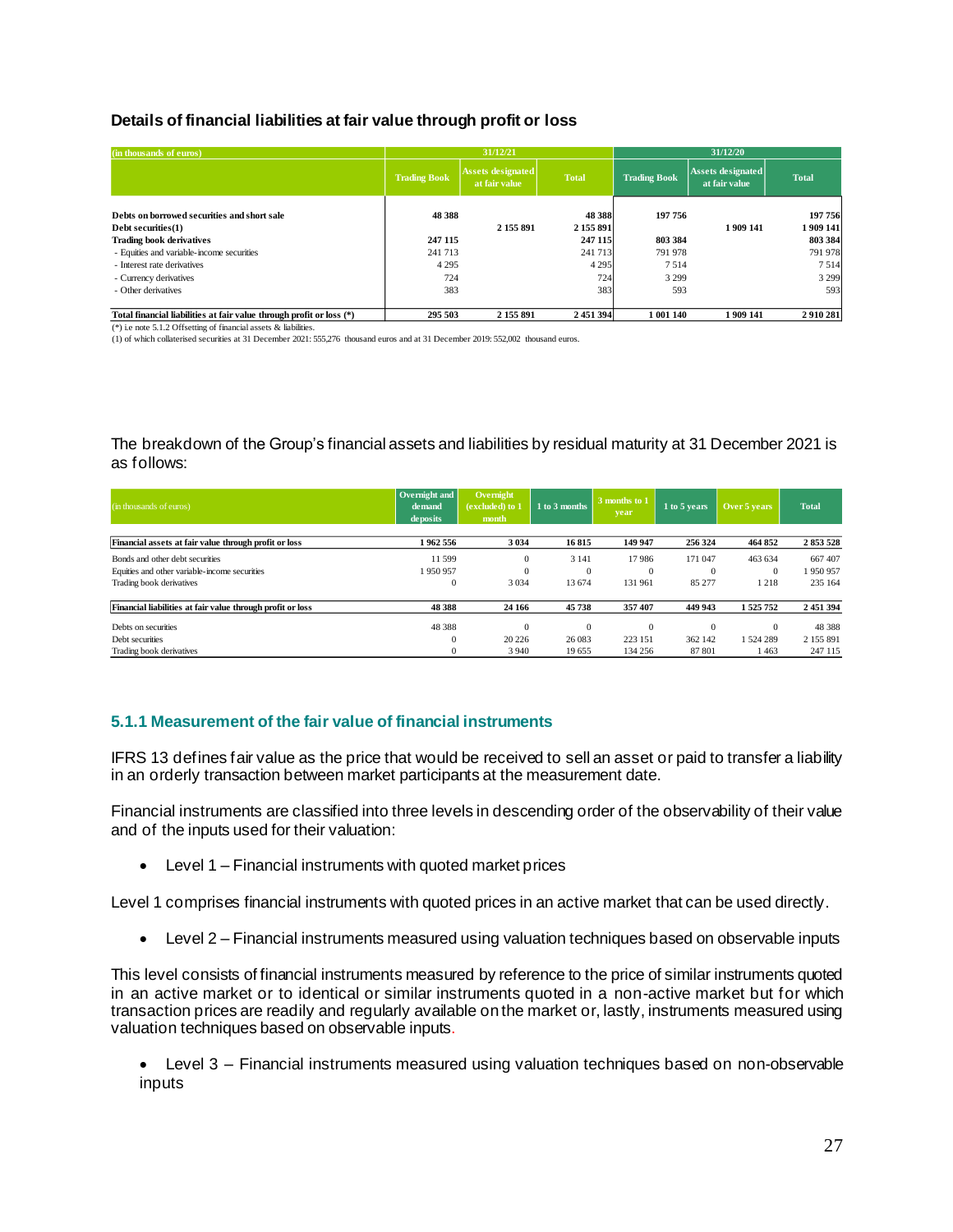This level comprises financial instruments measured using valuation techniques based wholly or partially on non-observable inputs. A non-observable input is defined as a parameter, the value of which is derived from assumptions or correlations not based either on observable transaction prices in an identical instrument at the measurement date or observable market data available at the same date.

An instrument is classified in Level 3 if a significant portion of its valuation is based on non-observable inputs.

This level notably comprises complex derivatives with multiple underlyingsand derivatives used for issuance of structured products.

In accordance with IFRS 7, all financial instruments whose valuation is significantly influenced by nonobservable inputs at the closing date are included in Level 3.

At 31 December 2021, the breakdown by measurement method applied to financial instruments recognised at fair value presented in line with the latest recommendations of IFRS 7 is as follows:

|                                                            |                                            |                                                     | 31/12/20<br>31/12/21                                       |              |                                            |                                                     |                                                            |              |
|------------------------------------------------------------|--------------------------------------------|-----------------------------------------------------|------------------------------------------------------------|--------------|--------------------------------------------|-----------------------------------------------------|------------------------------------------------------------|--------------|
| (in thousands of euros)                                    | <b>Quoted market</b><br>price<br>(level 1) | Fair value based on<br>observable data<br>(level 2) | Fair value based on<br>non-observable<br>data<br>(level 3) | <b>Total</b> | <b>Ouoted</b> market<br>price<br>(level 1) | Fair value based on<br>observable data<br>(level 2) | Fair value based on<br>non-observable<br>data<br>(level 3) | <b>Total</b> |
| Financial assets at fair value through profit or loss      | 2795271                                    | 30 801                                              | 27456                                                      | 2853528      | 2709902                                    | 109 381                                             | 68 279                                                     | 2887562      |
| Bonds and other debt instruments                           | 655 563                                    | 10 633                                              | 1212                                                       | 667408       | 519 107                                    | 7570                                                | 16 409                                                     | 543 086      |
| Equities and other variable-income securities              | 1947678                                    | 3 2 7 7                                             | $\mathbf{0}$                                               | 1950955      | 1 525 060                                  | 3 1 3 3                                             | $\mathbf{0}$                                               | 1528 193     |
| Trading book derivatives                                   | 192 030                                    | 16891                                               | 26 244                                                     | 235 165      | 665 735                                    | 98 678                                              | 51 870                                                     | 816 283      |
| Financial liabilities at fair value through profit or loss | 212 064                                    | 1973980                                             | 265 350                                                    | 2 451 394    | 776 296                                    | 1745862                                             | 388 123                                                    | 2910281      |
| Debt on borrowed securities and short sale                 | 48 388                                     | $\Omega$                                            | $\mathbf{0}$                                               | 48 3 8 8     | 197756                                     |                                                     |                                                            | 197 756      |
| Debt securities                                            | $\Omega$                                   | 1941384                                             | 214 507                                                    | 2 155 891    |                                            | 1591135                                             | 318 006                                                    | 1 909 141    |
| Trading book derivatives                                   | 163 676                                    | 32 596                                              | 50 843                                                     | 247 115      | 578 540                                    | 154 727                                             | 70 117                                                     | 803 384      |
| Total                                                      | 212 064                                    | 1973980                                             | 265 350                                                    | 2 451 394    | 776 296                                    | 1745862                                             | 388 123                                                    | 2910281      |

#### **Table of change in level 3 financial instruments**

For level 3 financial instruments, the following changesoccurred between 1 January 2020and 31 December 2021:

|                         |                         | Financial instruments at fair value through profit or loss<br>held for trading |  |  |  |  |
|-------------------------|-------------------------|--------------------------------------------------------------------------------|--|--|--|--|
| (in thousands of euros) | <b>Financial assets</b> | <b>Financial liabilities</b>                                                   |  |  |  |  |
| Beginning of the period | 68 279                  | 388 123                                                                        |  |  |  |  |
| Valuation impact        | 2 2 2 8                 | 44 4 87                                                                        |  |  |  |  |
| New deals/issues        | 3.575                   | 62788                                                                          |  |  |  |  |
| <b>Settlements</b>      | $-46626$                | $-230047$                                                                      |  |  |  |  |
| End of the period       | 27456                   | 265 350                                                                        |  |  |  |  |

(1) The transfer to the "observable" level depends on the "observability" date by underlying category and product type,and by risk and maturity category. The review of the status and the data of the product can justify a move in the level " nonobservable".

**Sensitivity of model values to reasonably likely changes in level 3 assumptions**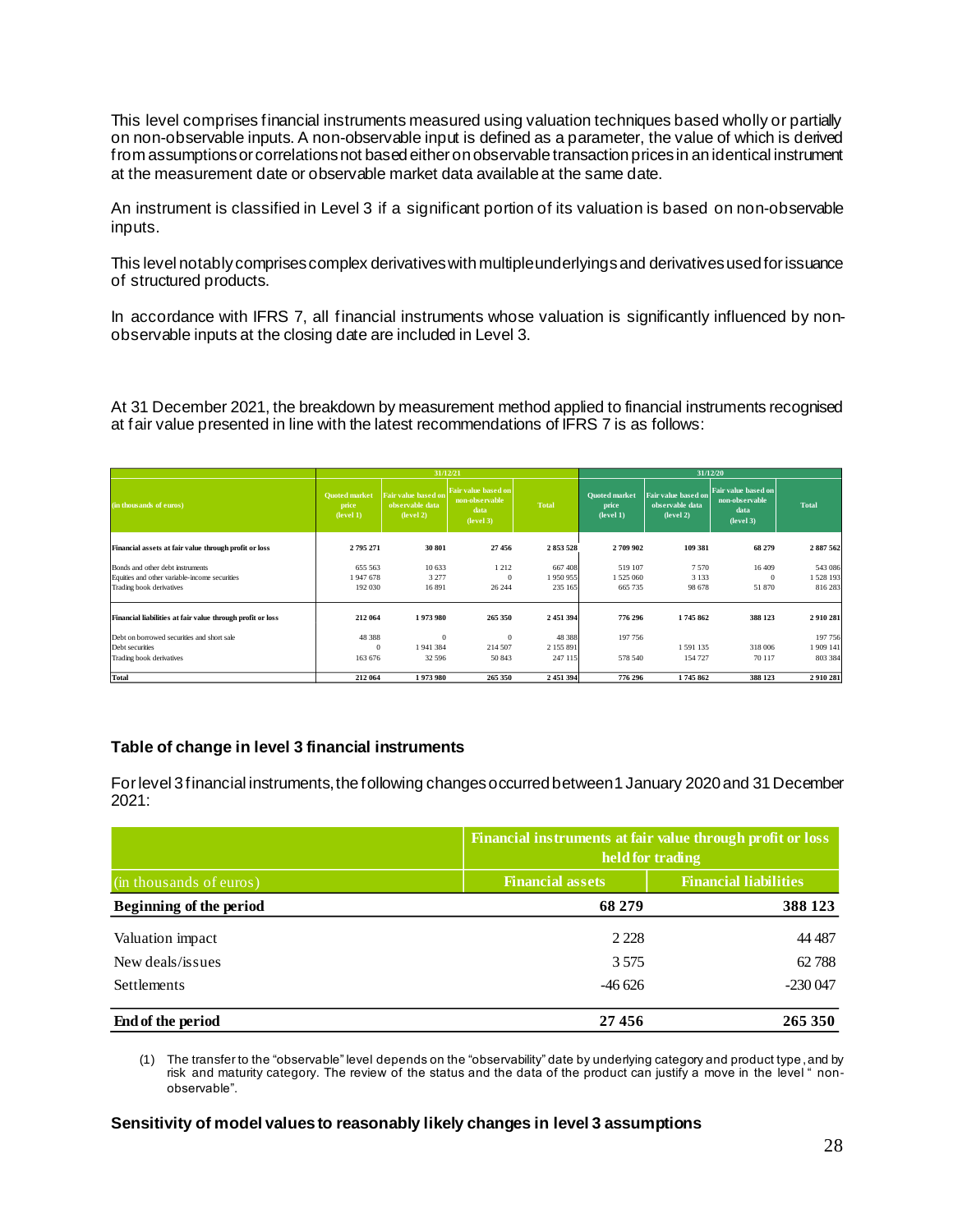To measure the sensitivity of the fair value of the level 3 portfolio to a change in assumptions, the following scenario was considered:

| Parameter | Spot | <b>Volatility</b> | Rate      | <b>Correlation</b> | <b>Dividend</b> | Spread |
|-----------|------|-------------------|-----------|--------------------|-----------------|--------|
| Change    | .5%  | рt                | $-10$ bps | $-2.5%$            | 2.5%            | 10%    |

For level 3 financial instruments, the most unfavourable direction is considered in terms of parameters movements.

The potential impact of this scenario on the level 3 portfolio is -2,1 million euros at 31 December 2021 versus -3,7 million euros at 31 December 2020.

#### **Deferred margin on financial instruments measured using techniques based on non-observable inputs (Day One)**

Deferred margin on financial instruments (Day One Profit) only concerns the scope of market activities eligible for Level 3.

| (in thousands of euros)                       |         |
|-----------------------------------------------|---------|
| Beginning of the period - 31 december 2020    | 1 0 4 2 |
|                                               |         |
| New deals                                     | 106     |
| Models variance and non-observable parameters | 57      |
| Purchase                                      | -614    |
| Amortisation                                  | $-219$  |
|                                               |         |
| <b>End of the period - 31 december 2021</b>   | 373     |

#### **5.1.2 Offsetting of financial assets and financial liabilities**

The following table presents the accounting impacts relating to (i) the amendment of IAS32 that clarifies the rules for offsetting financial assets and liabilities and (ii) the amendment to IFRS7 (disclosures on offsetting of financial assets and financial liabilities). The potential impact of this netting has been determined for OTC derivatives by third party and for listed derivatives by market.

A financial asset and a financial liability are offset and the net balance is recorded in the balance sheet if and only if:

- The Group has a legally enforceable right to offset "in all circumstances" the recognised amounts. Thus, the right to offset must not be contingent upon the occurrence of an event, and must be applicable not only in case of default and/or bankruptcy but also in the normal course of business
- The Group intends to settle on a net basis, or to realise the asset and settle the liability simultaneously

Most of the offset derivatives transactions are processed with clearing houses.

On this basis, the Group has determined the impact of offsetting:

- No offsetting is possible on derivatives with physical settlement without a net settlement between a cash flow and a delivery of an underlying security
- Off setting by market on listed derivatives due to systematic settlement in cash. On the other hand, mark-to-market ("MTM") and margin calls cannot be offset because they are not symmetrical.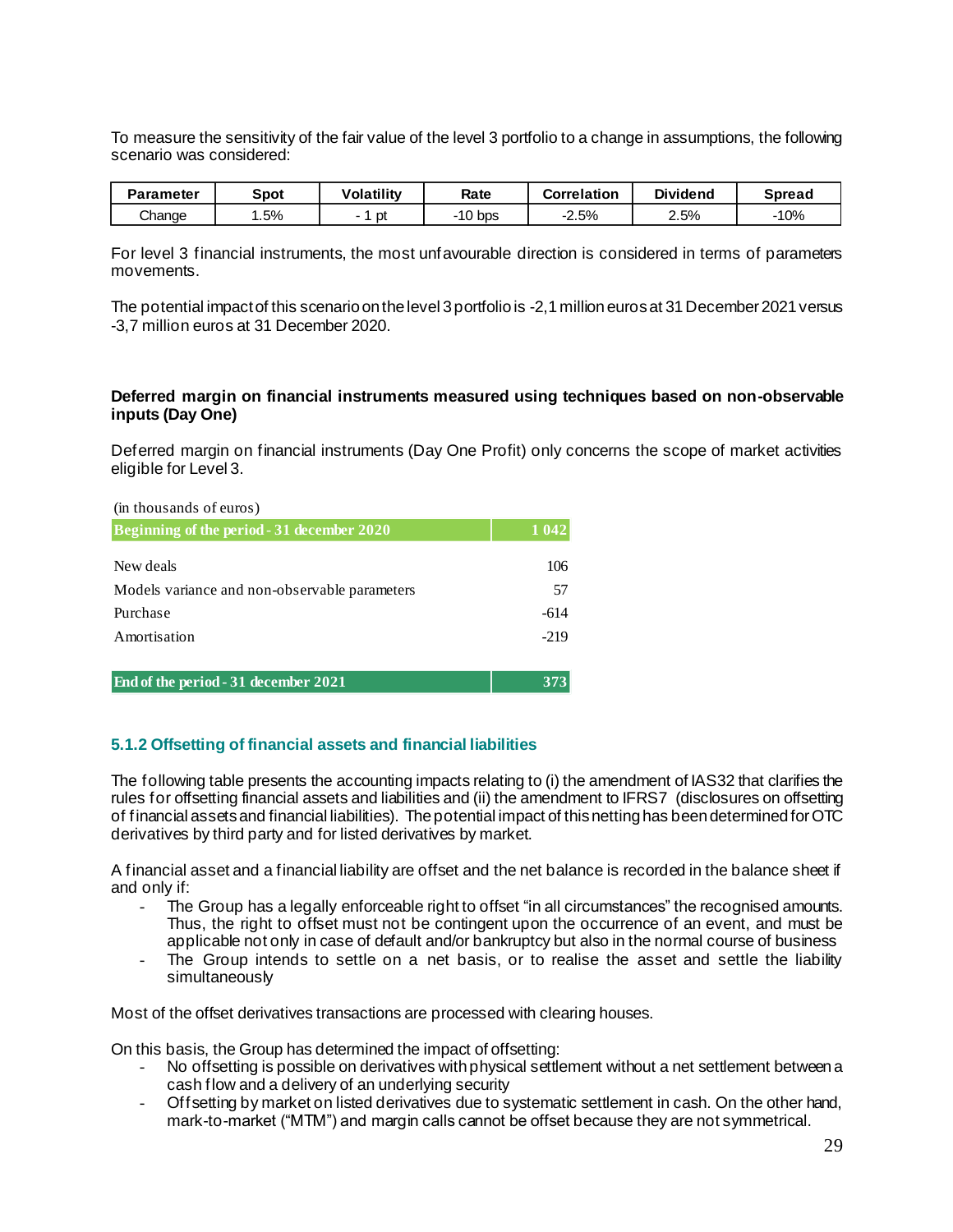- Offsetting by counterparty, currency and maturity bucket on OTC derivatives.

The impact on the balance sheet at 31 December 2021 is a decrease of 53 million euros versus 115 million euros at 31 December 2020.

|                                                            | Per Exane Group accounting rules applied |                                                         | Per IFRS 7 standard                              |                                                         |             |
|------------------------------------------------------------|------------------------------------------|---------------------------------------------------------|--------------------------------------------------|---------------------------------------------------------|-------------|
| 31/12/2021<br>(in thousands of euros)                      | <b>Gross amounts</b>                     | <b>Gross amounts set</b><br>off on the balance<br>sheet | Net amounts<br>presented on the<br>balance sheet | <b>Financial instruments</b><br>received as collaterals | Net amounts |
| Financial assets at fair value through profit or loss      | 2 906 673                                | $-53145$                                                | 2853528                                          |                                                         | 2853528     |
| - Financial instruments derivatives                        | 288 309                                  | $-53145$                                                | 235 164                                          |                                                         | 235 164     |
| <b>Accrued income and other assets</b>                     | 794 308                                  |                                                         | 794 308                                          | -49 334                                                 | 744 974     |
| - Guarantee deposits paid                                  | 228 716                                  |                                                         | 228 716                                          | $-49334$                                                | 179 382     |
| Financial liabilities at fair value through profit or loss | 2 504 539                                | -53 145                                                 | 2 451 394                                        |                                                         | 2451394     |
| - Financial instruments derivatives                        | 300 260                                  | $-53145$                                                | 247 115                                          |                                                         | 247 115     |
| Accrued expenses and other liabilities                     | 789 473                                  |                                                         | 789 473                                          | $-8967$                                                 | 780 506     |
| - Guarantee deposits received                              | 9897                                     |                                                         | 9897                                             | $-8967$                                                 | 930         |

Regarding master netting agreements, the guarantee deposits received or given in compensation for the positive or negative fair values of financial instruments are recognised in the balance sheet in accrued income or expenses and other assets or liabilities.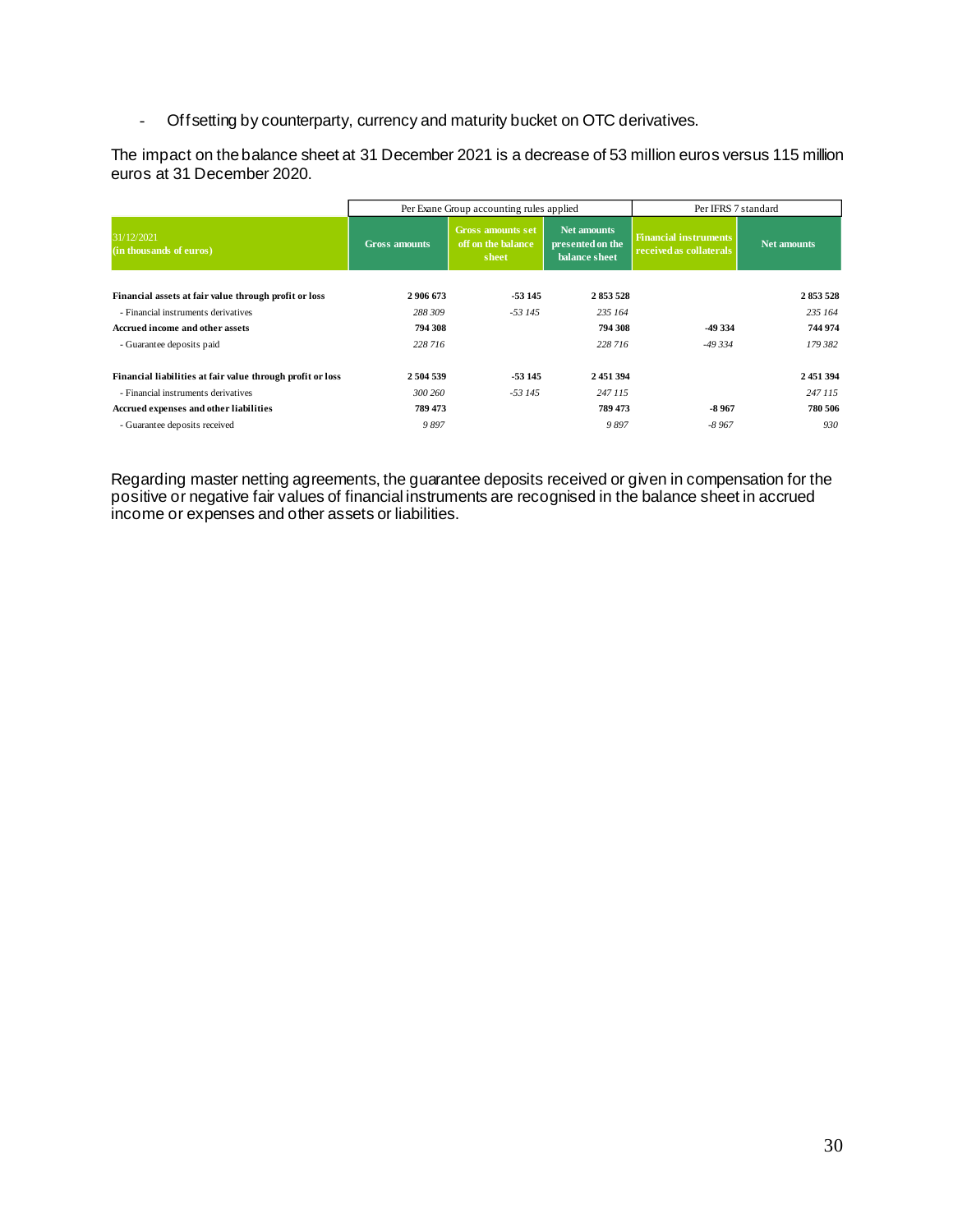#### **5.2. Loans and receivables / debts due from / to credit institutions**

| (in thousands of euros)                                                   | 31/12/21 | 31/12/20 |
|---------------------------------------------------------------------------|----------|----------|
| Deposits paid on security borrowing                                       | 227 675  | 378 360  |
| Demand accounts                                                           | 71 840   | 106 189  |
| Short-term loans                                                          | 43 940   | 47 066   |
| Interest on current accounts                                              | 176      | 104      |
| Loans and receivables due from credit institutions (at<br>amortised cost) | 343 631  | 531 719  |
|                                                                           |          |          |
| Deposits received on security lending                                     | 122 736  | 267 108  |
| Demand accounts                                                           | 6 1 0 9  | 34 889   |
| Long-term borrowings                                                      | 332 391  | 197 641  |
| Accrued interest                                                          | 551      | 818      |
| Debts due to credit institutions (at amortised cost)                      | 461787   | 500 456  |

### The breakdown by residual maturity is as follows:

| (in thousands of euros)                               | Overnight<br>(excluded) to 1<br>month | Over 5 years | <b>Total</b> |
|-------------------------------------------------------|---------------------------------------|--------------|--------------|
| 31 December 2021                                      |                                       |              |              |
| Loans and receivables due from/to credit institutions | 343 631                               |              | 343 631      |
| Debts due to credit institutions                      | 129 396                               | 332 391      | 461 787      |
| 31 December 2020                                      |                                       |              |              |
| Loans and receivables due from/to credit institutions | 531 719                               |              | 531 719      |
| Debts due to credit institutions                      | 302 815                               | 197 641      | 500 456      |

### **5.3. Current and deferred tax assets and liabilities**

| (in thousands of euros)  | 31/12/21 | 31/12/2020<br>restated<br><b>IFRS5</b> | 31/12/20 |
|--------------------------|----------|----------------------------------------|----------|
| Current tax assets       | 1 1 9 0  | 1 3 1 8                                | 1 3 1 8  |
| Deferred tax assets      | 25,480   | 70 529                                 | 72 221   |
| <b>Total assets</b>      | 26 670   | 71847                                  | 73 539   |
| Current tax liabilities  | 22 279   | 20426                                  | 20426    |
| Deferred tax liabilities | 3760     | 3.760                                  | 3760     |
| <b>Total liabilities</b> | 26 039   | 24 187                                 | 24 187   |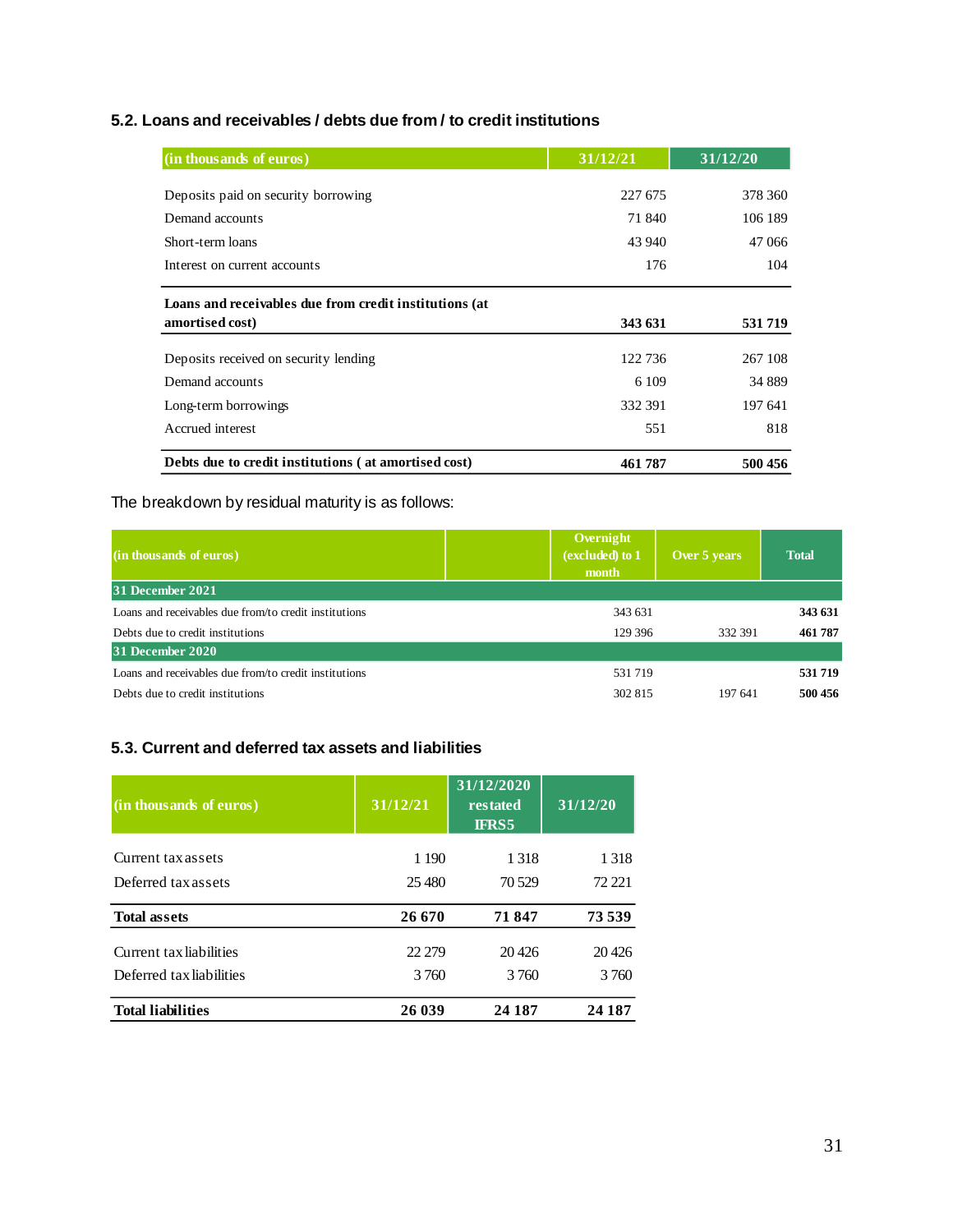#### **5.4. Accrued income / expenses and other assets / liabilities**

| (in thousands of euros)                            | 31/12/21 | 31/12/20  |
|----------------------------------------------------|----------|-----------|
|                                                    |          |           |
| Settlement accounts related to market transactions | 400 241  | 639 028   |
| Guarantee deposits and bank guarantees paid        | 228 716  | 322 006   |
| Social and tax assets                              | 19 906   | 16819     |
| Accrued income and prepaid expenses                | 47 906   | 63 140    |
| Other accrued income and other assets              | 97 540   | 62458     |
| Net asset value                                    | 794 308  | 1 103 451 |
| Settlement accounts related to market transactions | 422428   | 537 553   |
|                                                    |          |           |
| Guarantee deposits received                        | 9897     | 35 805    |
| Social and tax liabilities                         | 185 026  | 179453    |
| Deferred income and accrued expenses               | 46454    | 46471     |
| Other accrued expenses and other liabilities       | 125 667  | 66448     |
| Net liability value                                | 789 473  | 865730    |

#### **5.5. Non-current assets and liabilities – companies held for sale**

The assets and liabilities of entities held for sale are recorded at their fair value and include:

| (in thousands of euros)                                                | 31/12/21 |
|------------------------------------------------------------------------|----------|
|                                                                        |          |
| Financial assets at fair value through profit or loss $(*)$            | 72       |
| Loans and receivables due from credit institutions (at amortised cost) | 3626     |
| Current and deferred tax assets                                        | 860      |
| Other assets                                                           | 3 5 5 4  |
|                                                                        |          |
| Non-current assets held for sale                                       | 8 1 1 2  |
| Current and deferred tax liabilities                                   | 50       |
| other liabilities                                                      | 4 0 3 2  |
| Provisions                                                             | 1 2 3 5  |
| Non-current liabilities held for sale                                  | 5316     |

#### **5.6. Investments in equity-method entities**

This item records the value of the equity-method shares in Exane AM, a company fully consolidated until June 30, 2021.

In the second half of 2021, the Group ceased to control Exane AM, notably with regard to the rights it holds within its corporate bodies, and partially withdrew from its capital. The participating interest is 50%.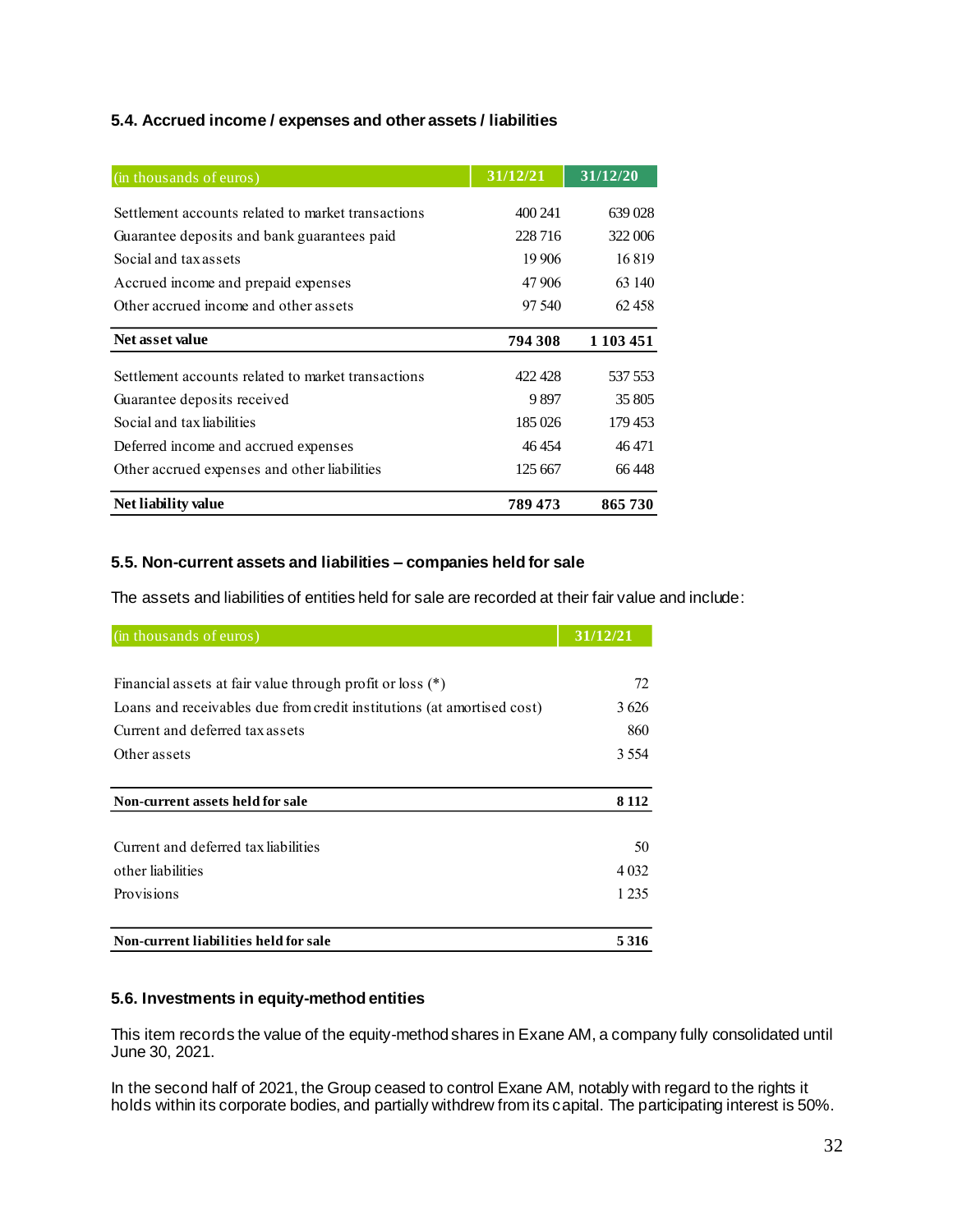The investment in this company, previously fully consolidated, is therefore accounted for by the equity method in the consolidated financial statements as of December 31, 2021.

The change in consolidation method in the second half of 2021 occurred in the context described in the paragraph above, with the Exane group continuing to exercise significant influence over EAM.

The transactions described result in the recognition of the 50% stake in Exane AM in the balance sheet, including goodwill of €46.8 million recognized through profit or loss, and capital gains on disposal in the amount of €9.2 million.

#### **5.7. Property, plant and equipment and intangible assets**

| (in thousands of euros)                  | 31/12/21     |                                       |            |            |
|------------------------------------------|--------------|---------------------------------------|------------|------------|
|                                          | <b>Gross</b> | <b>Amortisation</b><br>and provisions | <b>Net</b> | <b>Net</b> |
| Right-of-use of rent leases (IFRS16)     | 104 814      | $-30800$                              | 74 014     | 37 519     |
| IT and electronics                       | 25 501       | $-24613$                              | 889        | 1 3 9 1    |
| Furniture, fixtures and telephony system | 29 3 58      | $-24264$                              | 5 0 9 4    | 6 2 7 8    |
| Total property, plant and equipment      | 159 674      | -79 677                               | 79 997     | 45 188     |
| Software                                 | 26 177       | $-23,441$                             | 2 7 3 7    | 5799       |
| Other intangible assets                  | 2087         | $-2085$                               | 2          | 2          |
| <b>Total intangible assets</b>           | 28 264       | $-25526$                              | 2738       | 5801       |

#### The impacts of the IFRS16 are as follows :

| (in thousands of euros)                         | <b>Asset</b> | <b>Liability</b>               |
|-------------------------------------------------|--------------|--------------------------------|
| Total property, plant and equipment             |              |                                |
| Rights-of-use                                   | 104 814      |                                |
| Other liabilities                               |              | 104 814                        |
|                                                 |              |                                |
| (in thousands of euros)                         |              | <b>Profit and loss account</b> |
| <b>General operating expenses</b>               |              |                                |
| Leases                                          | $-11,568$    |                                |
| Depreciation, amortisation of intangible assets |              |                                |
|                                                 |              |                                |
| Depreciation rights- of-use                     |              | 11 568                         |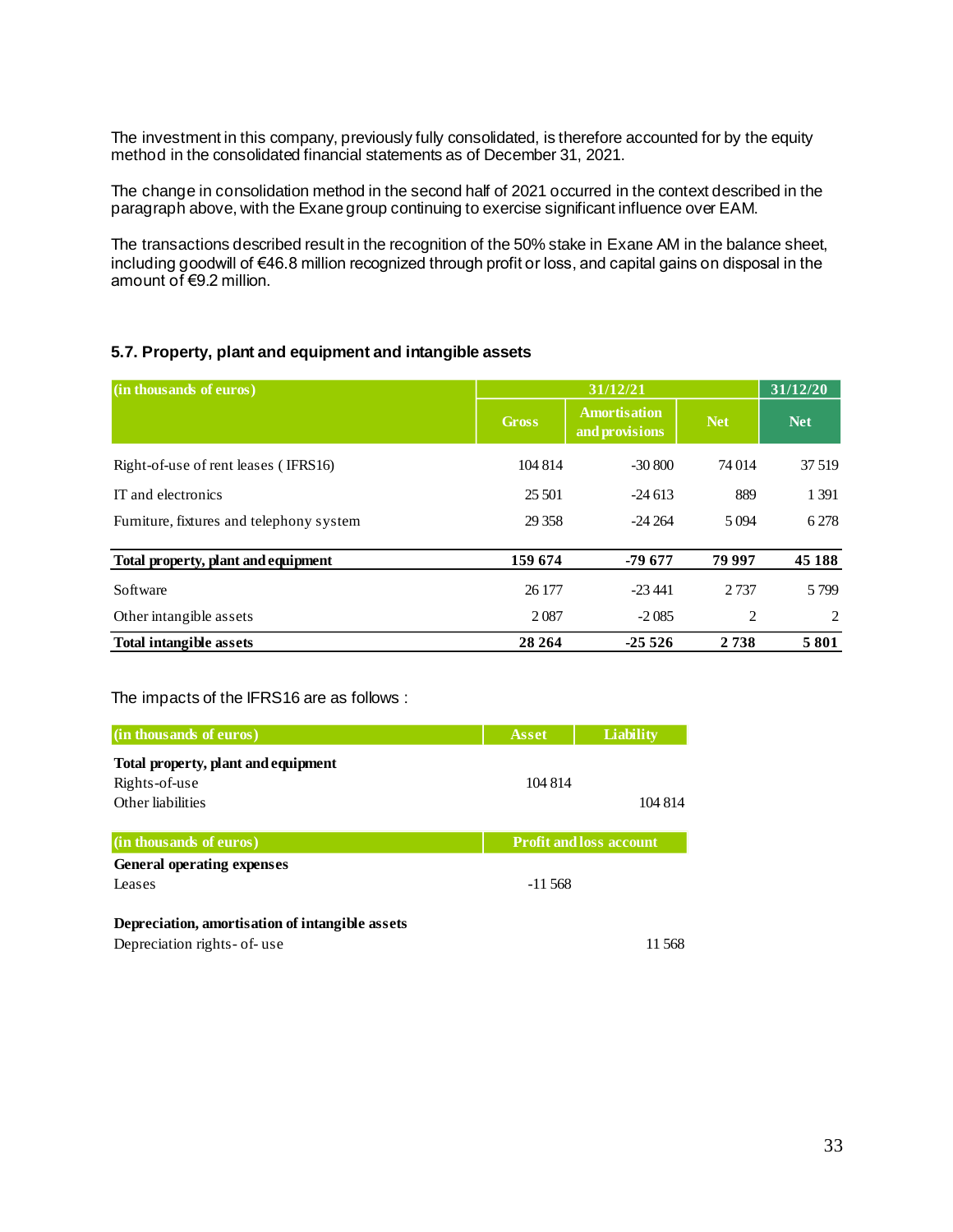#### **5.8. Provisions**

| (in thousands of euros) | 131/12/20 | New provisions Write-backs |       | 31/12/21 |
|-------------------------|-----------|----------------------------|-------|----------|
| <b>Provisions</b>       | 44 013    | 6983                       | 9 300 | 41 696   |

Provisions include provisions for employee benefit obligation (retirement commitments, retirement indemnities) and other long-term benefits (long-term awards), as well as other provisions hedging some potential.

#### ▲ **Defined-contribution plans**

In the different countries where the Group is located and depending on local regulations, there are different types of defined-contribution plans. In France, retirement is split between the core scheme and the additional plans. In the United Kingdom, the Group has set up a retirement scheme financed by its UK branch. The contributions paid to these schemes are based on a percentage of annual wages and recognised as an expense for the period.

#### ▲ **Defined-benefit schemes**

In the United States of America, the Group offers only one defined-benefit scheme, for its subsidiary Exane Incorporated. It is based on the acquisition of a pension defined according to the average wage and to the number of years of work.

In France, employees benefit from retirement indemnities.

#### **Post-employment benefits: commitments related to defined-benefit schemes**

| (in thousands of euros)                  | 31/12/20 | New provisions | Write-backs | 31/12/21 |
|------------------------------------------|----------|----------------|-------------|----------|
| Net obligation for defined-benefit plans | 10.672   | 2 046          |             | 2 718    |

#### **Change in the present value of the defined-benefit obligation**

| (in thousands of euros)                                                    | 31/12/21 | 31/12/20 |
|----------------------------------------------------------------------------|----------|----------|
| Present value of defined-benefit obligation at the beginning of the period | 18709    | 15728    |
| Current service cost                                                       | 1907     | 1 7 7 3  |
| Expense related to the measurement of the commitments                      | 465      | 444      |
| Actuarial gains/losses on obligation                                       | 4 0 34   | 717      |
| Benefits paid                                                              | $-240$   | $\Omega$ |
| Exchange rate impact                                                       | 1 0 4 5  | $-892$   |
| <b>Others</b>                                                              | 76       | 938      |
| Present value of defined-benefit obligation at the end of the period       | 25 9 95  | 18709    |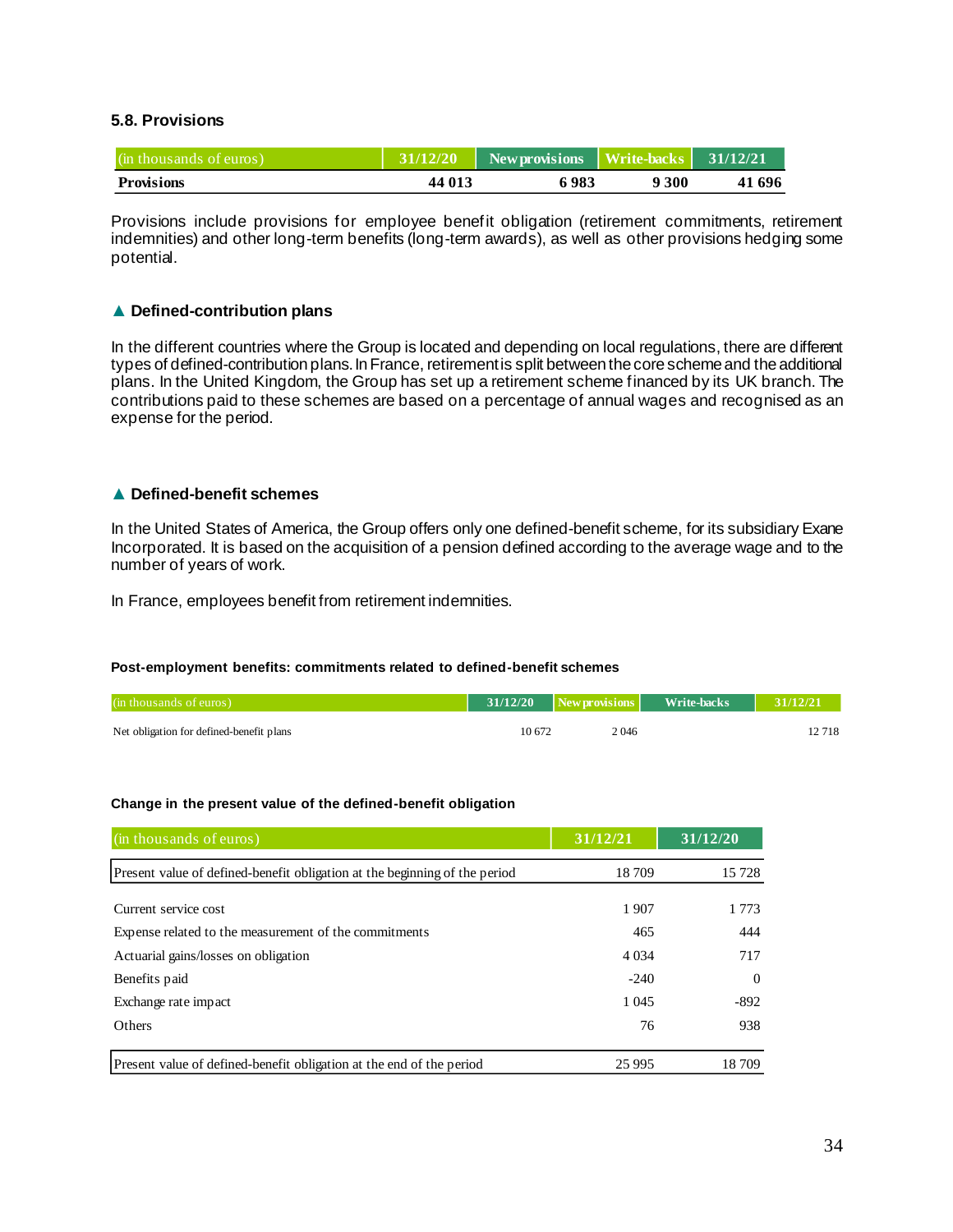#### **Change in the fair value of plan assets**

| (in thousands of euros)                                     | 31/12/21 | 31/12/20 |
|-------------------------------------------------------------|----------|----------|
|                                                             |          |          |
| Present value of plan assets at the beginning of the period | 8 0 3 7  | 6 6 4 9  |
|                                                             |          |          |
| Expected return on plan assets                              | 129      | 341      |
| Actuarial gains/losses on plan assets                       | 1 5 2 2  | $-350$   |
| Contributions paid                                          | 1689     | 1 1 3 8  |
| Exchange rate impact                                        | 771      | $-662$   |
| <b>Others</b>                                               | 1 1 2 9  | 922      |
|                                                             |          |          |
| Present value of plan assets at the end of the period       | 13 277   | 8 0 3 7  |

### **Components of the cost of defined-benefit plans**

| (in thousands of euros)                                | 31/12/21 | 31/12/20 |
|--------------------------------------------------------|----------|----------|
| Total expense recognised in staff costs                | 2002     | 1514     |
|                                                        |          |          |
| Service costs for the current period                   | 1907     | 1 773    |
| Service costs for previous periods                     | $-240$   | $-363$   |
| Expenses related to the measurement of the commitments | 465      | 444      |
| Expected return of plan assets                         | $-129$   | $-341$   |

The discount rates used for the calculation of the employee benefits obligations are as follows:

|                      | 31/12/21      |       | 31/12/20      |       |
|----------------------|---------------|-------|---------------|-------|
|                      | <b>France</b> | USA   | <b>France</b> | US A  |
| <b>Discount rate</b> | .00%          | 2,90% | 0.35%         | 2,52% |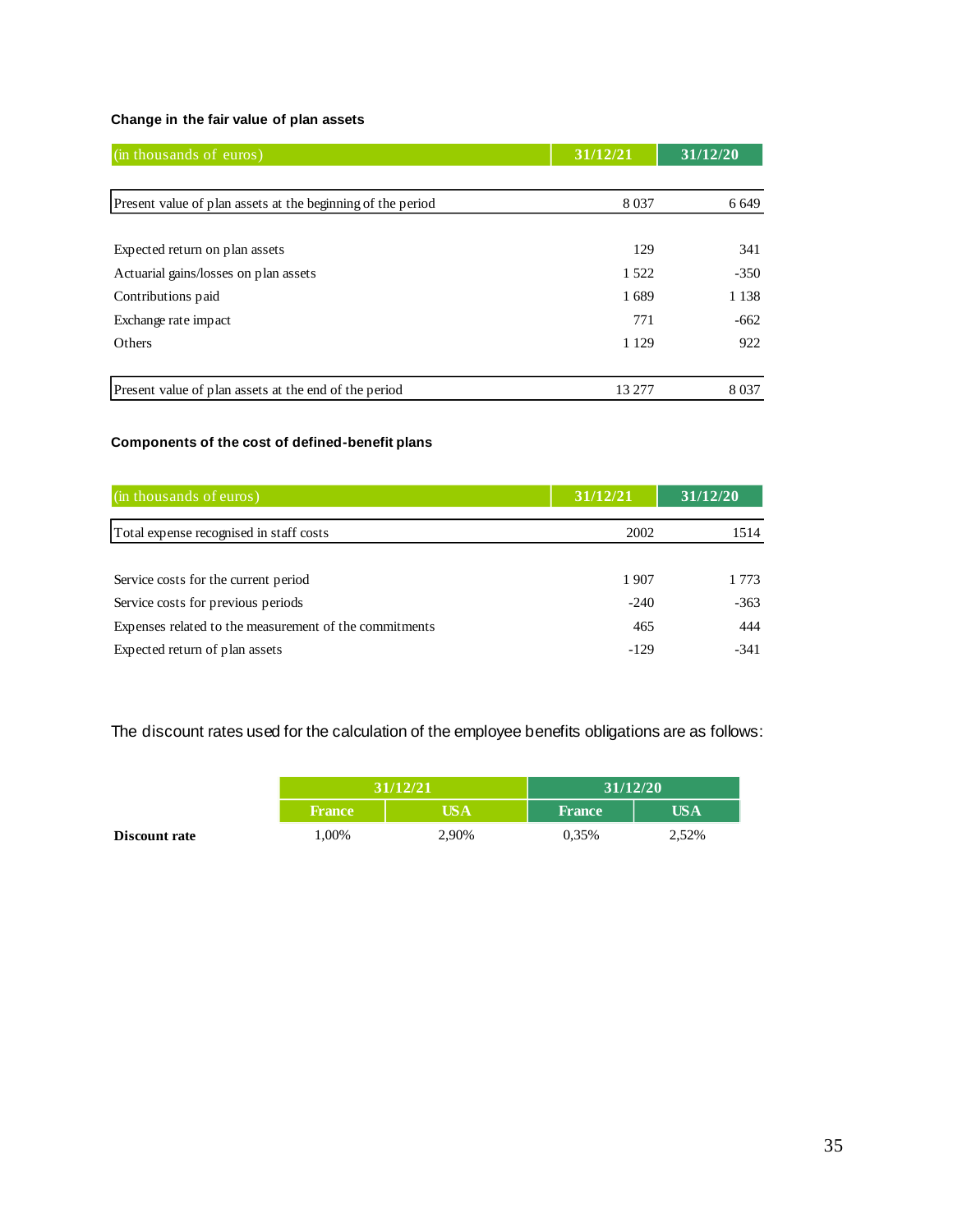### **5.9. Shareholders' equity**

| (in thousands of euros) | 31/12/20 | <b>Appropriation</b><br>of 2020 net<br>income and<br>dividend | <b>Impact of</b><br>valuation of<br>employee<br><b>benefits</b> | <b>Others</b> | 2021<br>Net income | 31/12/21       |
|-------------------------|----------|---------------------------------------------------------------|-----------------------------------------------------------------|---------------|--------------------|----------------|
| Capital                 | 40 690   |                                                               |                                                                 |               |                    | 40 690         |
| Consolidated earnings   | 312 970  | 19.548                                                        |                                                                 | $-1375$       |                    | 331 143        |
| Gains/losses on equity  | $-3643$  |                                                               | $-2668$                                                         |               |                    | $-6312$        |
| 2020 net income         | 19548    | $-19548$                                                      |                                                                 |               |                    | $\overline{0}$ |
| 2021 net income         |          |                                                               |                                                                 |               | 131 981            | 131 981        |
| <b>Total</b>            | 369 565  | $\bf{0}$                                                      | $-2668$                                                         | $-1375$       | 131981             | 497 501        |

### Equity breaks down as follows at 31 December 2021:

|                        |                  | 31/12/21  |                     | 31/12/20  |
|------------------------|------------------|-----------|---------------------|-----------|
|                        | Number of shares | % Capital | Number of<br>shares | % Capital |
| Verner Investissements | 180 539          | 100%      | 180 539             | 100%      |
| Others                 |                  | 0%        |                     | 0%        |
| <b>Total</b>           | 180 540          | 100%      | 180 540             | 100%      |

Ordinary shares have a notional value of 170 euros each.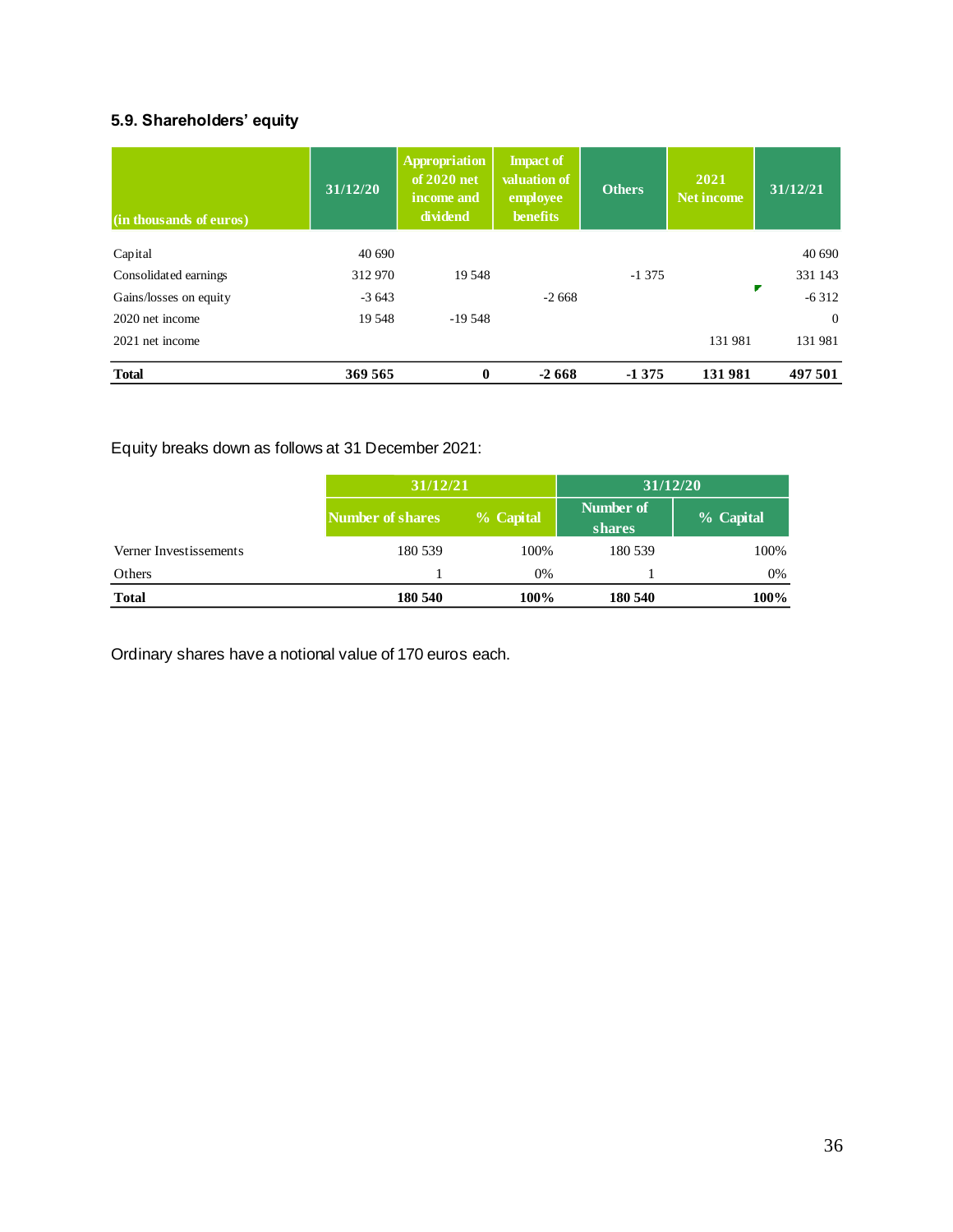### **6. Notes to the profit and loss account**

### **6.1. Interest income and expenses**

| (in thousands of euros)               | 31/12/21 | 31/12/20 |
|---------------------------------------|----------|----------|
| Demand accounts                       | 36       | 106      |
| Deposits paid on security borrowing   | 12 942   | 11 785   |
| Other interests                       | 1654     | 2 3 6 1  |
| <b>Interest income</b>                | 14 632   | 14 2 5 2 |
| Demand accounts                       | 1 779    | 2 3 6 7  |
| Deposits received on security lending | 2979     | 8888     |
| Other loans and cash flows            | 1899     | 3 1 2 7  |
| Interest expenses                     | 6658     | 14 3 8 2 |

### **6.2. Net commission income and expenses**

| (in thousands of euros)       | 31/12/21           | 31/12/20 |  |
|-------------------------------|--------------------|----------|--|
|                               | 226 918            | 265 138  |  |
| Security transactions         |                    |          |  |
| Forward and options contracts | 12.416             | 15 903   |  |
| Primary market                | 31 926<br>54 309   |          |  |
| <b>Commission</b> (income)    | 293 643            | 312967   |  |
| Security transactions         | 74 492             | 68 921   |  |
| Forward and options contracts | 2 1 3 4<br>4 5 9 1 |          |  |
| Cash flows                    | 4 3 9 6<br>3699    |          |  |
| <b>Commission (expenses)</b>  | 81 021             | 77 212   |  |

### **6.3. Net gain / loss on financial instruments at fair value through profit or loss**

| (in thousands of euros)                                                        | 31/12/21  | 31/12/20 |
|--------------------------------------------------------------------------------|-----------|----------|
| Fixed-income and variable-income securities                                    | 357625    | (56136)  |
| Financial instruments                                                          | (233 255) | 113 189  |
| Remeasurement of currency positions                                            | 106       | (3306)   |
| Net gain/loss on financial instruments at fair value<br>through profit or loss | 124 476   | 53 747   |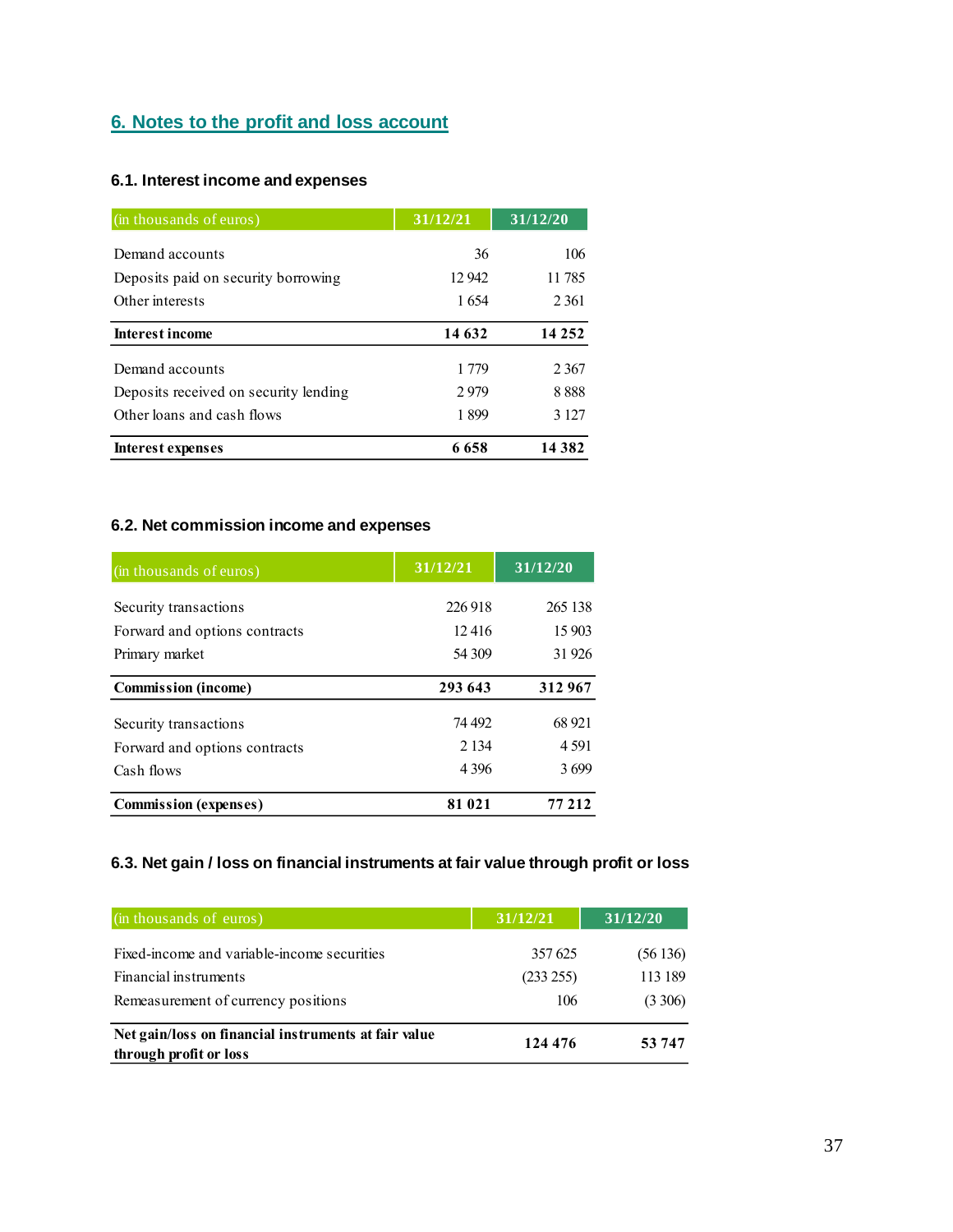#### **6.4. Net income and expenses from / on other activities**

Income from other activities mainly consists of the fees Exane charges for financial analysis and research and which amounted to 52,8 million euros at December 31,2021 versus 49,3 million euros at December 31, 2020.

#### **6.5. Operating expenses**

This item includes "Salary and employee benefit expenses" and "Other operating expenses".

#### **6.5.1 Salary and employee benefit expenses**

| (in thousands of euros)                    | 31/12/21 |         |
|--------------------------------------------|----------|---------|
| Fixed and variable remuneration            | 162 121  | 162 184 |
| Social security taxes                      | 48 651   | 49 216  |
| Payroll taxes                              | 3755     | 3474    |
| Profit-sharing                             | 2905     | 3651    |
| Total salary and employee benefit expenses | 217432   | 218 524 |

The average workforce of the Exane Group developed as follows:

| Number of people employed | 31/12/21 | 31/12/20 |
|---------------------------|----------|----------|
| Executives                | 693      | 718      |
| Supervisors               | 11       |          |
| Employees                 | 44       | 48       |
| Average workforce         | 748      | 778      |

Since there are few corporate officers, giving any information on remuneration granted to the members of the management bodies would result in disclosing individual member's remuneration. Consequently, this information is not shown in the notes to the financial statements.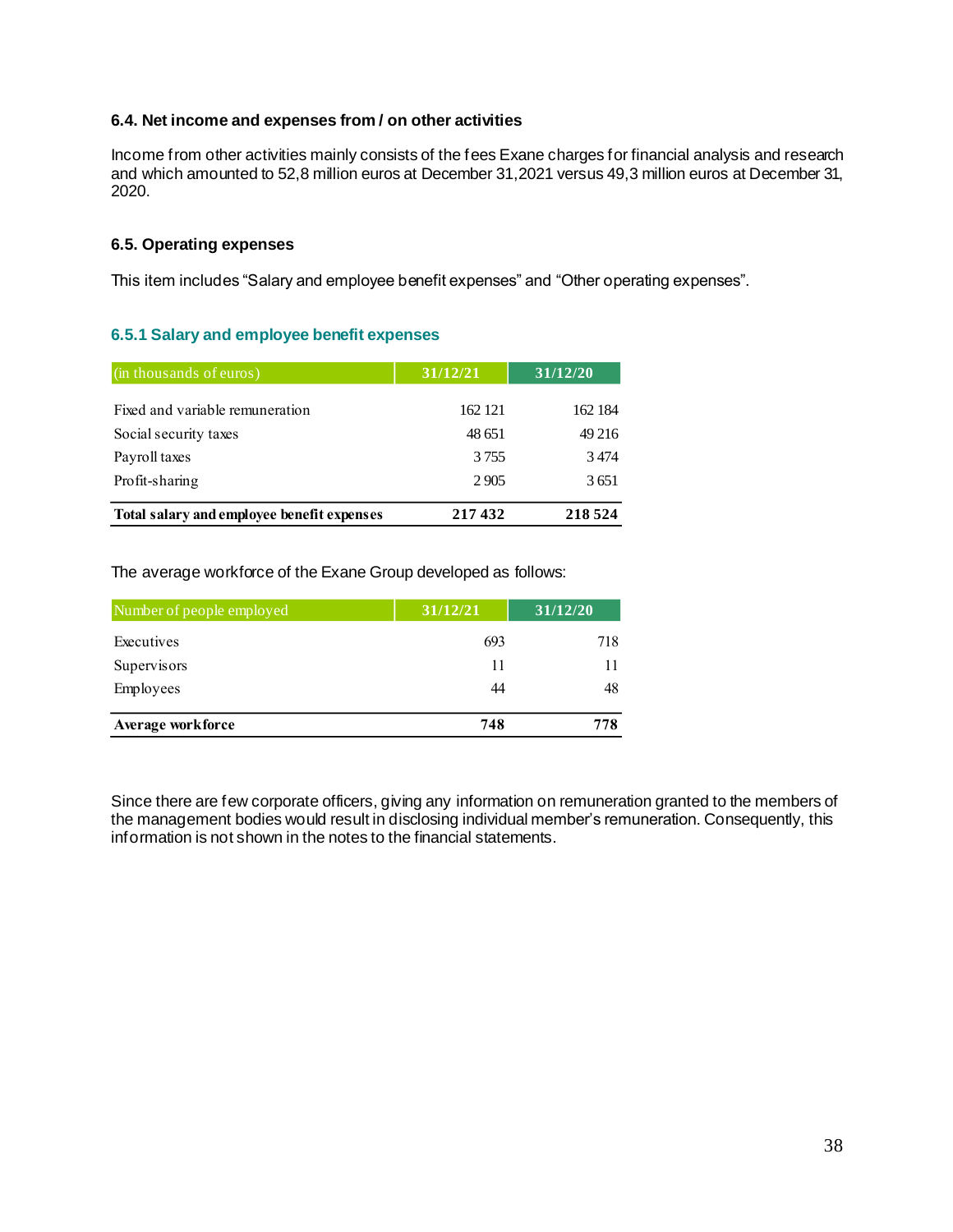#### **6.5.2 Other operating expenses**

| (in thousands of euros)           | 31/12/21 | 31/12/20 |
|-----------------------------------|----------|----------|
| Office rent                       | 6782     | 4073     |
| Fees                              | 7 2 2 3  | 5418     |
| Auditors fees                     | 776      | 765      |
| Travel and entertainment expenses | 2789     | 3 0 3 7  |
| Sub-contracted IT services        | 9636     | 10 21 6  |
| Other taxes                       | 5395     | 6041     |
| Other expenses                    | 36 091   | 38494    |
| Other operating expenses          | 68 692   | 68 044   |

"Office rent" is impacted by IFRS16. The rental expense is comprised of amortisation of the right of use of the offices and of the interest expenses relating to the rental debt.

#### **6.6. Depreciation / amortisation expenses**

This item discloses depreciation/amortisation expenses on property, plant and equipment and intangible assets. It is impacted as at 31 December 2021 by IFRS16 relating to the amortisation of the right-of-use of offices up to 11,6 million euros versus 9,7 million euros as at 31 December 2020.

#### **6.7. Share of net income of companies accounted for by the equity method**

This item records the Group's share in the earnings of Exane Asset Management. Please refer to section 5.6.

#### **6.8. Net gain or loss on other assets**

This item records the gains and losses realized on the disposal of the Group's investments in the management companies Exane Asset Management, Ixios AM and Ellipsis AM. This item also records the impact of the change in the method of consolidation of the stake in Exane Asset Management, which was previously fully consolidated and accounted for by the equity method in the consolidated financial statements at 31 December 2021**.**

#### **6.9. Corporate income tax**

The composition of the tax charge is as follows:

| (in thousands of euros)             | 31/12/21 | 31/12/20 |
|-------------------------------------|----------|----------|
| Current tax charge                  | (19539)  | 27 289   |
| Deferred tax assets and liabilities | 42 863   | (16658)  |
| <b>Total</b>                        | 23 3 25  | 10 631   |

In compliance with IFRS, the Group recognises deferred taxes for all taxable deductible temporary differences between the tax value of assets and liabilities and their carrying value recognised on the balance sheet. Deferred tax assets are recognised based on the probability that they will be recovered.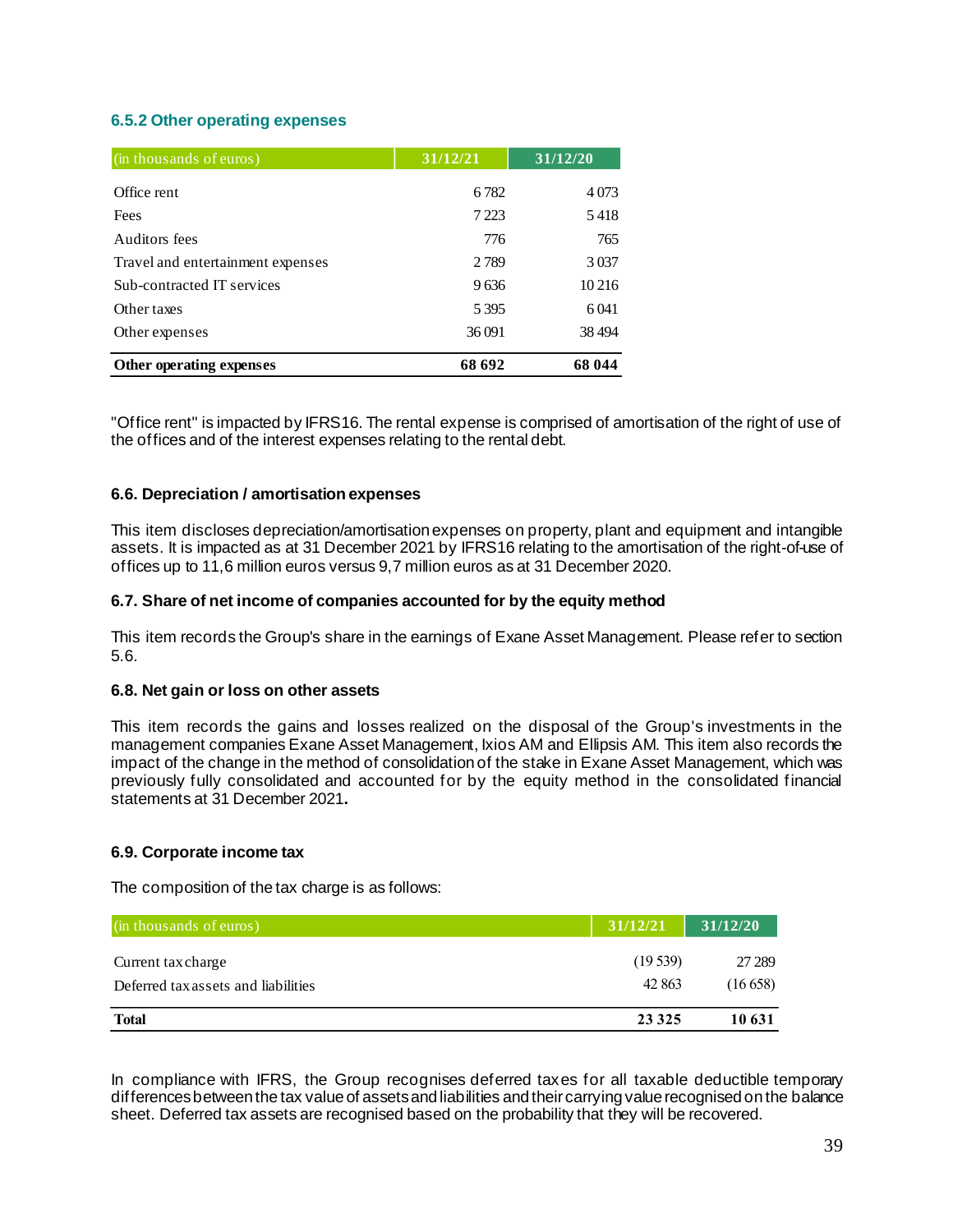The amount of deferred taxes developped as follows:

| (in thousands of euros)                                                     | 31/12/21 | 31/12/20 |
|-----------------------------------------------------------------------------|----------|----------|
|                                                                             |          |          |
| Taxable temporary difference                                                | 25,480   | 72 183   |
| Consolidation adjustments                                                   | (3760)   | (3723)   |
| <b>Total</b>                                                                | 21 720   | 68460    |
| - of which income impact                                                    | (42863)  | 16 658   |
| - of which reclassification between current and deferred tax (London & Inc) | 751      |          |
| - of which equity impact                                                    | (4 627)  | 143      |

Exane SA, Exane Derivatives, Exane Finance, Exane Derivatives Gerance, Ellipsis Asset Management and Ixios Asset Management have each authorised Verner Investissements to be exclusively liable for corporate income tax, so as to calculate the Group's general taxable income, in accordance with Article 223 A of the French Tax Code.

Since July 13, 2021, Verner Investissements has been wholly owned by BNP Paribas, which is itself subject to corporate income tax. As such, the tax consolidation regime will end as of January 1, 2022. The integrated companies have been compensated for their exit from the tax consolidation group.

### **7. Financing commitments and guarantee commitments**

#### **7.1. Financing commitments**

The Group's financing commitments mainly consist of the commitments given by BNP Paribas in respect of availability of credit facilities.

At 31 December 2021, these commitments amounted to 1,147 million euros, of which 962 million euros was received from BNP Paribas, versus 1,240 million euros for the year ended 31 December 2020, of which 1,099 million euros was received from BNP Paribas.

#### **7.2. Guarantee commitments**

As at 31 December 2021, there are no guarantee commitments.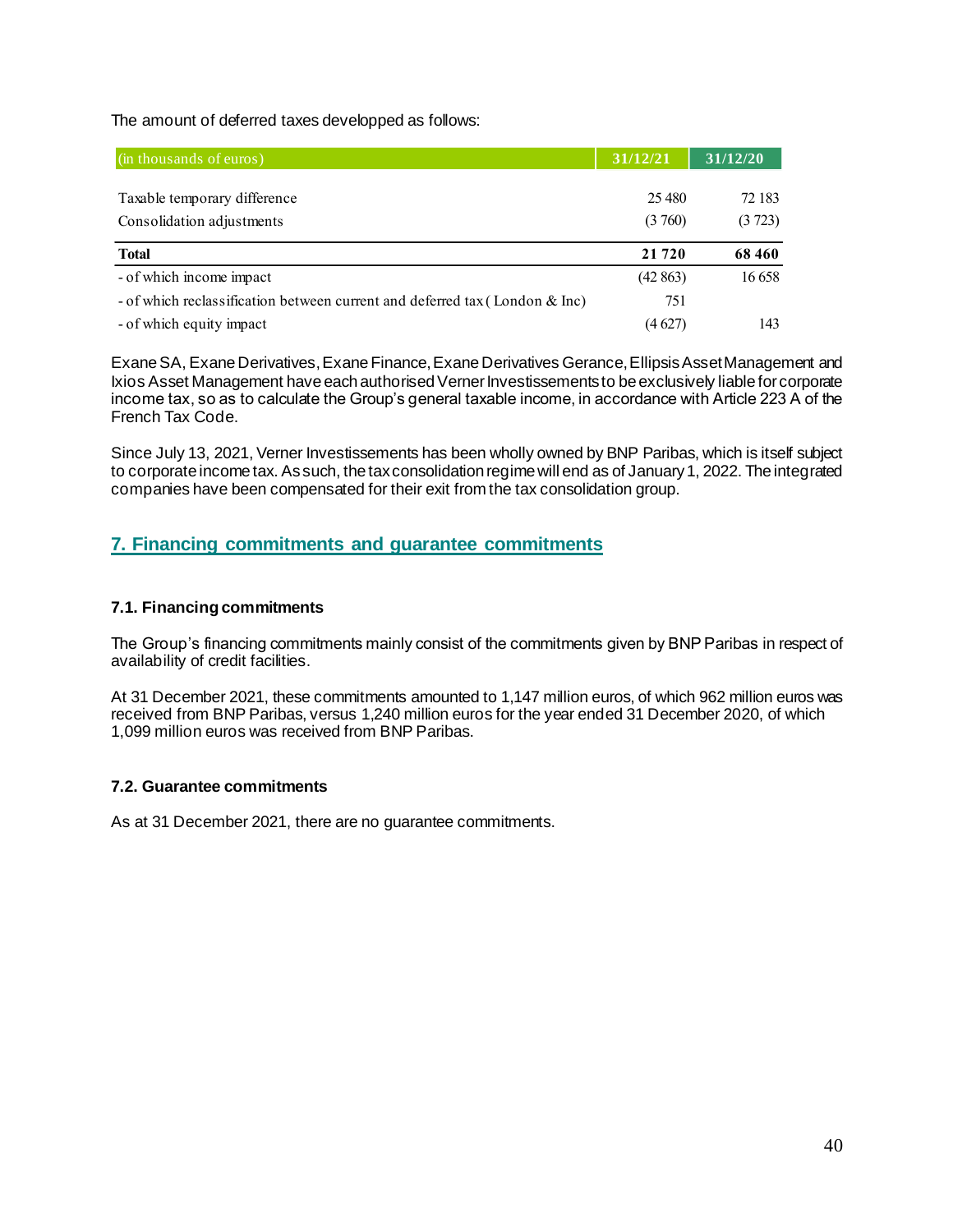### **8. Segment information**

#### **8.1. Presentation of business segments and business lines**

A business segment is a group of assets and processes engaged in the provision of products and services, and whose risk and profitability is different from the risk and profitability profile of any other business segment.

A geographic area is a group of assets and processes engaged in the provision of products and services in a particular environment, and whose risk and profitability profile is different from the risk and profitability profile of the other economic environments in which the Group's transactions are booked.

The Exane Group is composed of three core businesses:

#### • **Cash Equities**

Under the brand name Exane BNP Paribas, created in 2004 when the agreement with BNP Paribas was signed, Exane provides institutional investors with a range of services, such as research, sale and execution on European equities.

#### • **Derivatives**

Exane Derivatives, a subsidiary of Exane, provides its clients with a whole range of tailor-made products, such as structured products and listed and OTC options.

Exane Derivatives serves all investor profiles, particularly private bankers, fund management companies, and institutional investors.

#### **• Asset management**

Asset Management includes the business of Exane Asset Management.

#### **8.2. Breakdown of revenues by business line**

| (in millions of euros)  | 31/12/21 | 31/12/20 |
|-------------------------|----------|----------|
| <b>Cash Equities</b>    | 288      | 251      |
| <b>Derivatives</b>      | 85       | 30       |
| <b>Asset Management</b> | 18       | 75       |
| <b>Others</b>           | 7        | -6       |
| <b>Total</b>            | 397      | 350      |

#### **8.3. Breakdown of the balance sheet and revenues by geographical zone**

Exane Derivativesand Exane SA have branches intheUnited Kingdom, Switzerland, Italy, Germany, Spain, Sweden. Except for the United Kingdom, the balance sheet total and revenues of these foreign offices are not significant for the Group; therefore they are not presented separately in the tables below.